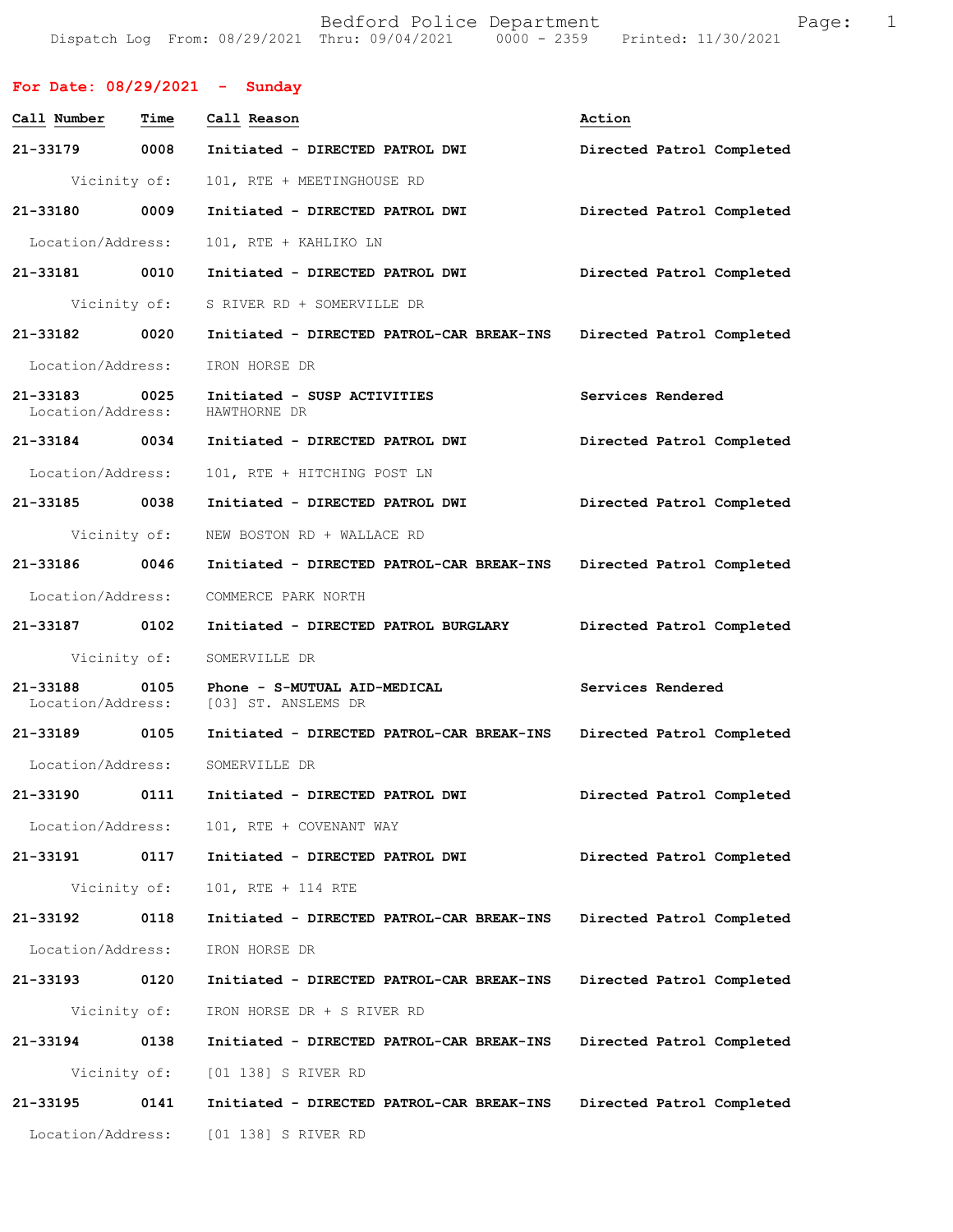**21-33196 0142 911 - S-EMERGENCY MEDICAL CALL-DELTA Transported to Elliot Hospital** Location/Address: RUTH ST **21-33197 0152 Other - BOLO No Action Required**  Location: [07] MANCHESTER AREA **21-33198 0201 Initiated - DIRECTED PATROL-CAR BREAK-INS Directed Patrol Completed**  Location/Address: HITCHING POST LN **21-33201 0204 Initiated - DIRECTED PATROL-CAR BREAK-INS Directed Patrol Completed**  Location/Address: [01 324] HAWTHORNE DR **21-33199 0205 Initiated - DIRECTED PATROL BURGLARY Directed Patrol Completed**  Vicinity of: WALLACE RD + NATHAN CUTLER DR **21-33200 0206 Initiated - SUSP ACTIVITIES Services Rendered**  S RIVER RD + AUTUMN LN **21-33202 0215 Initiated - DIRECTED PATROL DWI Directed Patrol Completed**  Vicinity of: S RIVER RD + BACK RIVER RD **21-33203 0221 Initiated - BUILDING CHECK Directed Patrol Completed**  Location/Address: [01 463] NASHUA RD **21-33204 0227 Initiated - BUILDING CHECK Directed Patrol Completed**  Location/Address: [01 1235] S RIVER RD **21-33205 0232 Initiated - DIRECTED PATROL BURGLARY Directed Patrol Completed**  Vicinity of: WHITE AVE + BELLEMORE DR **21-33206 0241 Initiated - BUILDING CHECK Building Checked/Secured**  Location/Address: [01 515] S RIVER RD **21-33207 0242 Initiated - BUILDING CHECK Directed Patrol Completed**  Location/Address: [01 L0000553] 101, RTE **21-33208** 0248 Phone - SUSP ACTIVITIES Could Not Locate Could Not Locate **Could Not Locate** Location/Address: **21-33209 0252 Initiated - DIRECTED PATROL BURGLARY Directed Patrol Completed**  Vicinity of: BACK RIVER RD + S RIVER RD **21-33210 0313 Initiated - DIRECTED PATROL-CAR BREAK-INS Directed Patrol Completed**  Location/Address: PLUMMER RD + PALOMINO LN **21-33211 0315 Initiated - DIRECTED PATROL-CAR BREAK-INS Directed Patrol Completed**  Vicinity of: CAMPBELL RD + N AMHERST RD **21-33212 0317 Initiated - DIRECTED PATROL-CAR BREAK-INS Directed Patrol Completed**  Vicinity of: HAWTHORNE DR + STATION RD **21-33213 0319 Initiated - DIRECTED PATROL-CAR BREAK-INS Directed Patrol Completed**  Location/Address: BUTTONWOOD RD + FIELDSTONE DR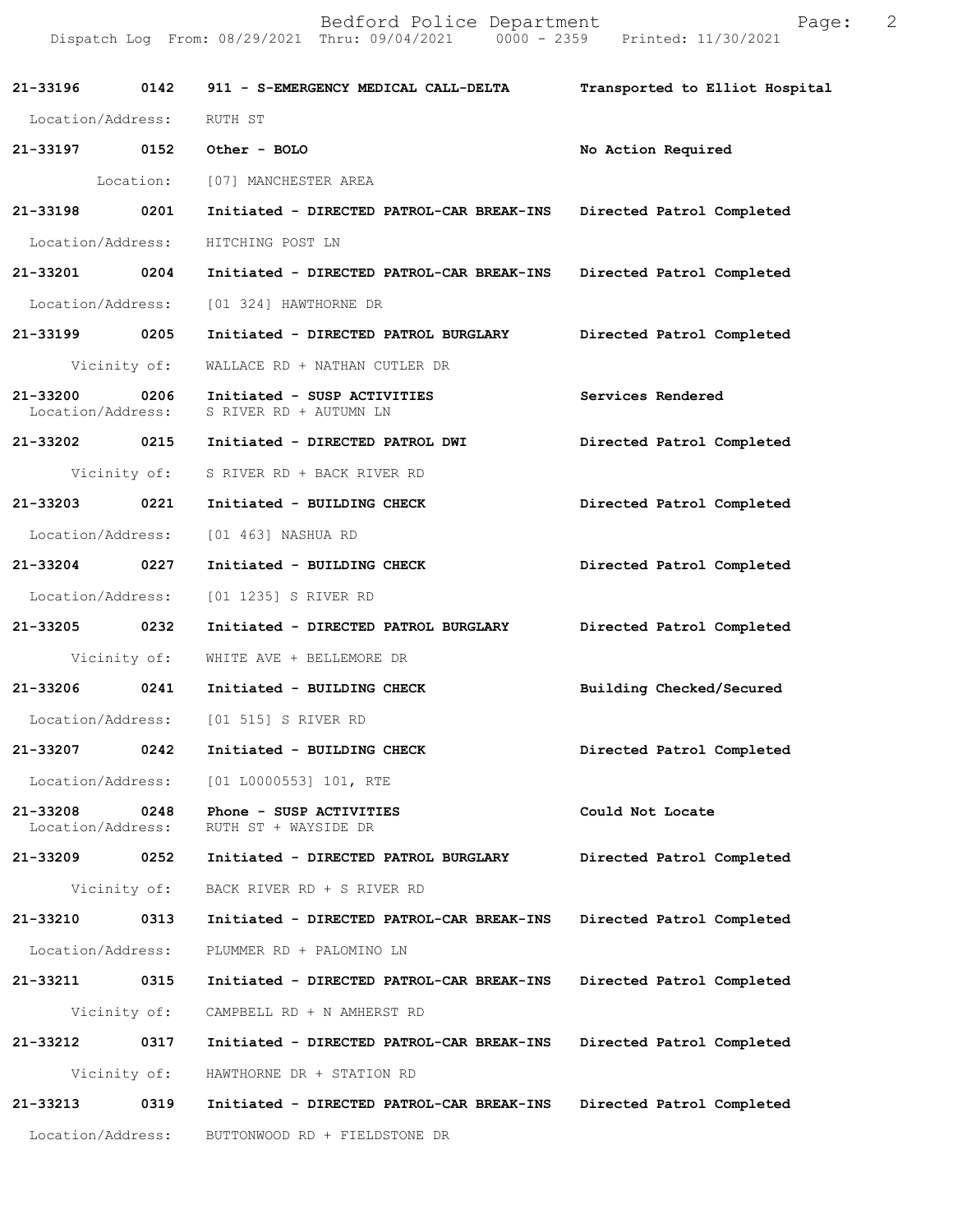Bedford Police Department Page: 3 Dispatch Log From: 08/29/2021 Thru: 09/04/2021 **21-33214 0333 Initiated - DIRECTED PATROL BURGLARY Directed Patrol Completed**  Location/Address: [01 308] COLBY CT **21-33219 0334 Initiated - DIRECTED PATROL BURGLARY Directed Patrol Completed**  Vicinity of: SUNSET LN + S RIVER RD **21-33215 0346 Initiated - DIRECTED PATROL-CAR BREAK-INS Directed Patrol Completed**  Vicinity of: COTE LN + DONALD ST **21-33217 0407 Initiated - DIRECTED PATROL BURGLARY Directed Patrol Completed**  Location/Address: WENTWORTH DR + GRAFTON DR **21-33216 0408 Phone - S-ALARM-MEDICAL AID/LIFT ASST LIFT ASSIST**  Location/Address: [01 L1906] GLENWOOD AVE **21-33218 0412 Initiated - DIRECTED PATROL-CAR BREAK-INS Directed Patrol Completed**  Location/Address: [01 1870] S RIVER RD **21-33220 0420 Initiated - BUILDING CHECK Building Checked/Secured**  Location/Address: [01 192] NEW BOSTON RD **21-33221 0457 Initiated - DIRECTED PATROL TRAFFIC ENF Directed Patrol Completed**  Location/Address: S RIVER RD + COLBY CT **21-33222 0501 Initiated - DIRECTED PATROL TRAFFIC ENF Directed Patrol Completed**  Vicinity of: S RIVER RD + HAWTHORNE DR **21-33223 0501 Initiated - DIRECTED PATROL TRAFFIC ENF Directed Patrol Completed**  Location/Address: 101, RTE + KAHLIKO LN **21-33224 0501 Initiated - DIRECTED PATROL TRAFFIC ENF Directed Patrol Completed**  Vicinity of: 101, RTE + 114 RTE **21-33225 0519 Initiated - DIRECTED PATROL TRAFFIC ENF Directed Patrol Completed**  Vicinity of: S RIVER RD + BACK RIVER RD **21-33226 0528 Initiated - MOTOR VEHICLE STOP Summons/Warning Issued**  Location/Address: 101, RTE + NASHUA RD **21-33227 0531 Initiated - DIRECTED PATROL TRAFFIC ENF Directed Patrol Completed**  Location/Address: S RIVER RD + MEETINGHOUSE RD **21-33228 0617 Initiated - DIRECTED PATROL TRAFFIC ENF Directed Patrol Completed**  Vicinity of: S RIVER RD + MEETINGHOUSE RD **21-33229 0940 Phone - DISABLED MOTOR VEHICLE NO PAPERWORK**  Location/Address: WALLACE RD + N AMHERST RD **21-33230 1028 Initiated - DIRECTED PATROL TRAFFIC ENF Directed Patrol Completed**  Location/Address: 101, RTE + 114 RTE **21-33231 1028 Initiated - DIRECTED PATROL ACCIDENTS Directed Patrol Completed**  Location/Address: S RIVER RD + KILTON RD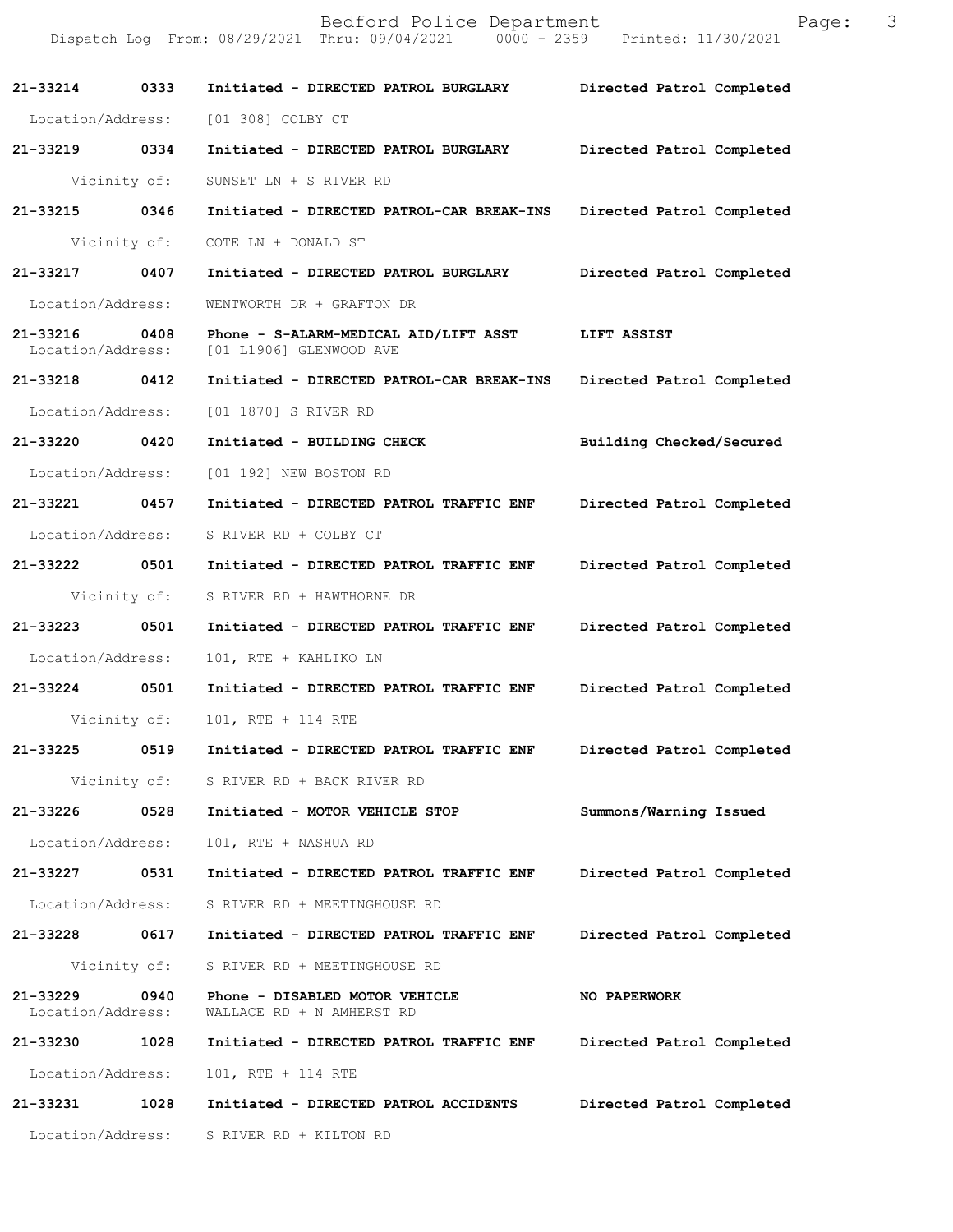|                                    |                                                         | Bedford Police Department<br>Dispatch Log From: 08/29/2021 Thru: 09/04/2021 0000 - 2359 Printed: 11/30/2021                                  | 4<br>Page:                |
|------------------------------------|---------------------------------------------------------|----------------------------------------------------------------------------------------------------------------------------------------------|---------------------------|
| 21-33232                           | 1029                                                    | Initiated - DIRECTED PATROL ACCIDENTS                                                                                                        | Directed Patrol Completed |
| Location/Address:                  |                                                         | S RIVER RD + MEETINGHOUSE RD                                                                                                                 |                           |
| 21-33233 1030<br>Location/Address: |                                                         | 911 - 911 Abandoned<br>[01 L1804] S RIVER RD                                                                                                 | Unfounded                 |
| 21-33234                           | 1039                                                    | Initiated - DIRECTED PATROL TRAFFIC ENF                                                                                                      | Directed Patrol Completed |
| Location/Address:                  |                                                         | NASHUA RD + COUNTY RD                                                                                                                        |                           |
| 21-33235                           | 1054                                                    | Initiated - DIRECTED PATROL ACCIDENTS                                                                                                        | Directed Patrol Completed |
| Location/Address:                  |                                                         | S RIVER RD + EASTMAN AVE                                                                                                                     |                           |
| 21-33236 1054                      |                                                         | Initiated - DIRECTED PATROL TRAFFIC ENF                                                                                                      | Directed Patrol Completed |
| Location/Address:                  |                                                         | S RIVER RD + SOMERVILLE DR                                                                                                                   |                           |
| 21-33237 1055                      |                                                         | Initiated - DIRECTED PATROL TRAFFIC ENF                                                                                                      | Directed Patrol Completed |
| Location/Address:                  |                                                         | NEW BOSTON RD + WALLACE RD                                                                                                                   |                           |
| 21-33238 1108<br>Location/Address: |                                                         | Phone - S-ALARM-MEDICAL AID/LIFT ASST<br>[01 1387] TECHNOLOGY DR                                                                             | NO TRANSPORT              |
| 21-33239 1111                      |                                                         | Initiated - DIRECTED PATROL-CAR BREAK-INS                                                                                                    | Directed Patrol Completed |
| Location/Address:                  |                                                         | JENKINS RD + BEALS RD                                                                                                                        |                           |
| 21-33240<br>Location/Address:      | 1112<br>Refer To Arrest:<br>Arrest:<br>Age:<br>Charges: | Initiated - MOTOR VEHICLE STOP<br>KILTON RD<br>$21 - 483 - AR$<br>ARENELLA, THOMAS M<br>Address: MANCHESTER, NH<br>37<br>ARREST ON A WARRANT | Arrest(s) Made            |
| 21-33241 1136<br>Location/Address: |                                                         | Phone - ABANDONED MOTOR VEHICLE<br>COUNTY RD                                                                                                 | Services Rendered         |
| 21-33242                           | 1143                                                    | Initiated - MOTOR VEHICLE STOP                                                                                                               | Summons/Warning Issued    |
| Location/Address:                  |                                                         | 101, RTE + MEETINGHOUSE RD                                                                                                                   |                           |
| 21-33243                           | 1204                                                    | Initiated - DIRECTED PATROL-CAR BREAK-INS                                                                                                    | Directed Patrol Completed |
| Location/Address:                  |                                                         | [01 1050] DONALD ST                                                                                                                          |                           |
| 21-33244<br>Location/Address:      | 1212                                                    | Phone - MOTOR VEHICLE COMP-IN PROGRESS<br>101, RTE + JENKINS RD                                                                              | Services Rendered         |
| 21-33245                           | 1218                                                    | Initiated - DIRECTED PATROL-CAR BREAK-INS                                                                                                    | Directed Patrol Completed |
| Location/Address:                  |                                                         | [01 1108] LEAVY DR                                                                                                                           |                           |
| 21-33246                           | 1233                                                    | Initiated - DIRECTED PATROL-CAR BREAK-INS                                                                                                    | Directed Patrol Completed |
| Location/Address:                  |                                                         | [01 L2252] JENKINS RD                                                                                                                        |                           |
| 21-33247                           | 1233                                                    | Initiated - MOTOR VEHICLE STOP                                                                                                               | Summons/Warning Issued    |
| Location/Address:                  |                                                         | CONSTITUTION DR                                                                                                                              |                           |
| 21-33248                           | 1246                                                    | Initiated - DIRECTED PATROL ACCIDENTS                                                                                                        | Directed Patrol Completed |
| Location/Address:                  |                                                         | S RIVER RD + BACK RIVER RD                                                                                                                   |                           |
| 21-33249                           | 1319                                                    | Initiated - DIRECTED PATROL ACCIDENTS                                                                                                        | Directed Patrol Completed |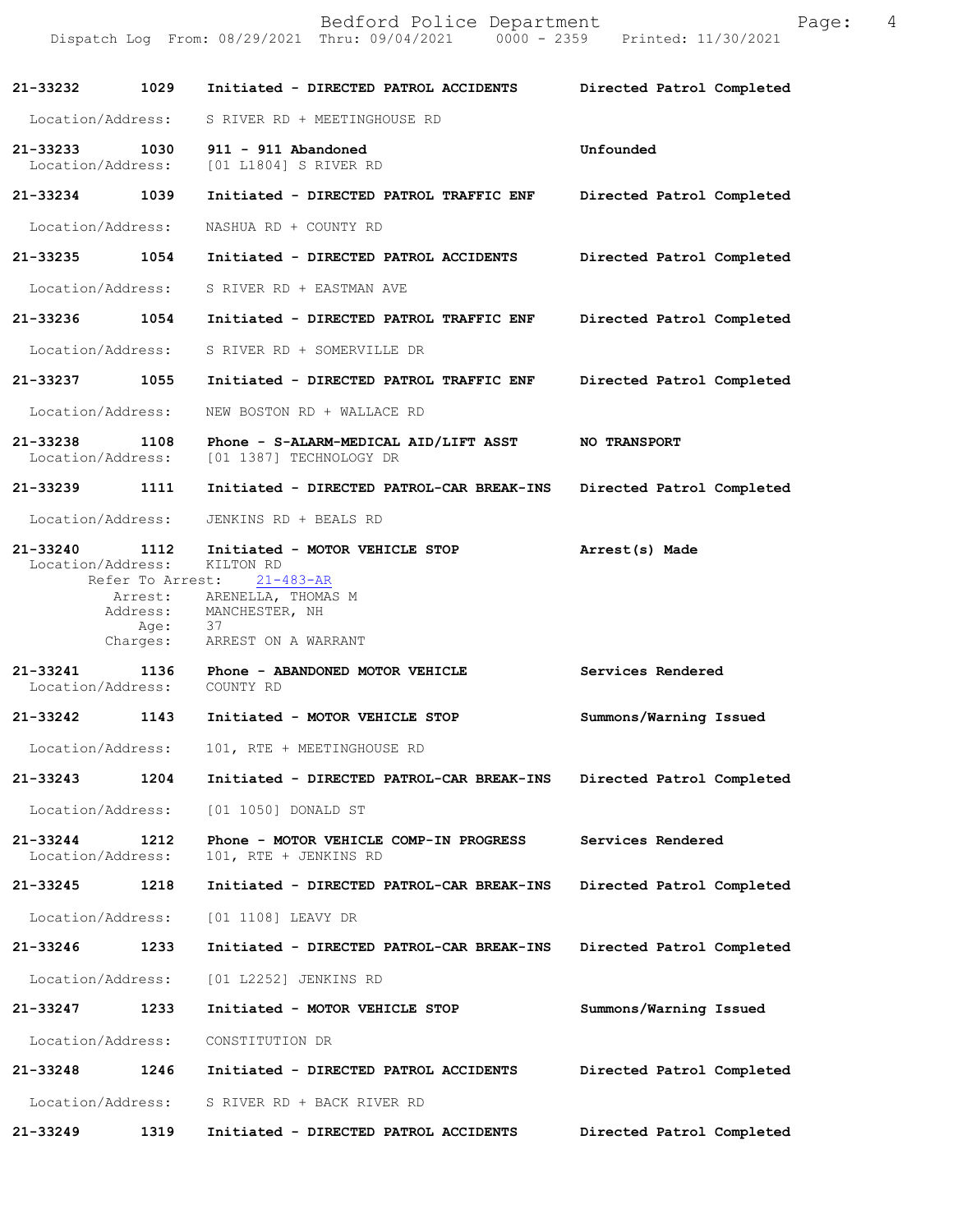|                                    |      | Bedford Police Department<br>Dispatch Log From: 08/29/2021 Thru: 09/04/2021 0000 - 2359 Printed: 11/30/2021 | 5<br>Page:                     |
|------------------------------------|------|-------------------------------------------------------------------------------------------------------------|--------------------------------|
|                                    |      | Location/Address: S RIVER RD + HAWTHORNE DR                                                                 |                                |
| 21-33250<br>Location/Address:      | 1321 | Walk-In - CIVIL STANDBY<br>CORTLAND DR                                                                      | Services Rendered              |
| Location/Address:                  |      | 21-33251 1341 911 - S-EMERGENCY MEDICAL CALL-CHARL<br>BRIAR RD + WALLACE RD                                 | <b>NO TRANSPORT</b>            |
| 21-33252 1356                      |      | 911 - S-EMERGENCY MEDICAL CALL-DELTA                                                                        | Transported to Elliot Hospital |
| Location/Address:                  |      | ASCOT CT                                                                                                    |                                |
| 21-33253                           | 1400 | Initiated - DIRECTED PATROL-CAR BREAK-INS                                                                   | Directed Patrol Completed      |
| Location/Address:                  |      | COLBY CT                                                                                                    |                                |
| $21 - 33254$<br>Location/Address:  | 1409 | Phone - MOTOR VEHICLE ACCIDENT<br>114 RTE + DONALD ST                                                       | Services Rendered              |
| 21-33255 1441                      |      | 911 - S-EMERGENCY MEDICAL CALL-CHARL                                                                        | Transported to Elliot Hospital |
| Location/Address:                  |      | STEEPLE VIEW LN                                                                                             |                                |
| 21-33256 1602<br>Location/Address: |      | Phone - S-FIRE ALARM<br>[01 2316] JOPPA HILL RD                                                             | Services Rendered              |
| 21-33257 1605                      |      | Initiated - DIRECTED PATROL ACCIDENTS                                                                       | Directed Patrol Completed      |
| Location/Address:                  |      | 101, RTE + WALLACE RD                                                                                       |                                |
| 21-33258                           | 1607 | Initiated - DIRECTED PATROL TRAFFIC ENF                                                                     | Directed Patrol Completed      |
| Location/Address:                  |      | 101, RTE + WALLACE RD                                                                                       |                                |
| 21-33259                           | 1612 | Initiated - DIRECTED PATROL TRAFFIC ENF                                                                     | Directed Patrol Completed      |
| Location/Address:                  |      | S RIVER RD + CLUB ACRE LN                                                                                   |                                |
| 21-33260 1614                      |      | Initiated - DIRECTED PATROL TRAFFIC ENF                                                                     | Directed Patrol Completed      |
| Location/Address:                  |      | PLUMMER RD + PALOMINO LN                                                                                    |                                |
| 21-33261<br>Location/Address:      | 1629 | Initiated - MOTOR VEHICLE STOP<br>S RIVER RD + UPJOHN ST                                                    | NO PAPERWORK                   |
| 21-33262                           | 1635 | 911 - S-EMERGENCY MEDICAL CALL-DELTA                                                                        | TRANSPORTED TO CMC HOSPITAL    |
| Location/Address:                  |      | [01 1451] KENSINGTON LN                                                                                     |                                |
| 21-33263                           | 1639 | Initiated - DIRECTED PATROL TRAFFIC ENF                                                                     | Directed Patrol Completed      |
| Location/Address:                  |      | [01 935] S RIVER RD                                                                                         |                                |
| 21-33264                           | 1640 | Initiated - DIRECTED PATROL ACCIDENTS                                                                       | Directed Patrol Completed      |
| Location/Address:                  |      | PALOMINO LN + ATWOOD LN                                                                                     |                                |
| 21-33265                           | 1656 | Initiated - DIRECTED PATROL TRAFFIC ENF                                                                     | Directed Patrol Completed      |
| Location/Address:                  |      | 101, RTE + COVENANT WAY                                                                                     |                                |
| 21-33266<br>Location/Address:      | 1703 | 911 - 911 Abandoned<br>[01 1254] COOPER LN                                                                  | Services Rendered              |
| 21-33267                           | 1705 | Initiated - DIRECTED PATROL MOUNTAIN BIKE                                                                   | Directed Patrol Completed      |
| Location/Address:                  |      | [01 1235] S RIVER RD                                                                                        |                                |
| 21-33268                           | 1706 | Initiated - DIRECTED PATROL TRAFFIC ENF                                                                     | Directed Patrol Completed      |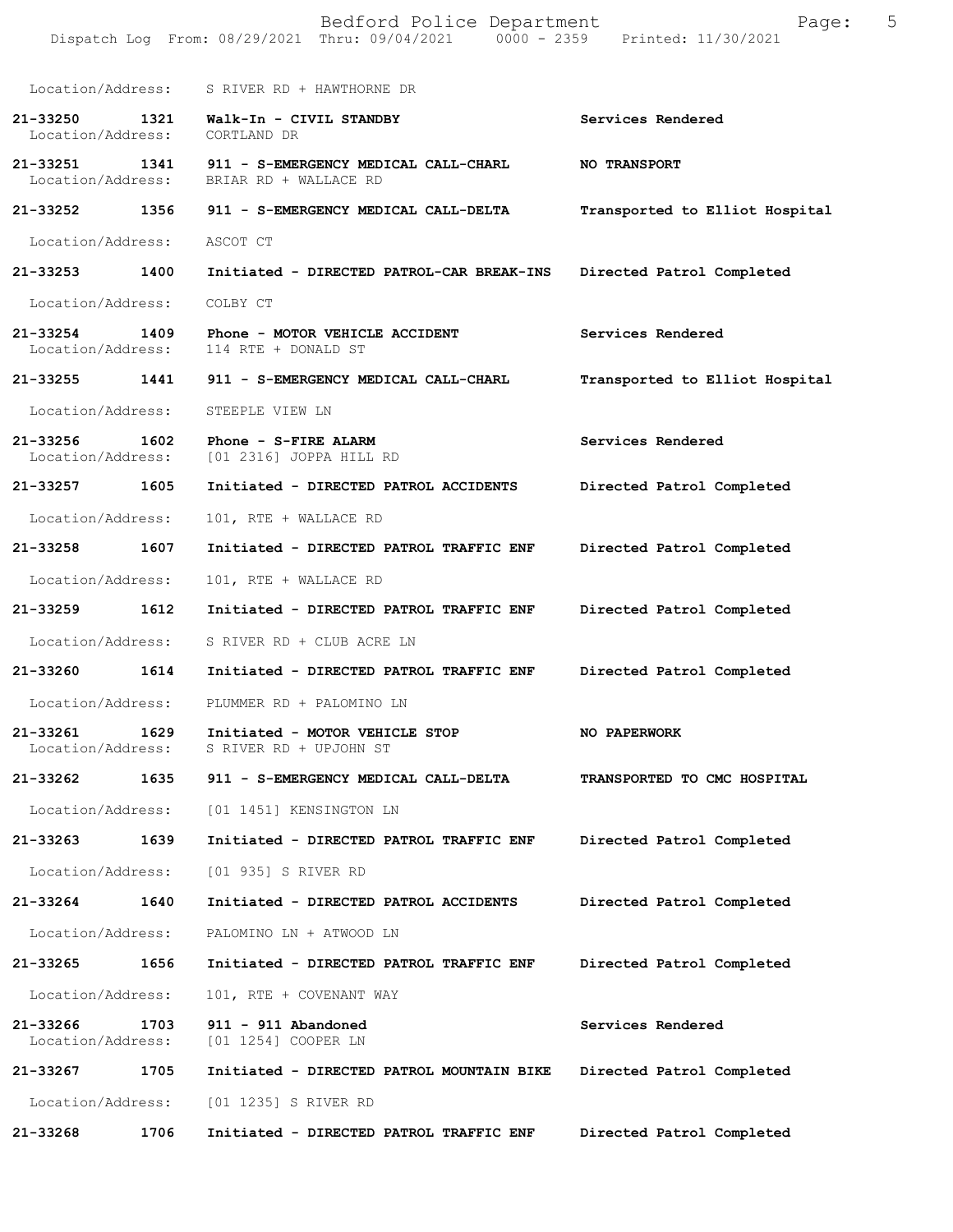|                               |      | Bedford Police Department<br>Dispatch Log From: 08/29/2021 Thru: 09/04/2021 0000 - 2359 | 6<br>Page:<br>Printed: 11/30/2021 |
|-------------------------------|------|-----------------------------------------------------------------------------------------|-----------------------------------|
| Location/Address:             |      | MOORES CROSSING RD + S RIVER RD                                                         |                                   |
| 21-33269                      | 1708 | Initiated - MOTOR VEHICLE STOP                                                          | Summons/Warning Issued            |
| Location/Address:             |      | 101, RTE + HARDY RD                                                                     |                                   |
| 21-33270                      | 1726 | Initiated - DIRECTED PATROL-CAR BREAK-INS                                               | Directed Patrol Completed         |
| Location/Address:             |      | NASHUA RD + COUNTY RD                                                                   |                                   |
| 21-33271                      | 1727 | Initiated - MOTOR VEHICLE STOP                                                          | Summons/Warning Issued            |
| Location/Address:             |      | [01 L1094] S RIVER RD                                                                   |                                   |
| 21-33272<br>Location/Address: | 1735 | Phone - S-FIRE ALARM<br>[01 991] S RIVER RD                                             | Alarm - False                     |
| 21-33273                      | 1753 | Initiated - MOTOR VEHICLE STOP                                                          | Summons/Warning Issued            |
| Location/Address:             |      | S RIVER RD + UPJOHN ST                                                                  |                                   |
| 21-33274<br>Location/Address: | 1810 | Phone - ANIMAL COMPLAINT<br>NEW BOSTON RD + HOLBROOK RD                                 | Services Rendered                 |
| 21-33275                      | 1832 | Phone - S-FIRE ALARM                                                                    | Alarm- correct code/reset         |
| Location/Address:             |      | [01 L885] BOURBON ST                                                                    |                                   |
| 21-33276                      | 1837 | Phone - S-MUTUAL AID-MEDICAL                                                            | Transported to Elliot Hospital    |
| Location/Address:             |      | [03] MOUNTAIN ASH LN                                                                    |                                   |
| 21-33277<br>Location/Address: | 1902 | Phone - S-FIRE ALARM<br>[01 L999] EDWARD CIR                                            | Services Rendered                 |
| 21-33278<br>Location/Address: | 1917 | Phone - ASSIST CITIZEN<br>[01 474] CONSTITUTION DR                                      | Services Rendered                 |
| 21-33279                      | 1923 | Initiated - BUILDING CHECK                                                              | Building Checked/Secured          |
| Location/Address:             |      | [01 L0000792] S RIVER RD                                                                |                                   |
| 21-33280                      | 1924 | Initiated - BUILDING CHECK                                                              | Building Checked/Secured          |
| Location/Address:             |      | [01 L0000792] S RIVER RD                                                                |                                   |
| 21-33281<br>Location/Address: | 1929 | 911 - ALARM, BURGLAR<br>[01 L737] MIDDLETON DR                                          | Alarm - False                     |
| 21-33282                      | 1935 | Initiated - DIRECTED PATROL-CAR BREAK-INS                                               | Directed Patrol Completed         |
| Location/Address:             |      | [01 324] HAWTHORNE DR                                                                   |                                   |
| 21-33283                      | 2003 | Initiated - BUILDING CHECK                                                              | Directed Patrol Completed         |
| Location/Address:             |      | [01 L1896] STATION RD                                                                   |                                   |
| 21-33284<br>Location/Address: | 2007 | Phone - FIREWORKS<br>BARRINGTON DR                                                      | Services Rendered                 |
| 21-33285                      | 2010 | Initiated - DIRECTED PATROL BURGLARY                                                    | Directed Patrol Completed         |
| Location/Address:             |      | WORTHLEY RD                                                                             |                                   |
| 21-33287                      | 2012 | Initiated - DIRECTED PATROL-CAR BREAK-INS                                               | Directed Patrol Completed         |
| Location/Address:             |      | [01 2063] IRON HORSE DR                                                                 |                                   |
| 21-33286                      | 2014 | Phone - POLICE INFORMATION                                                              | Directed Patrol Completed         |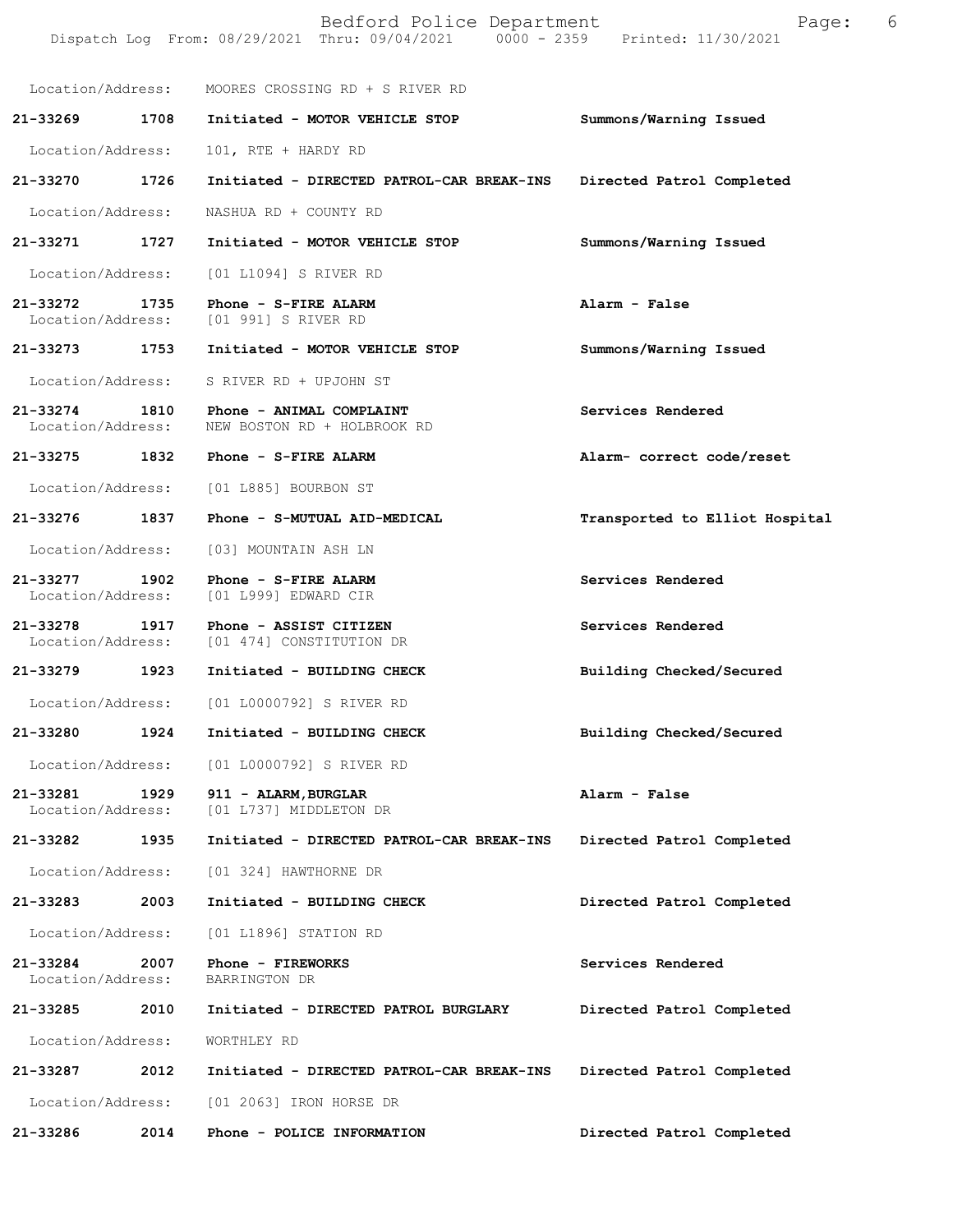|                               |      | Bedford Police Department<br>Dispatch Log From: 08/29/2021 Thru: 09/04/2021   0000 - 2359   Printed: 11/30/2021 | 7<br>Page:                |
|-------------------------------|------|-----------------------------------------------------------------------------------------------------------------|---------------------------|
| Location/Address:             |      | 101, RTE                                                                                                        |                           |
| 21-33288                      | 2030 | Initiated - DIRECTED PATROL-CAR BREAK-INS Directed Patrol Completed                                             |                           |
|                               |      | Location/Address: [01 521] HAWTHORNE DR                                                                         |                           |
| 21-33289 2045                 |      | Initiated - DIRECTED PATROL BURGLARY                                                                            | Directed Patrol Completed |
| Location/Address:             |      | LEAVY DR                                                                                                        |                           |
| 21-33290 2055                 |      | Initiated - BUILDING CHECK                                                                                      | Building Checked/Secured  |
| Location/Address:             |      | [01 L1094] S RIVER RD                                                                                           |                           |
| 21-33291<br>Location/Address: | 2116 | 911 - MOTOR VEHICLE COMP-IN PROGRESS<br>101, RTE                                                                | <b>NO PAPERWORK</b>       |
| 21-33292 2148                 |      | Initiated - BUILDING CHECK                                                                                      | Building Checked/Secured  |
| Location/Address:             |      | [01 515] S RIVER RD                                                                                             |                           |
| 21-33293 2204                 |      | Initiated - DIRECTED PATROL-CAR BREAK-INS                                                                       | Directed Patrol Completed |
|                               |      | Location/Address: PALOMINO LN + S RIVER RD                                                                      |                           |
| 21-33294<br>Location/Address: | 2207 | Radio - S-OUTSIDE SMOKE/ILLEGAL BURN Services Rendered<br>SETON DR                                              |                           |
| 21-33295 2238                 |      | <b>Phone - FIREWORKS</b>                                                                                        | No Action Required        |
| Location/Address:             |      | BRICK MILL RD                                                                                                   |                           |
|                               |      | 21-33296 2329 Initiated - DIRECTED PATROL DWI                                                                   | Directed Patrol Completed |
|                               |      | Vicinity of: S RIVER RD + KILTON RD                                                                             |                           |
| 21-33297 2329                 |      | Initiated - DIRECTED PATROL DWI                                                                                 | Directed Patrol Completed |
|                               |      | Vicinity of: 101, RTE + WALLACE RD                                                                              |                           |
|                               |      | 21-33298 2330 Initiated - DIRECTED PATROL DWI Directed Patrol Completed                                         |                           |
|                               |      | Location/Address: 114 RTE + OLD BEDFORD ROAD OVERPASS                                                           |                           |
|                               |      | 21-33299 2330 Initiated - DIRECTED PATROL DWI                                                                   | Directed Patrol Completed |
|                               |      | Location/Address: S RIVER RD + CLUB ACRE LN                                                                     |                           |
| 21-33300 2341                 |      | Initiated - MOTOR VEHICLE STOP                                                                                  | Summons/Warning Issued    |
| Location/Address:             |      | 101, RTE + NASHUA RD                                                                                            |                           |
| 21-33301 2344                 |      | Initiated - DIRECTED PATROL-CAR BREAK-INS                                                                       | Directed Patrol Completed |
| Location/Address:             |      | IRON HORSE DR                                                                                                   |                           |
| 21-33302 2355                 |      | Initiated - MOTOR VEHICLE STOP                                                                                  | Summons/Warning Issued    |
| Location/Address:             |      | 114 RTE + DONALD ST                                                                                             |                           |
| 21-33303 2355                 |      | Initiated - DIRECTED PATROL-CAR BREAK-INS                                                                       | Directed Patrol Completed |
|                               |      | Vicinity of: PALOMINO LN + PLUMMER RD                                                                           |                           |
| 21-33304 2359                 |      | Initiated - DIRECTED PATROL DWI                                                                                 | Directed Patrol Completed |
|                               |      | Location/Address: S RIVER RD + HAWTHORNE DR                                                                     |                           |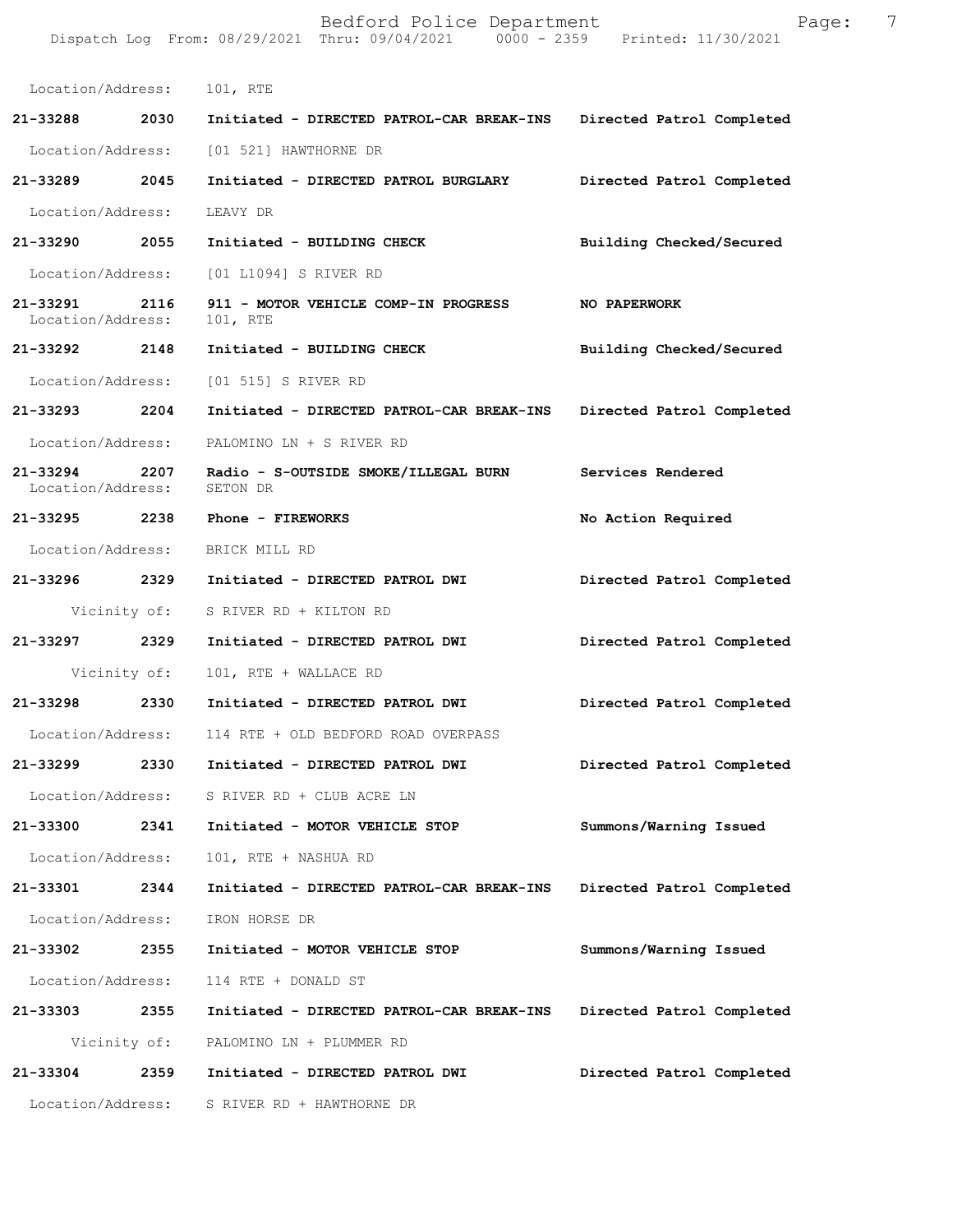|                                 |              | Bedford Police Department<br>Dispatch Log From: 08/29/2021 Thru: 09/04/2021 0000 - 2359 Printed: 11/30/2021 | 8<br>Page:                |
|---------------------------------|--------------|-------------------------------------------------------------------------------------------------------------|---------------------------|
| For Date: $08/30/2021$ - Monday |              |                                                                                                             |                           |
| 21-33305 0003                   |              | Initiated - DIRECTED PATROL DWI                                                                             | Directed Patrol Completed |
|                                 | Vicinity of: | 101, RTE + JENKINS RD                                                                                       |                           |
| 21-33306 0006                   |              | Initiated - DIRECTED PATROL DWI                                                                             | Directed Patrol Completed |
|                                 | Vicinity of: | 101, RTE + KILTON ROAD RAMP                                                                                 |                           |
| 21-33307 0014                   |              | Initiated - DIRECTED PATROL DWI                                                                             | Directed Patrol Completed |
| Location/Address:               |              | 101, RTE + OLD BEDFORD RD                                                                                   |                           |
| 21-33308 0020                   |              | Initiated - MOTOR VEHICLE STOP                                                                              | Summons/Warning Issued    |
| Location/Address:               |              | 101, RTE + PLUMMER ROAD OVERPASS                                                                            |                           |
| 21-33309 0025                   |              | Initiated - DIRECTED PATROL DWI                                                                             | Directed Patrol Completed |
|                                 | Vicinity of: | BOYNTON ST + PLUMMER RD                                                                                     |                           |
| 21-33310 0027                   |              | Initiated - DIRECTED PATROL DWI                                                                             | Directed Patrol Completed |
|                                 | Vicinity of: | 101, RTE + PINECREST DR                                                                                     |                           |
| 21-33311 0027                   |              | Initiated - DIRECTED PATROL DWI                                                                             | Directed Patrol Completed |
| Location/Address:               |              | S RIVER RD + MEETINGHOUSE RD                                                                                |                           |
| 21-33312 0049                   |              | Initiated - DIRECTED PATROL DWI                                                                             | Directed Patrol Completed |
|                                 | Vicinity of: | S RIVER RD + UPJOHN ST                                                                                      |                           |
| 21-33313 0055                   |              | Initiated - MOTOR VEHICLE STOP                                                                              | Summons/Warning Issued    |
| Location/Address:               |              | 101, RTE + NASHUA RD                                                                                        |                           |
| 21-33314 0103                   |              | Initiated - MOTOR VEHICLE STOP                                                                              | Summons/Warning Issued    |
|                                 |              | Location/Address: S RIVER RD                                                                                |                           |
| 21-33315                        | 0107         | Initiated - DIRECTED PATROL DWI                                                                             | Directed Patrol Completed |
|                                 | Vicinity of: | 101, RTE + KAHLIKO LN                                                                                       |                           |
| 21-33316                        | 0114         | Initiated - DIRECTED PATROL-CAR BREAK-INS                                                                   | Directed Patrol Completed |
| Location/Address:               |              | [01 1870] S RIVER RD                                                                                        |                           |
| 21-33317                        | 0124         | Initiated - DIRECTED PATROL DWI                                                                             | Directed Patrol Completed |
|                                 | Vicinity of: | S RIVER RD + PALOMINO LN                                                                                    |                           |
| 21-33318                        | 0124         | Initiated - DIRECTED PATROL DWI                                                                             | Directed Patrol Completed |
| Location/Address:               |              | 101, RTE + MEETINGHOUSE RD                                                                                  |                           |
| 21-33319                        | 0124         | Initiated - DIRECTED PATROL DWI                                                                             | Directed Patrol Completed |
| Location/Address:               |              | S RIVER RD + BACK RIVER RD                                                                                  |                           |
| 21-33320                        | 0137         | Initiated - MOTOR VEHICLE STOP                                                                              | Summons/Warning Issued    |
| Location/Address:               |              | 101, RTE + NASHUA RD                                                                                        |                           |
| 21-33321 0142                   |              | Initiated - DIRECTED PATROL DWI                                                                             | Directed Patrol Completed |
|                                 | Vicinity of: | S RIVER RD + PARK DR                                                                                        |                           |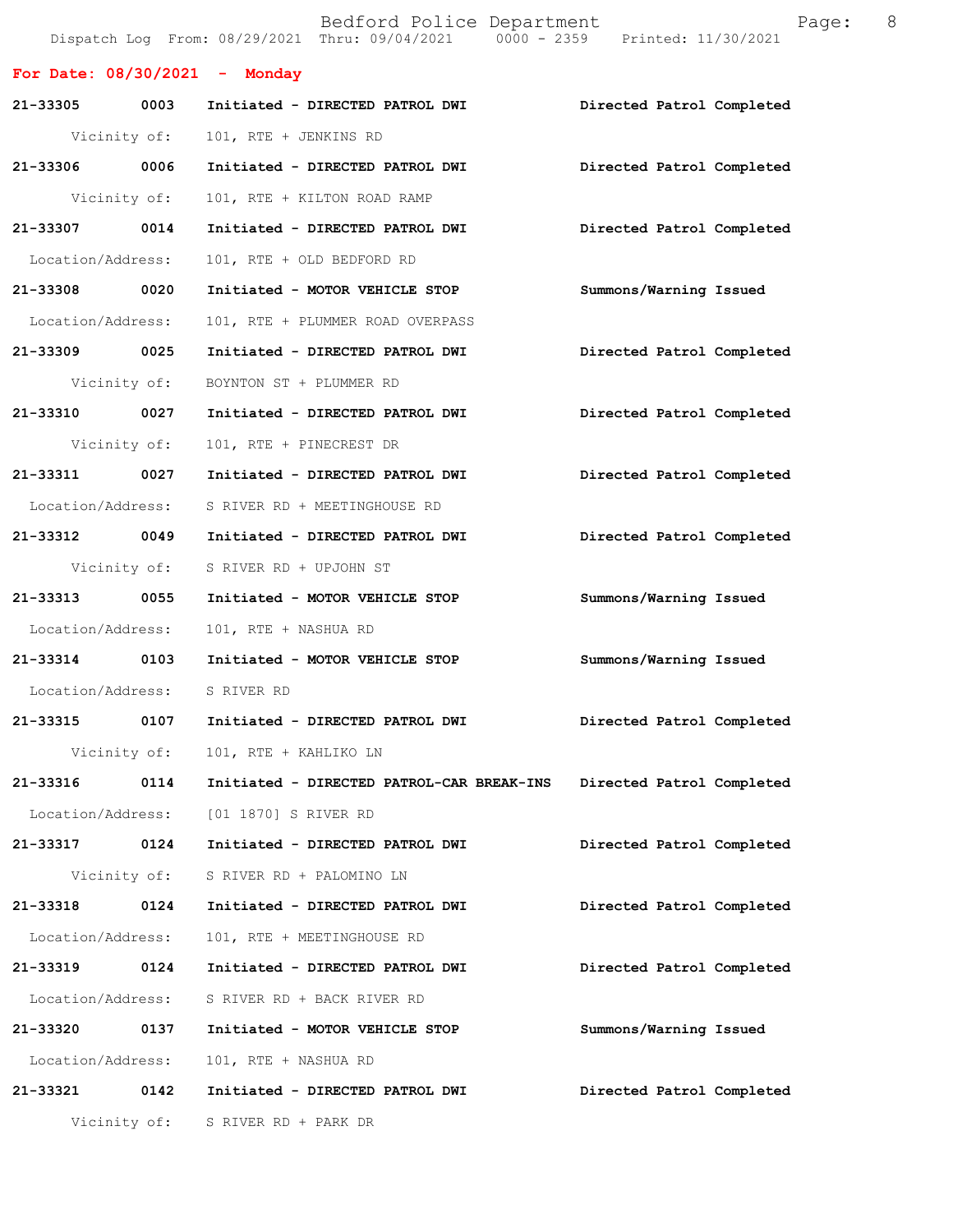|                               |              | Bedford Police Department<br>Dispatch Log From: 08/29/2021 Thru: 09/04/2021 0000 - 2359 Printed: 11/30/2021 | Page:                          | 9 |
|-------------------------------|--------------|-------------------------------------------------------------------------------------------------------------|--------------------------------|---|
| 21-33322                      | 0153         | Initiated - DIRECTED PATROL BURGLARY Directed Patrol Completed                                              |                                |   |
| Location/Address:             |              | [01 L705] AUTUMN LN                                                                                         |                                |   |
| 21-33323 0207                 |              | Initiated - BUILDING CHECK                                                                                  | Building Checked/Secured       |   |
| Location/Address:             |              | [01 L0000786] S RIVER RD                                                                                    |                                |   |
| 21-33324                      | 0207         | Initiated - DIRECTED PATROL DWI                                                                             | Directed Patrol Completed      |   |
| Location/Address:             |              | NEW BOSTON RD + WALLACE RD                                                                                  |                                |   |
| 21-33325 0210                 |              | Initiated - DIRECTED PATROL-CAR BREAK-INS                                                                   | Directed Patrol Completed      |   |
|                               | Vicinity of: | GREENFIELD PKWY + BARNSIDE DR                                                                               |                                |   |
| 21-33326 0218                 |              | Initiated - BUILDING CHECK                                                                                  | Building Checked/Secured       |   |
| Location/Address:             |              | [01 L0000792] S RIVER RD                                                                                    |                                |   |
| 21-33327 0234                 |              | Initiated - DIRECTED PATROL-CAR BREAK-INS                                                                   | Directed Patrol Completed      |   |
| Location/Address:             |              | [01 L0000816] IRON HORSE DR                                                                                 |                                |   |
| 21-33328 0241                 |              | Initiated - DIRECTED PATROL BURGLARY                                                                        | Directed Patrol Completed      |   |
|                               | Vicinity of: | MARKET ST + MAIN ST                                                                                         |                                |   |
| 21-33329 0247                 |              | Initiated - BUILDING CHECK                                                                                  | Directed Patrol Completed      |   |
| Location/Address:             |              | $[01 L0000587] 101$ , RTE                                                                                   |                                |   |
| 21-33330 0249                 |              | Initiated - DIRECTED PATROL BURGLARY                                                                        | Directed Patrol Completed      |   |
| Location/Address:             |              | WHITE AVE + BELLEMORE DR                                                                                    |                                |   |
| 21-33331 0317                 |              | Initiated - BUILDING CHECK                                                                                  | Building Checked/Secured       |   |
| Location/Address:             |              | [01 232] LIBERTY HILL RD                                                                                    |                                |   |
| 21-33332                      | 0318         | Initiated - DIRECTED PATROL BURGLARY                                                                        | Directed Patrol Completed      |   |
| Location/Address:             |              | EXECUTIVE PARK DR                                                                                           |                                |   |
| 21-33333                      | 0336         | Initiated - BUILDING CHECK                                                                                  | Building Checked/Secured       |   |
| Location/Address:             |              | [01 463] NASHUA RD                                                                                          |                                |   |
| 21-33334<br>Location/Address: | 0349         | 911 - S-ALARM-MEDICAL AID/LIFT ASST<br>[07] S MAPLE                                                         | Services Rendered              |   |
| 21-33335                      | 0402         | Initiated - DIRECTED PATROL BURGLARY                                                                        | Directed Patrol Completed      |   |
|                               | Vicinity of: | PALOMINO LN + MACK ST                                                                                       |                                |   |
| 21-33336                      | 0404         | Initiated - DIRECTED PATROL BURGLARY                                                                        | Directed Patrol Completed      |   |
| Location/Address:             |              | AUTUMN LN                                                                                                   |                                |   |
| 21-33337 0405                 |              | 911 - S-EMERGENCY MEDICAL CALL-DELTA                                                                        | Transported to Elliot Hospital |   |
| Location/Address:             |              | ORCHARD HILL CIR                                                                                            |                                |   |
| 21-33338                      | 0411         | Initiated - DIRECTED PATROL-CAR BREAK-INS                                                                   | Directed Patrol Completed      |   |
| Location/Address:             |              | [01 L562] WALLACE RD                                                                                        |                                |   |
| 21-33339                      | 0420         | Initiated - BUILDING CHECK                                                                                  | Building Checked/Secured       |   |
|                               |              | Location/Address: [01 422] 101, RTE                                                                         |                                |   |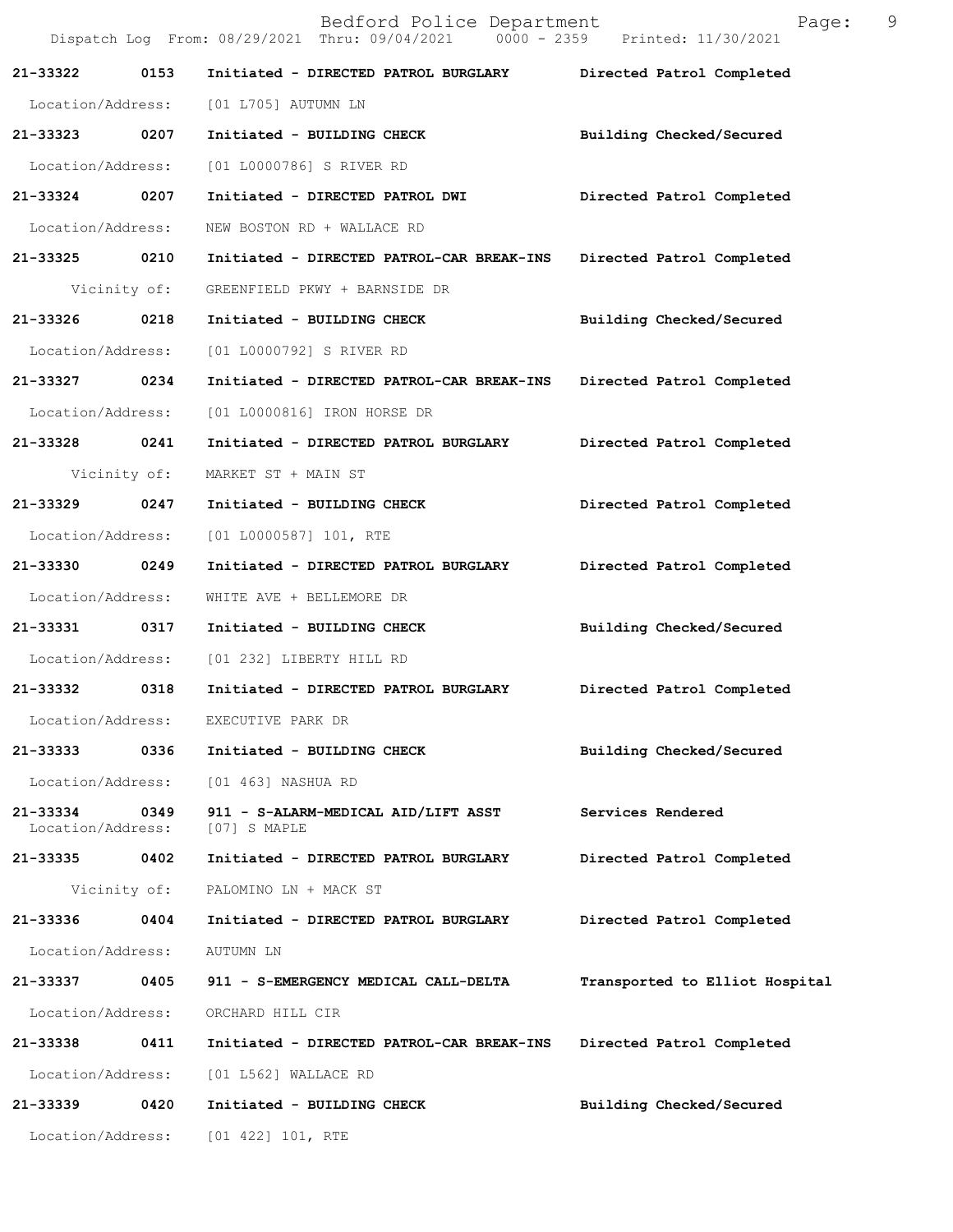|                               |              | Bedford Police Department<br>Dispatch Log From: 08/29/2021 Thru: 09/04/2021 0000 - 2359 Printed: 11/30/2021 | Page:                          | 10 |
|-------------------------------|--------------|-------------------------------------------------------------------------------------------------------------|--------------------------------|----|
| 21-33340                      | 0518         | Initiated - DIRECTED PATROL TRAFFIC ENF                                                                     | Directed Patrol Completed      |    |
|                               | Vicinity of: | 101, RTE + HITCHING POST LN                                                                                 |                                |    |
| 21-33341                      | 0522         | Initiated - DIRECTED PATROL TRAFFIC ENF                                                                     | Directed Patrol Completed      |    |
|                               | Vicinity of: | S RIVER RD + KILTON RD                                                                                      |                                |    |
| 21-33342 0523                 |              | Initiated - DIRECTED PATROL TRAFFIC ENF                                                                     | Directed Patrol Completed      |    |
| Location/Address:             |              | S RIVER RD + SUNSET LN                                                                                      |                                |    |
| 21-33343                      | 0526         | Initiated - DIRECTED PATROL TRAFFIC ENF                                                                     | Directed Patrol Completed      |    |
| Location/Address:             |              | 114 RTE + OLD BEDFORD ROAD OVERPASS                                                                         |                                |    |
| 21-33344                      | 0534         | 911 - S-EMERGENCY MEDICAL CALL-BRAVO                                                                        | Transported to Elliot Hospital |    |
| Location/Address:             |              | [01 1193] HAWTHORNE DR                                                                                      |                                |    |
| 21-33345 0542                 |              | Initiated - DIRECTED PATROL ACCIDENTS                                                                       | Directed Patrol Completed      |    |
|                               | Vicinity of: | S RIVER RD + WASHINGTON PL                                                                                  |                                |    |
| 21-33346                      | 0611         | Initiated - DIRECTED PATROL TRAFFIC ENF                                                                     | No Action Required             |    |
| Location/Address:             |              | 114 RTE + DONALD ST                                                                                         |                                |    |
| 21-33347                      | 0618         | Walk-In - PRIVATE INVESTIGATOR                                                                              | No Action Required             |    |
| Location/Address:             |              | N AMHERST RD + OLD MILL RD                                                                                  |                                |    |
| 21-33348<br>Location/Address: | 0619         | Phone - ALARM, BURGLAR<br>[01 504] RIDGEWOOD RD                                                             | Alarm - False                  |    |
| 21-33349                      | 0723         | Initiated - DIRECTED PATROL TRAFFIC ENF                                                                     | Directed Patrol Completed      |    |
| Location/Address:             |              | [01 463] NASHUA RD                                                                                          |                                |    |
| 21-33350                      | 0726         | Initiated - DIRECTED PATROL TRAFFIC ENF                                                                     | Directed Patrol Completed      |    |
| Location/Address:             |              | S RIVER RD + HAWTHORNE DR                                                                                   |                                |    |
| 21-33351                      | 0730         | Initiated - DIRECTED PATROL TRAFFIC ENF                                                                     | Directed Patrol Completed      |    |
| Location/Address:             |              | [01 192] NEW BOSTON RD                                                                                      |                                |    |
| 21-33352                      | 0739         | Initiated - MOTOR VEHICLE STOP                                                                              | Summons/Warning Issued         |    |
| Location/Address:             |              | S RIVER RD                                                                                                  |                                |    |
| 21-33353                      | 0740         | Initiated - MOTOR VEHICLE STOP                                                                              | Summons/Warning Issued         |    |
| Location/Address:             |              | NEW BOSTON RD + WALLACE RD                                                                                  |                                |    |
| 21-33354                      | 0752         | Initiated - DIRECTED PATROL TRAFFIC ENF                                                                     | Directed Patrol Completed      |    |
| Location/Address:             |              | NEW BOSTON RD                                                                                               |                                |    |
| 21-33355                      | 0754         | Initiated - DIRECTED PATROL TRAFFIC ENF                                                                     | Directed Patrol Completed      |    |
| Location/Address:             |              | S RIVER RD + BACK RIVER RD                                                                                  |                                |    |
| 21-33356                      | 0756         | Initiated - MOTOR VEHICLE STOP                                                                              | Summons/Warning Issued         |    |
| Location/Address:             |              | NEW BOSTON RD + WALLACE RD                                                                                  |                                |    |
| 21-33357                      | 0757         | Initiated - DIRECTED PATROL TRAFFIC ENF                                                                     | Directed Patrol Completed      |    |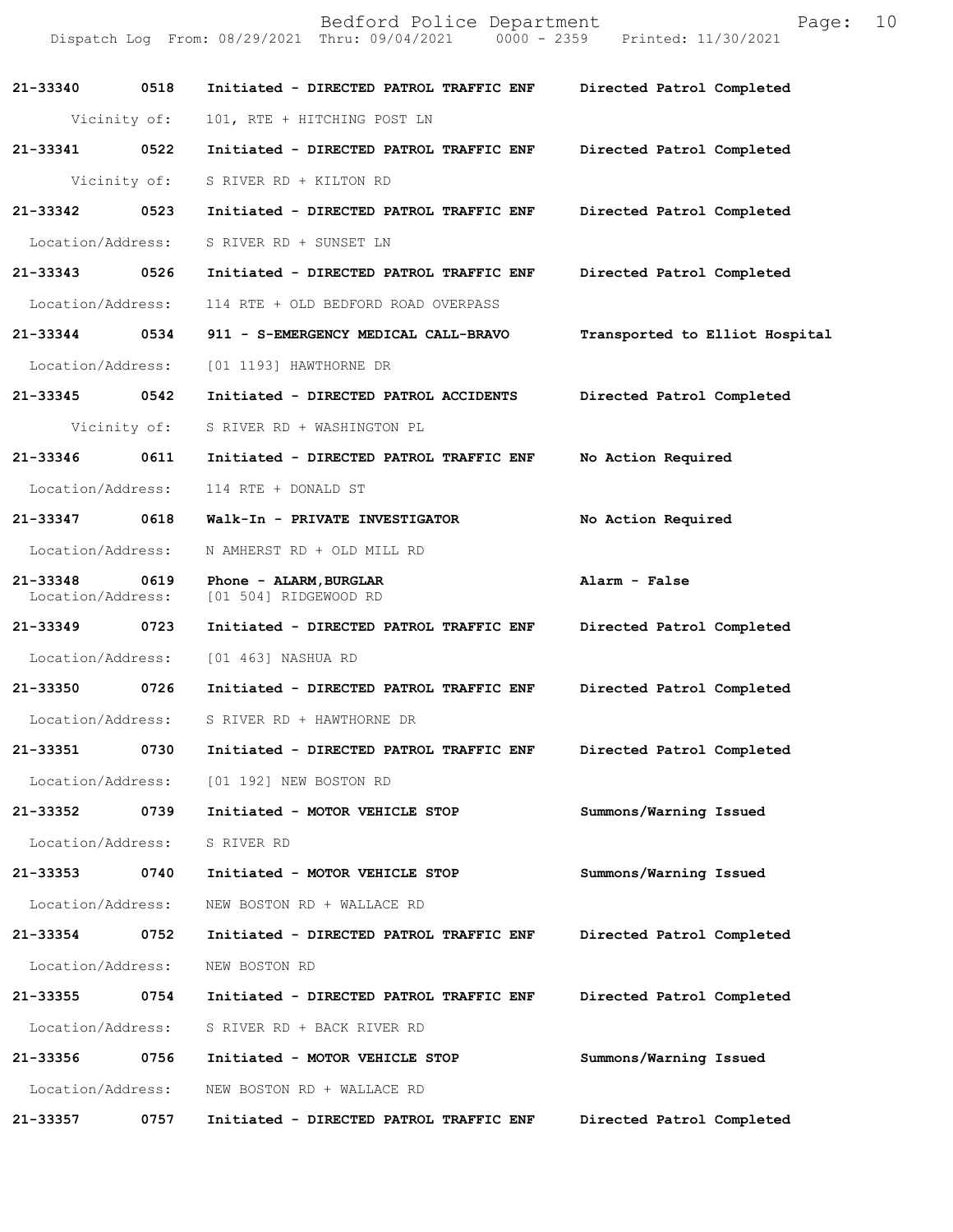|                               |      | Bedford Police Department<br>Dispatch Log From: 08/29/2021 Thru: 09/04/2021 0000 - 2359 Printed: 11/30/2021 | Page:                          | 11 |
|-------------------------------|------|-------------------------------------------------------------------------------------------------------------|--------------------------------|----|
|                               |      | Location/Address: S RIVER RD + COLBY CT                                                                     |                                |    |
| 21-33358                      |      | 0759 Phone - MOTOR VEHICLE COMPLAINT                                                                        | No Action Required             |    |
| Location/Address:             |      | $[02]$ 101, RTE                                                                                             |                                |    |
| 21-33359<br>Location/Address: | 0805 | Phone - ALARM, BURGLAR<br>$[01 332] 101$ , RTE                                                              | Alarm - False                  |    |
| 21-33360<br>Location/Address: | 0805 | 911 - MOTOR VEHICLE COMP-IN PROGRESS<br>101, RTE                                                            | Could Not Locate               |    |
| 21-33361 0810                 |      | Initiated - MOTOR VEHICLE STOP                                                                              | Summons/Warning Issued         |    |
| Location/Address:             |      | S RIVER RD + KILTON RD                                                                                      |                                |    |
| 21-33362 0821                 |      | Initiated - MOTOR VEHICLE STOP                                                                              | Summons/Warning Issued         |    |
| Location/Address:             |      | 101, RTE + NASHUA RD                                                                                        |                                |    |
| 21-33363                      | 0827 | Initiated - DIRECTED PATROL TRAFFIC ENF                                                                     | Directed Patrol Completed      |    |
| Location/Address:             |      | 101, RTE + 114 RTE                                                                                          |                                |    |
| 21-33364                      | 0832 | Initiated - DIRECTED PATROL ACCIDENTS                                                                       | Directed Patrol Completed      |    |
| Location/Address:             |      | 101, RTE + WALLACE RD                                                                                       |                                |    |
| 21-33365                      | 0841 | Initiated - DIRECTED PATROL TRAFFIC ENF                                                                     | Directed Patrol Completed      |    |
| Location/Address:             |      | 101, RTE + JENKINS RD                                                                                       |                                |    |
| 21-33367                      | 0842 | Initiated - DIRECTED PATROL TRAFFIC ENF                                                                     | Directed Patrol Completed      |    |
| Location/Address:             |      | S RIVER RD + MEETINGHOUSE RD                                                                                |                                |    |
| 21-33366                      | 0843 | Initiated - MOTOR VEHICLE STOP                                                                              | Summons/Warning Issued         |    |
| Location/Address:             |      | [01 L2079] NASHUA RD                                                                                        |                                |    |
| 21-33368                      | 0850 | Initiated - MOTOR VEHICLE STOP                                                                              | Summons/Warning Issued         |    |
| Location/Address:             |      | MEETINGHOUSE RD + PATTEN RD                                                                                 |                                |    |
| 21-33369<br>Location/Address: | 0900 | Walk-In - ASSIST CITIZEN<br>[01 474] CONSTITUTION DR                                                        | Services Rendered              |    |
| 21-33370                      | 0923 | Initiated - DIRECTED PATROL-CAR BREAK-INS                                                                   | Directed Patrol Completed      |    |
| Location/Address:             |      | [01 L1804] S RIVER RD                                                                                       |                                |    |
| 21-33371                      | 0923 | Initiated - DIRECTED PATROL-CAR BREAK-INS                                                                   | Directed Patrol Completed      |    |
| Location/Address:             |      | [01 1312] S RIVER RD                                                                                        |                                |    |
| 21-33372                      | 0930 | Initiated - DIRECTED PATROL TRAFFIC ENF                                                                     | Directed Patrol Completed      |    |
| Location/Address:             |      | 101, RTE + CONSTITUTION DR                                                                                  |                                |    |
| 21-33375                      | 0930 | Phone - POLICE INFORMATION                                                                                  | No Action Required             |    |
| Location/Address:             |      | PATTEN RD + COUNTY RD                                                                                       |                                |    |
| 21-33373                      | 1017 | Phone - POLICE INFORMATION                                                                                  | No Action Required             |    |
| Location/Address:             |      | SMITHFIELD LN                                                                                               |                                |    |
| 21-33374                      | 1022 | 911 - S-EMERGENCY MEDICAL CALL-CHARL                                                                        | Transported to Elliot Hospital |    |
| Location/Address:             |      | [01 L2098] HAWTHORNE DR                                                                                     |                                |    |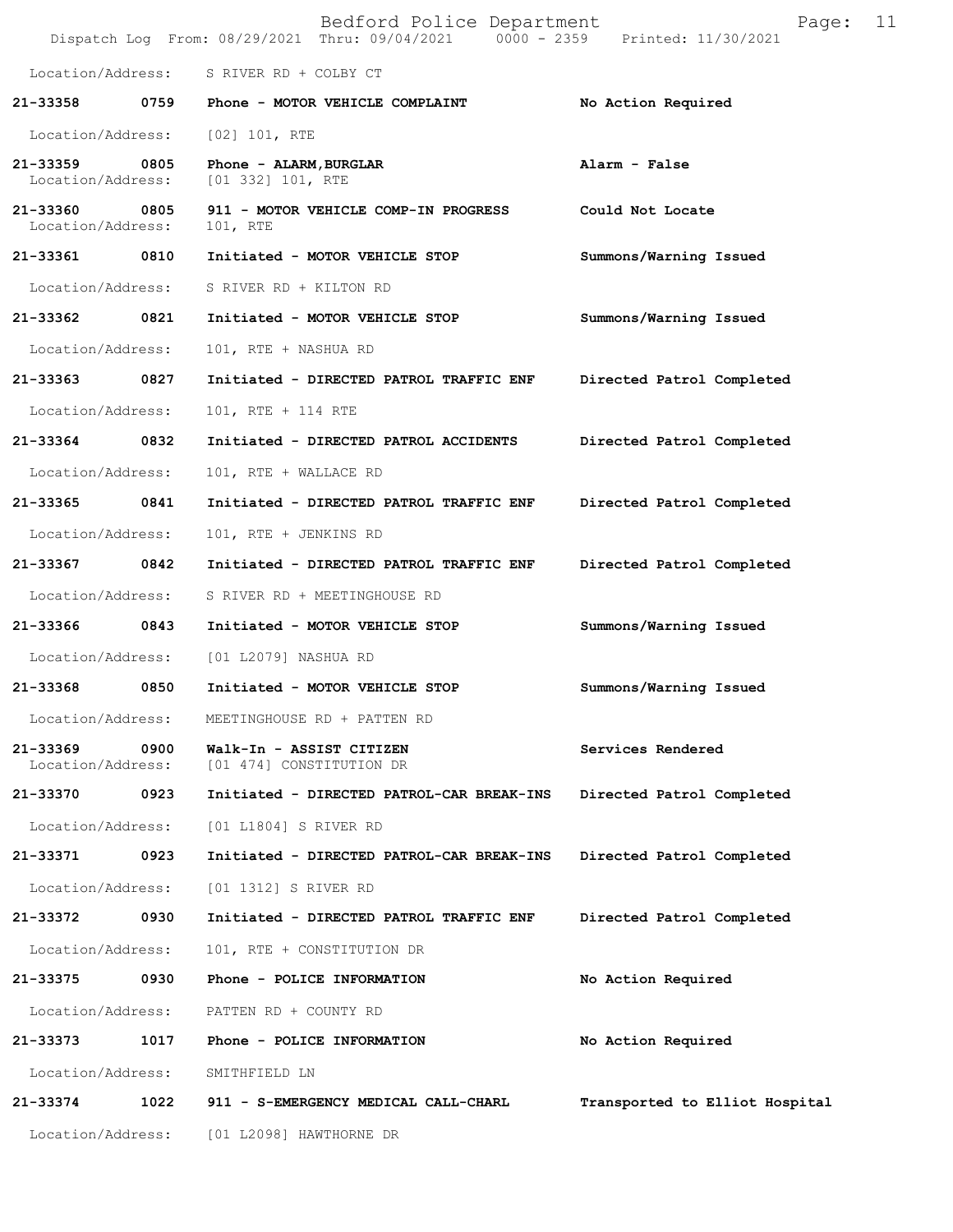| 21-33376 1029<br>Location/Address: |                                                                     | Phone - ASSIST CITIZEN<br>BACK RIVER RD                                                                                                                                                                                                 | Services Rendered           |
|------------------------------------|---------------------------------------------------------------------|-----------------------------------------------------------------------------------------------------------------------------------------------------------------------------------------------------------------------------------------|-----------------------------|
|                                    |                                                                     | 21-33377 1047 Initiated - DIRECTED PATROL-CAR BREAK-INS                                                                                                                                                                                 | Directed Patrol Completed   |
| Location/Address:                  |                                                                     | NASHUA RD + COUNTY RD                                                                                                                                                                                                                   |                             |
| 21-33378 1047<br>Location/Address: |                                                                     | Phone - GUNSHOT<br>TURNBERRY CIR                                                                                                                                                                                                        | Could Not Locate            |
| 21-33379 1105                      |                                                                     | Initiated - DIRECTED PATROL ACCIDENTS                                                                                                                                                                                                   | Directed Patrol Completed   |
| Location/Address:                  |                                                                     | 101, RTE + OLD BEDFORD RD                                                                                                                                                                                                               |                             |
| 21–33380 1119                      |                                                                     | Phone - MOTOR VEHICLE COMPLAINT                                                                                                                                                                                                         | No Action Required          |
| Location/Address: S RIVER RD       |                                                                     |                                                                                                                                                                                                                                         |                             |
| 21-33381 1137<br>Vicinity of:      |                                                                     | Initiated - MOTOR VEHICLE STOP<br>KILTON RD                                                                                                                                                                                             | NO PAPERWORK                |
| 21-33383 1143                      |                                                                     | Phone - SCAMS (PHONE, EMAIL ETC)                                                                                                                                                                                                        | No Action Required          |
| Location/Address:                  |                                                                     | [01 1708] DONALD ST                                                                                                                                                                                                                     |                             |
| 21-33382 1144                      |                                                                     | Initiated - DIRECTED PATROL TRAFFIC ENF                                                                                                                                                                                                 | Directed Patrol Completed   |
| Location/Address:                  |                                                                     | 101, RTE + PLUMMER ROAD OVERPASS                                                                                                                                                                                                        |                             |
| 21-33384 1155                      |                                                                     | 911 - S-EMERGENCY MEDICAL CALL-ALPHA<br>Location/Address: [01 192] NEW BOSTON RD                                                                                                                                                        | <b>NO TRANSPORT</b>         |
|                                    |                                                                     | 21-33385 1159 Phone - S-MUTUAL AID-MEDICAL                                                                                                                                                                                              | TRANSPORTED TO CMC HOSPITAL |
|                                    |                                                                     | Location/Address: [03] COLLEGE RD                                                                                                                                                                                                       |                             |
|                                    |                                                                     | $21-33386$ 1211 Phone - ALARM, BURGLAR<br>Location/Address: MINISTERIAL RD                                                                                                                                                              | Alarm - False               |
| Location/Address:                  |                                                                     | 21-33387 1223 911 - MOTOR VEHICLE COMP-IN PROGRESS<br>101, RTE<br>Refer To Incident: 21-846-OF                                                                                                                                          | Investigated                |
| 21-33389<br>Location/Address:      |                                                                     | 1253     Phone – ANIMAL COMPLAINT<br>BOYNTON ST                                                                                                                                                                                         | Services Rendered           |
| 21-33388                           | 1255                                                                | Initiated - MOTOR VEHICLE STOP                                                                                                                                                                                                          | Summons/Warning Issued      |
| Location/Address:                  |                                                                     | RIDGEWOOD RD                                                                                                                                                                                                                            |                             |
| 21-33390                           | 1303                                                                | Initiated - DIRECTED PATROL BURGLARY                                                                                                                                                                                                    | Directed Patrol Completed   |
| Location/Address:                  |                                                                     | BACK RIVER RD + SMITH RD                                                                                                                                                                                                                |                             |
| 21-33391<br>Location/Address:      | 1306<br>Refer To Arrest:<br>Arrest:<br>Address:<br>Age:<br>Charges: | Initiated - INVESTIGATION-FOLLOW UP<br>[01 L1562] KILTON RD<br>$21 - 480 - AR$<br>PAULINO, JULIK<br>MANCHESTER, NH<br>38<br>Breach of Bail<br>DUI 2nd; Impairment<br>DUI - impairment<br>Drive after Rev/Sus - subsqt<br>Open Container | Investigated                |

| 21-33392          |  | 911 - ANIMAL COMPLAINT      |  | Services Rendered |
|-------------------|--|-----------------------------|--|-------------------|
| Location/Address: |  | 101 L00007651 BACK RIVER RD |  |                   |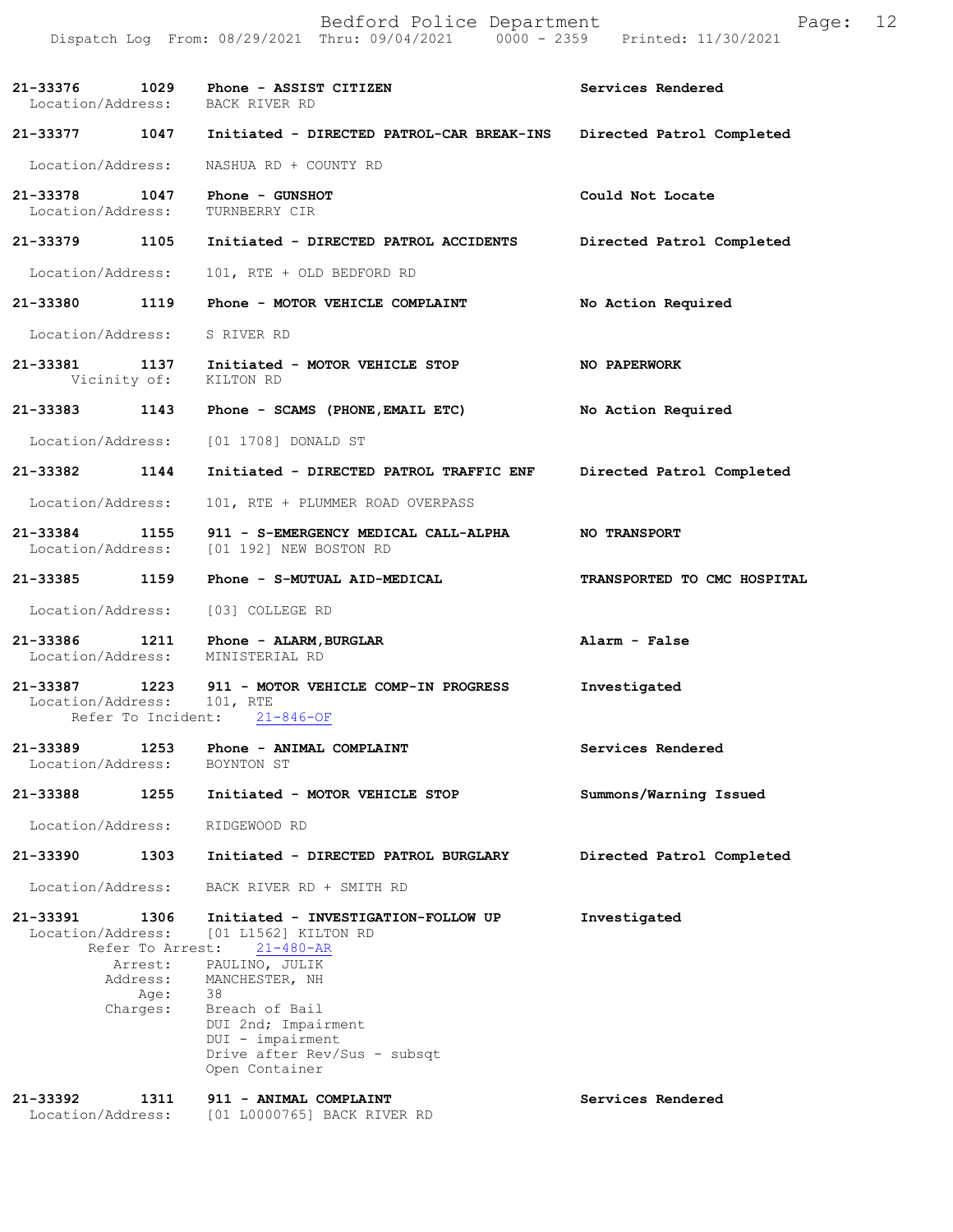|                               |                    | Bedford Police Department<br>Dispatch Log From: 08/29/2021 Thru: 09/04/2021 0000 - 2359 Printed: 11/30/2021 | 13<br>Page:                    |
|-------------------------------|--------------------|-------------------------------------------------------------------------------------------------------------|--------------------------------|
| 21-33393                      | 1319               | Initiated - INVESTIGATION-FOLLOW UP                                                                         | No Action Required             |
|                               |                    | Location/Address: [01 L1094] S RIVER RD                                                                     |                                |
|                               |                    | 21-33394 1331 Initiated - MOTOR VEHICLE STOP                                                                | Summons/Warning Issued         |
|                               |                    | Location/Address: S RIVER RD + HARVEY RD                                                                    |                                |
|                               |                    | 21-33395 1344 911 - POLICE INFORMATION                                                                      | No Action Required             |
|                               |                    | Location/Address: CONSTITUTION DR                                                                           |                                |
|                               |                    | 21-33396 1404 911 - S-EMERGENCY MEDICAL CALL-ALPHA No Action Required                                       |                                |
| Location/Address:             |                    | CONSTITUTION DR                                                                                             |                                |
| Location/Address:             |                    | 21-33397 1407 Initiated - DISABLED MOTOR VEHICLE<br>WALLACE RD + MINISTERIAL RD                             | Services Rendered              |
|                               |                    | 21-33398 1428 Phone - MOTOR VEHICLE COMPLAINT                                                               | No Action Required             |
| Location/Address:             |                    | NASHUA RD                                                                                                   |                                |
| 21-33399 1430                 |                    | Other - POLICE INFORMATION                                                                                  | No Action Required             |
|                               |                    | Location: [15] HOLLIS AREA                                                                                  |                                |
|                               |                    | 21-33400 1501 911 - MOTOR VEHICLE ACCIDENT<br>Location/Address: HOLBROOK RD + NEW BOSTON RD                 | Investigated                   |
|                               |                    | 21-33401 1528 Initiated - DIRECTED PATROL TRAFFIC ENF                                                       | Directed Patrol Completed      |
| Location/Address:             |                    | 101, RTE + KAHLIKO LN                                                                                       |                                |
|                               |                    | 21-33402 1535 911 - S-EMERGENCY MEDICAL CALL-CHARL                                                          | Transported to Elliot Hospital |
|                               |                    | Location/Address: [01 2318] COMMERCE PARK NORTH                                                             |                                |
|                               | Refer To Incident: | 21-33403 1540 Phone - SEX OFFENSES<br>Location/Address: [01 1870] S RIVER RD<br>$21 - 847 - OF$             | Investigated                   |
| 21-33404                      | 1601               | Initiated - DIRECTED PATROL TRAFFIC ENF                                                                     | Directed Patrol Completed      |
| Location/Address:             |                    | BOYNTON ST + PLUMMER RD                                                                                     |                                |
| 21-33405                      | 1619               | Initiated - DIRECTED PATROL TRAFFIC ENF                                                                     | Directed Patrol Completed      |
| Location/Address:             |                    | 101, RTE + JENKINS RD                                                                                       |                                |
| 21-33406                      | 1625               | Initiated - MOTOR VEHICLE STOP                                                                              | Summons/Warning Issued         |
| Location/Address:             |                    | 101, RTE + ELK DR                                                                                           |                                |
| 21-33407                      | 1626               | Initiated - DIRECTED PATROL TRAFFIC ENF                                                                     | Directed Patrol Completed      |
| Location/Address:             |                    | S RIVER RD + CLUB ACRE LN                                                                                   |                                |
| 21-33408                      | 1641               | Initiated - MOTOR VEHICLE STOP                                                                              | Summons/Warning Issued         |
| Location/Address:             |                    | HAWTHORNE DR + S RIVER RD                                                                                   |                                |
| 21-33409<br>Location/Address: | 1649               | Phone - S-ALARM-MEDICAL AID/LIFT ASST<br>[01 L1950] HAWTHORNE DR                                            | LIFT ASSIST                    |
| 21-33410                      | 1701               | Initiated - DIRECTED PATROL TRAFFIC ENF                                                                     | Directed Patrol Completed      |
| Location/Address:             |                    | S RIVER RD + COLBY CT                                                                                       |                                |
| 21-33412                      | 1705               | Initiated - MOTOR VEHICLE STOP                                                                              | Summons/Warning Issued         |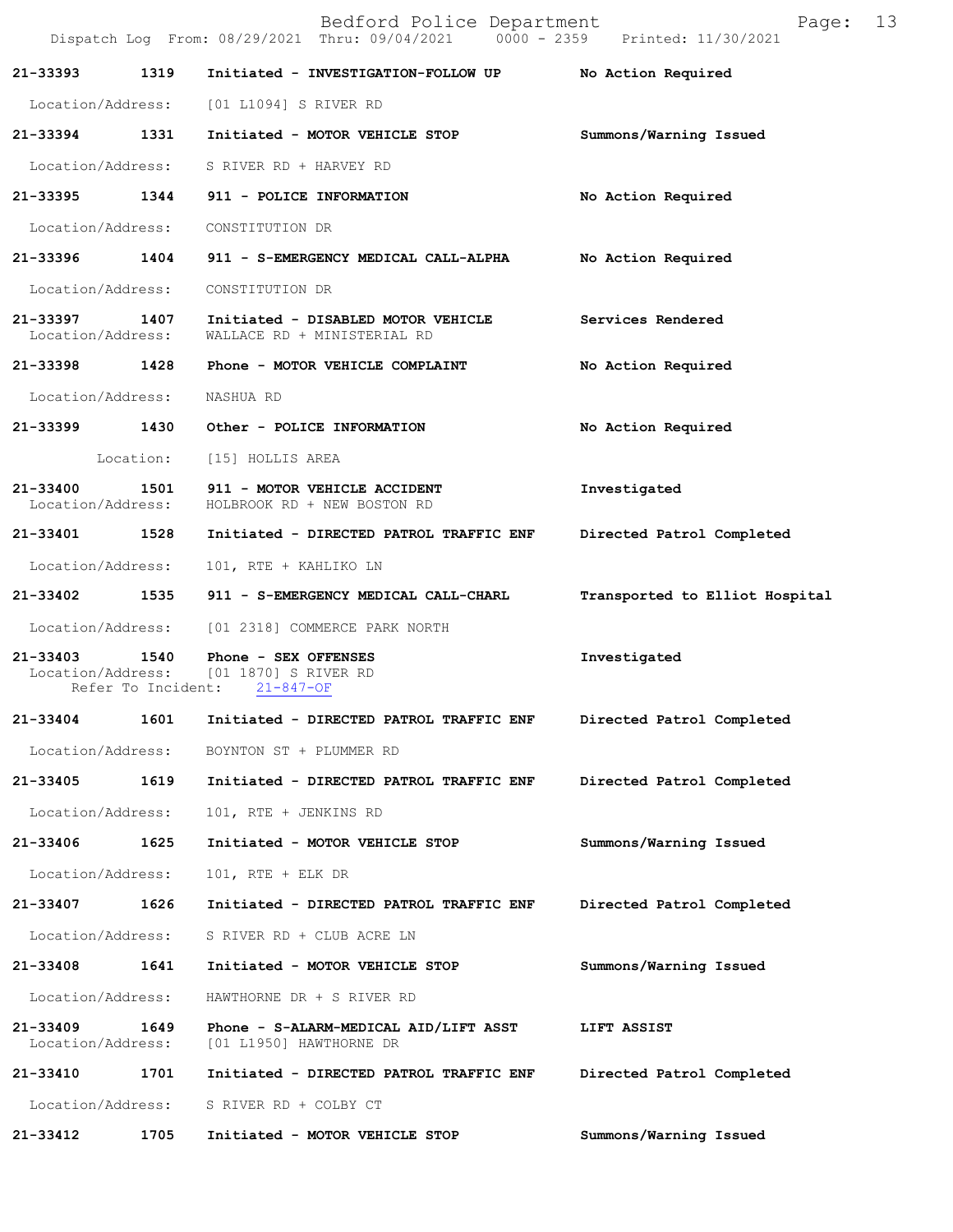|                               |                             | Bedford Police Department<br>Dispatch Log From: 08/29/2021 Thru: 09/04/2021 0000 - 2359 Printed: 11/30/2021 | Page:                          | 14 |
|-------------------------------|-----------------------------|-------------------------------------------------------------------------------------------------------------|--------------------------------|----|
|                               |                             | Location/Address: S RIVER RD + RIDGEWOOD RD                                                                 |                                |    |
| 21-33413<br>Location/Address: | 1716                        | Initiated - INVESTIGATION-FOLLOW UP<br>[01 L1804] S RIVER RD                                                | Investigated                   |    |
| 21-33414 1726                 | Location:                   | Initiated - MOTOR VEHICLE STOP<br>MANCHESTER TOWN LINE/MOBIL                                                | NO PAPERWORK                   |    |
| 21-33415 1733                 |                             | Initiated - DIRECTED PATROL TRAFFIC ENF                                                                     | Directed Patrol Completed      |    |
| Location/Address:             |                             | 101, RTE + MEETINGHOUSE RD                                                                                  |                                |    |
| 21-33416                      | 1734                        | Initiated - DIRECTED PATROL TRAFFIC ENF                                                                     | Directed Patrol Completed      |    |
|                               | Location/Address:           | S RIVER RD + RIVERWAY PL                                                                                    |                                |    |
| 21-33417 1735                 |                             | Phone - POLICE INFORMATION                                                                                  | No Action Required             |    |
| Location/Address:             |                             | [01 L0000617] MEETINGHOUSE RD                                                                               |                                |    |
| 21-33418 1749                 |                             | Initiated - DIRECTED PATROL ACCIDENTS                                                                       | Directed Patrol Completed      |    |
| Location/Address:             |                             | 101, RTE + OLD BEDFORD RD                                                                                   |                                |    |
| 21-33419 1753                 |                             | 911 - S-EMERGENCY MEDICAL CALL-ALPHA                                                                        | Transported to Elliot Hospital |    |
| Location/Address:             |                             | [01 L2098] HAWTHORNE DR                                                                                     |                                |    |
| 21-33421 1805                 |                             | Initiated - MOTOR VEHICLE STOP                                                                              | Summons/Warning Issued         |    |
|                               |                             | Location/Address: CAMP RD + BACK RIVER RD                                                                   |                                |    |
| 21-33422 1825                 |                             | Initiated - DIRECTED PATROL-CAR BREAK-INS                                                                   | Directed Patrol Completed      |    |
| Location/Address:             |                             | [01 1235] S RIVER RD                                                                                        |                                |    |
| 21-33423<br>Location/Address: | 1830                        | Phone - CIVIL STANDBY<br>CORTLAND DR<br>Refer To Incident: 21-848-OF                                        | Investigated                   |    |
| 21-33424                      | 1842                        | Initiated - DIRECTED PATROL-CAR BREAK-INS                                                                   | Directed Patrol Completed      |    |
|                               | Location/Address:           | [01 927] BELL HILL RD                                                                                       |                                |    |
| 21-33425                      | 1900                        | Initiated - DIRECTED PATROL-CAR BREAK-INS                                                                   | Directed Patrol Completed      |    |
| Location/Address:             |                             | [01 L1562] KILTON RD                                                                                        |                                |    |
| 21-33426                      | 1918                        | Initiated - DIRECTED PATROL-CAR BREAK-INS                                                                   | Directed Patrol Completed      |    |
| Location/Address:             |                             | [01 1033] COUNTY RD                                                                                         |                                |    |
| 21-33427                      | 1944                        | Initiated - MOTOR VEHICLE STOP                                                                              | Summons/Warning Issued         |    |
| Location/Address:             |                             | S RIVER RD                                                                                                  |                                |    |
| 21-33428                      | 1956                        | Initiated - DIRECTED PATROL-CAR BREAK-INS                                                                   | Directed Patrol Completed      |    |
| Location/Address:             |                             | [01 324] HAWTHORNE DR                                                                                       |                                |    |
| 21-33429<br>Location/Address: | 2007<br>Refer To Arrest:    | Initiated - SUSP ACTIVITIES<br>[01 324] HAWTHORNE DR<br>$21 - 484 - AR$                                     | Arrest(s) Made                 |    |
|                               | Arrest:<br>Address:<br>Age: | GEOFFROY, JORDAN D<br>MANCHESTER, NH<br>37                                                                  |                                |    |
|                               | Charges:                    | ARREST ON A WARRANT                                                                                         |                                |    |
| 21-33430                      | 2038                        | Initiated - DIRECTED PATROL-CAR BREAK-INS                                                                   | Directed Patrol Completed      |    |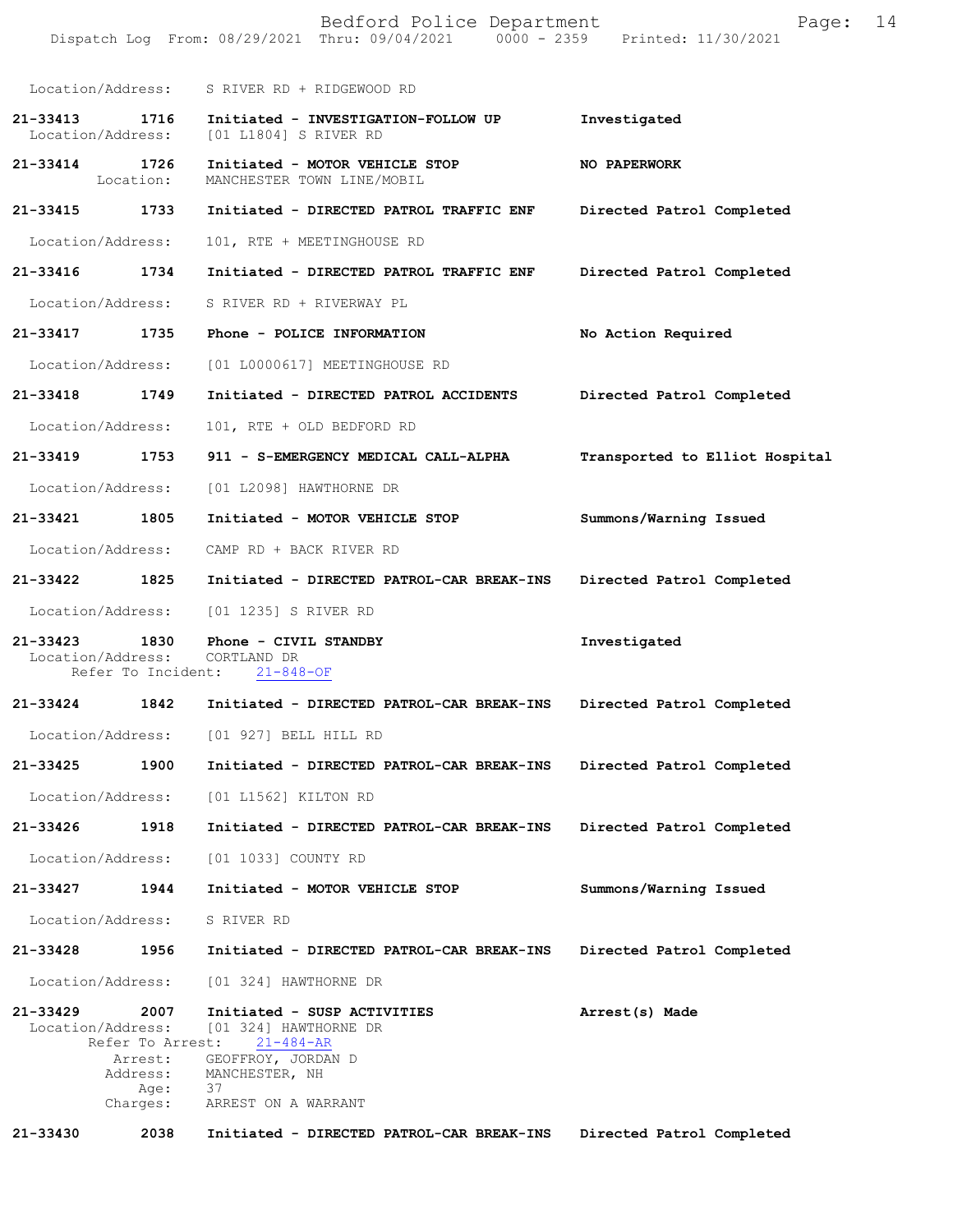|                                  |      | Bedford Police Department<br>Dispatch Log From: 08/29/2021 Thru: 09/04/2021   0000 - 2359   Printed: 11/30/2021 |                           | Page: 15 |  |
|----------------------------------|------|-----------------------------------------------------------------------------------------------------------------|---------------------------|----------|--|
|                                  |      | Location/Address: [01 L1804] S RIVER RD                                                                         |                           |          |  |
|                                  |      | 21-33431 2039 Initiated - DIRECTED PATROL BURGLARY Directed Patrol Completed                                    |                           |          |  |
|                                  |      | Location/Address: [01 L357] WHITE AVE                                                                           |                           |          |  |
|                                  |      | 21-33432 2041 Initiated - DIRECTED PATROL TRAFFIC ENF Directed Patrol Completed                                 |                           |          |  |
| Location/Address:                |      | 101, RTE + KAHLIKO LN                                                                                           |                           |          |  |
| 21-33433 2123 Phone - FRAUD      |      | Location/Address: [01 1250] 101, RTE<br>Refer To Incident: 21-849-OF                                            | Investigated              |          |  |
|                                  |      | 21-33434 2155 Initiated - MOTOR VEHICLE STOP                                                                    | Summons/Warning Issued    |          |  |
|                                  |      | Location/Address: [01 L819] 101, RTE                                                                            |                           |          |  |
| 21-33435 2220                    |      | Initiated - DIRECTED PATROL DWI                                                                                 | Directed Patrol Completed |          |  |
| Location/Address:                |      | 101, RTE + HITCHING POST LN                                                                                     |                           |          |  |
| 21-33436 2327                    |      | Initiated - DIRECTED PATROL DWI                                                                                 | Directed Patrol Completed |          |  |
| Vicinity of:                     |      | 101, RTE + 114 RTE                                                                                              |                           |          |  |
|                                  |      | 21-33437 2331 Initiated - DIRECTED PATROL DWI                                                                   | Directed Patrol Completed |          |  |
| Location/Address:                |      | 101, RTE + KAHLIKO LN                                                                                           |                           |          |  |
|                                  |      | 21-33438 2334 Initiated - DIRECTED PATROL DWI                                                                   | Directed Patrol Completed |          |  |
|                                  |      | Vicinity of: S RIVER RD + BACK RIVER RD                                                                         |                           |          |  |
| 21-33439 2338                    |      | Initiated - DIRECTED PATROL DWI                                                                                 | Directed Patrol Completed |          |  |
|                                  |      | Location/Address: BOYNTON ST + DAVIES ST                                                                        |                           |          |  |
|                                  |      | 21-33440 2341 Initiated - MOTOR VEHICLE STOP                                                                    | Summons/Warning Issued    |          |  |
|                                  |      | Location/Address: 101, RTE + MEETINGHOUSE RD                                                                    |                           |          |  |
| 21-33441                         | 2350 | Initiated - DIRECTED PATROL-CAR BREAK-INS                                                                       | Directed Patrol Completed |          |  |
| Location/Address:                |      | IRON HORSE DR                                                                                                   |                           |          |  |
| For Date: $08/31/2021$ - Tuesday |      |                                                                                                                 |                           |          |  |
| 21-33442                         | 0000 | Initiated - DIRECTED PATROL DWI                                                                                 | Directed Patrol Completed |          |  |
|                                  |      | Location/Address: S RIVER RD + COLBY CT                                                                         |                           |          |  |
| 21-33443 0002                    |      | Initiated - DIRECTED PATROL DWI                                                                                 | Directed Patrol Completed |          |  |
| Location/Address:                |      | 114 RTE + NEW BOSTON RD                                                                                         |                           |          |  |
| 21-33444                         | 0004 | Initiated - DIRECTED PATROL DWI                                                                                 | Directed Patrol Completed |          |  |
| Vicinity of:                     |      | S RIVER RD + TECHNOLOGY DR                                                                                      |                           |          |  |
| 21-33445                         | 0009 | Initiated - DIRECTED PATROL DWI                                                                                 | Directed Patrol Completed |          |  |
|                                  |      |                                                                                                                 |                           |          |  |

Location/Address: 101, RTE + JENKINS RD

**21-33446 0013 Initiated - MOTOR VEHICLE STOP Summons/Warning Issued**  Location/Address: TECHNOLOGY DR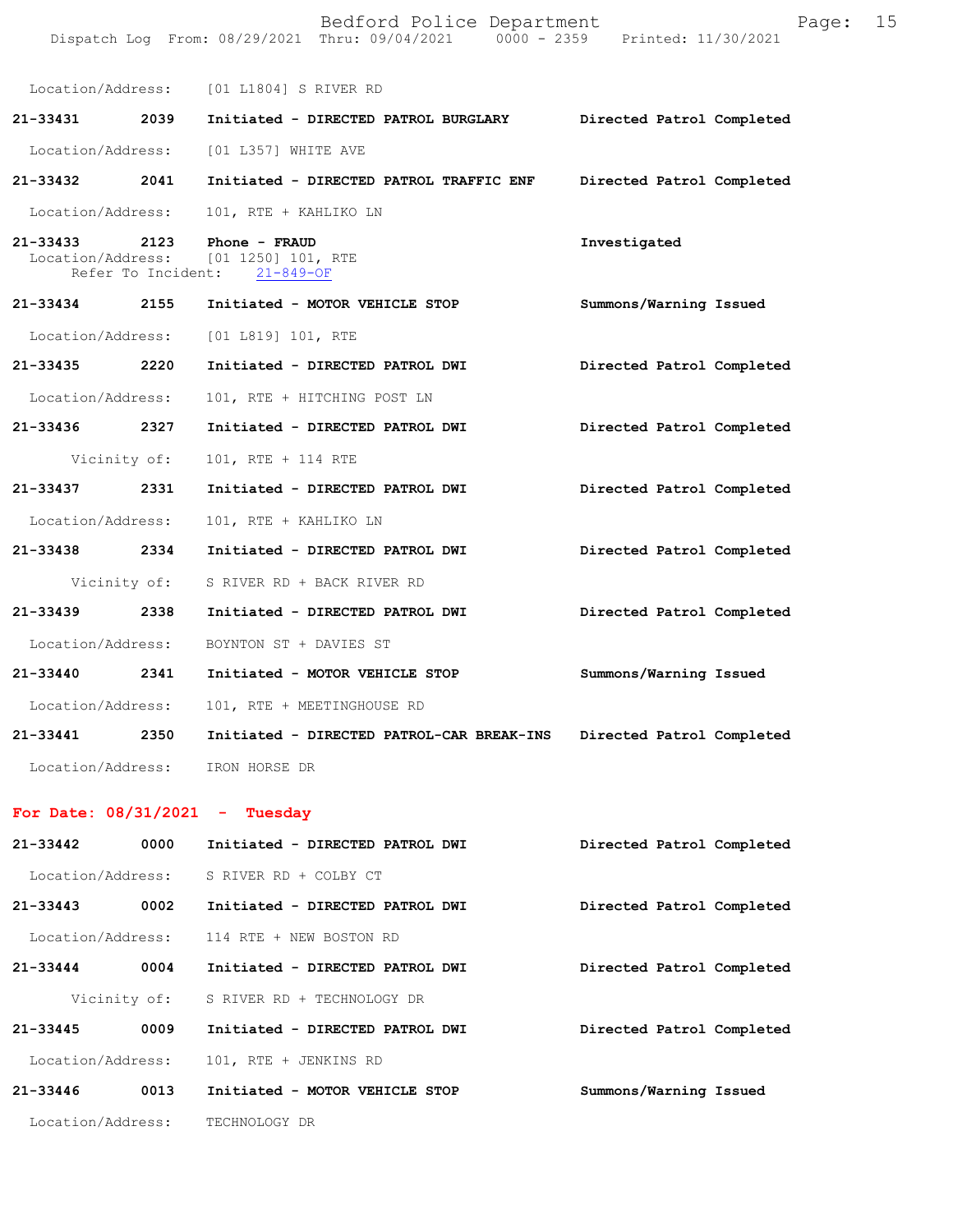|                                    |              | Bedford Police Department<br>Dispatch Log From: 08/29/2021 Thru: 09/04/2021 0000 - 2359 Printed: 11/30/2021 | 16<br>Page:                    |
|------------------------------------|--------------|-------------------------------------------------------------------------------------------------------------|--------------------------------|
| 21-33447                           | 0022         | Initiated - DIRECTED PATROL DWI                                                                             | Directed Patrol Completed      |
|                                    | Vicinity of: | WALLACE RD + NEW BOSTON RD                                                                                  |                                |
| 21-33448                           | 0029         | Initiated - DIRECTED PATROL DWI                                                                             | Directed Patrol Completed      |
|                                    | Vicinity of: | BACK RIVER RD + CAMP RD                                                                                     |                                |
| $21 - 33449$                       | 0033         | Initiated - MOTOR VEHICLE STOP                                                                              | Summons/Warning Issued         |
| Location/Address:                  |              | $101$ , RTE + ELK DR                                                                                        |                                |
| 21-33450                           | 0033         | Initiated - DIRECTED PATROL DWI                                                                             | Directed Patrol Completed      |
| Location/Address:                  |              | MEETINGHOUSE RD + PILGRIM DR                                                                                |                                |
| 21-33451 0037<br>Location/Address: |              | Initiated - SUSP ACTIVITIES-IN PROGRESS<br>[01 29] MEETINGHOUSE RD                                          | Services Rendered              |
| 21-33452 0041                      |              | Initiated - DIRECTED PATROL DWI                                                                             | Directed Patrol Completed      |
|                                    | Vicinity of: | 101, RTE + LIBERTY HILL RD                                                                                  |                                |
| 21-33453                           | 0102         | Initiated - MOTOR VEHICLE STOP                                                                              | Summons/Warning Issued         |
| Location/Address:                  |              | BOYNTON ST + WOODBURY LN                                                                                    |                                |
| 21-33454 0106                      |              | Initiated - DIRECTED PATROL DWI                                                                             | Directed Patrol Completed      |
| Location/Address:                  |              | 101, RTE + MEETINGHOUSE RD                                                                                  |                                |
| 21-33455 0113                      |              | Initiated - DIRECTED PATROL DWI                                                                             | Directed Patrol Completed      |
|                                    | Vicinity of: | 101, RTE + CONSTITUTION DR                                                                                  |                                |
| 21-33456                           | 0115         | Initiated - DIRECTED PATROL DWI                                                                             | Directed Patrol Completed      |
|                                    | Vicinity of: | S RIVER RD + AUTUMN LN                                                                                      |                                |
| 21-33457 0116                      |              | Initiated - MOTOR VEHICLE STOP                                                                              | Summons/Warning Issued         |
| Location/Address:                  |              | 101, RTE + CONSTITUTION DR                                                                                  |                                |
| 21-33458                           | 0136         | Initiated - DIRECTED PATROL DWI                                                                             | Directed Patrol Completed      |
| Location/Address:                  |              | KILTON RD + S RIVER RD                                                                                      |                                |
| 21-33459                           | 0157         | Initiated - SUSP ACTIVITIES-IN PROGRESS                                                                     | Taken to Family/Guardian/Other |
| Location/Address:                  |              | S RIVER RD + PARK DR                                                                                        |                                |
| 21-33460                           | 0207         | Initiated - BUILDING CHECK                                                                                  | Building Checked/Secured       |
| Location/Address:                  |              | [01 L1823] BOYNTON ST                                                                                       |                                |
| 21-33461                           | 0219         | Initiated - BUILDING CHECK                                                                                  | Building Checked/Secured       |
| Location/Address:                  |              | [01 400] MEETINGHOUSE RD                                                                                    |                                |
| 21-33462                           | 0227         | Initiated - DIRECTED PATROL BURGLARY                                                                        | Directed Patrol Completed      |
|                                    | Vicinity of: | HAWTHORNE DR                                                                                                |                                |
| 21-33463                           | 0229         | Initiated - BUILDING CHECK                                                                                  | Building Checked/Secured       |
| Location/Address:                  |              | [01 192] NEW BOSTON RD                                                                                      |                                |
| 21-33464                           | 0257         | Initiated - BUILDING CHECK                                                                                  | Directed Patrol Completed      |
| Location/Address:                  |              | [01 463] NASHUA RD                                                                                          |                                |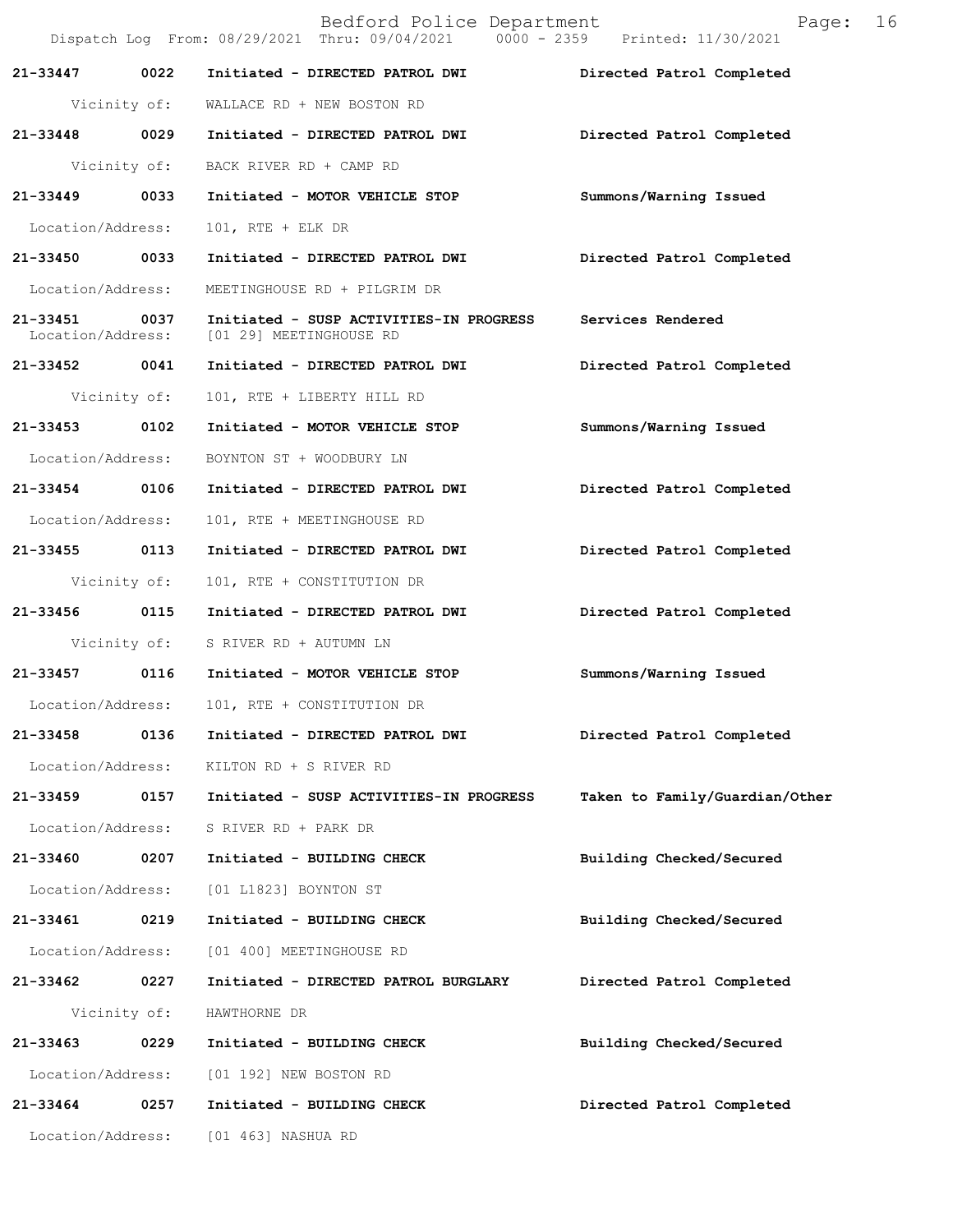Dispatch Log From: 08/29/2021 Thru: 09/04/2021 0000 - 2359 Printed: 11/30/2021 **21-33465 0257 Initiated - BUILDING CHECK Building Checked/Secured**  Location/Address: WASHINGTON PL **21-33466 0259 Initiated - DIRECTED PATROL BURGLARY Directed Patrol Completed**  Vicinity of: IRON HORSE DR **21-33467 0307 Initiated - DIRECTED PATROL BURGLARY Directed Patrol Completed**  Vicinity of: WALLACE RD + CAMBRIDGE RD **21-33468 0319 Initiated - BUILDING CHECK Directed Patrol Completed**  Location/Address: [01 L705] AUTUMN LN **21-33469 0347 Initiated - DIRECTED PATROL-CAR BREAK-INS Directed Patrol Completed**  Location/Address: [01 1033] COUNTY RD **21-33470 0352 Initiated - BUILDING CHECK Building Checked/Secured**  Location/Address: [01 L0000792] S RIVER RD **21-33471 0357 Initiated - DIRECTED PATROL-CAR BREAK-INS Directed Patrol Completed**  Location/Address: PALOMINO LN **21-33472 0405 Initiated - BUILDING CHECK Building Checked/Secured**  Location/Address: [01 182] CHUBBUCK RD **21-33473 0421 Initiated - BUILDING CHECK Building Checked/Secured**  Location/Address: [01 234] COUNTY RD **21-33474 0436 Initiated - DIRECTED PATROL BURGLARY Directed Patrol Completed**  Location/Address: NASHUA RD + GAGE RD **21-33475 0451 Initiated - DIRECTED PATROL-CAR BREAK-INS Directed Patrol Completed**  Vicinity of: WALLACE RD + MCALLISTER RD **21-33476 0457 Initiated - DIRECTED PATROL-CAR BREAK-INS Directed Patrol Completed**  Location/Address: LEAVY DR **21-33477 0504 Initiated - DIRECTED PATROL TRAFFIC ENF Directed Patrol Completed**  Location/Address: 101, RTE + MEETINGHOUSE RD **21-33478 0506 Initiated - DIRECTED PATROL-CAR BREAK-INS Directed Patrol Completed**  Vicinity of: MEADOWCREST DR + LIBERTY HILL RD **21-33479 0510 Phone - ALARM,BURGLAR Alarm - False**  Location/Address: [01 1645] MERLOT CT **21-33480 0538 Initiated - DIRECTED PATROL TRAFFIC ENF Directed Patrol Completed**  Vicinity of: S RIVER RD + BACK RIVER RD **21-33481 0543 Initiated - DIRECTED PATROL TRAFFIC ENF Directed Patrol Completed**  Location/Address: S RIVER RD + MEETINGHOUSE RD **21-33482 0548 Initiated - MOTOR VEHICLE STOP Summons/Warning Issued** 

Bedford Police Department Page: 17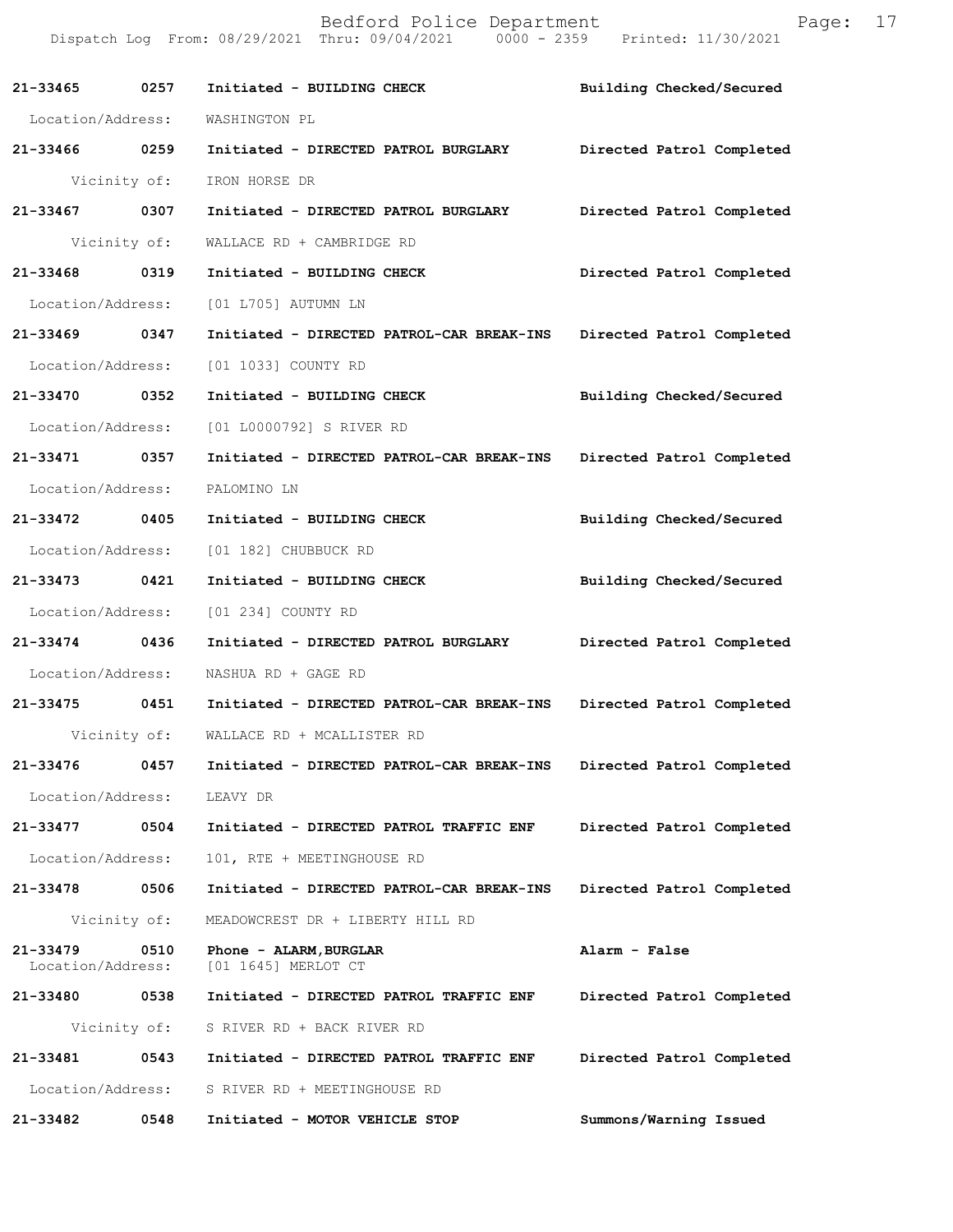|                                    |      | Bedford Police Department<br>Dispatch Log From: 08/29/2021 Thru: 09/04/2021 0000 - 2359 Printed: 11/30/2021 | 18<br>Page:                    |
|------------------------------------|------|-------------------------------------------------------------------------------------------------------------|--------------------------------|
| Location/Address:                  |      | S RIVER RD                                                                                                  |                                |
| 21-33483                           | 0555 | Initiated - DIRECTED PATROL TRAFFIC ENF                                                                     | Directed Patrol Completed      |
| Location/Address:                  |      | 101, RTE + KAHLIKO LN                                                                                       |                                |
| 21-33484 0556<br>Location/Address: |      | Phone - SUSP ACTIVITIES-IN PROGRESS<br>[01 976] CARRIAGE LN                                                 | Investigated                   |
| 21-33485 0603<br>Location/Address: |      | 911 - DISORDERLY CONDUCT-IN PROGRESS<br>MAPLE DR                                                            | Investigated                   |
| 21-33486                           | 0607 | 911 - S-EMERGENCY MEDICAL CALL                                                                              | Transported to Elliot Hospital |
| Location/Address:                  |      | MAPLE DR                                                                                                    |                                |
| 21-33420                           | 0700 | Phone - POLICE INFORMATION                                                                                  | No Action Required             |
| Location/Address:                  |      | [01 1193] HAWTHORNE DR                                                                                      |                                |
| 21-33487<br>Location/Address:      | 0716 | Initiated - DISABLED MOTOR VEHICLE<br>101, RTE + MEETINGHOUSE RD                                            | Services Rendered              |
| 21-33488                           | 0735 | Initiated - MOTOR VEHICLE STOP                                                                              | Summons/Warning Issued         |
| Location/Address:                  |      | S RIVER RD + HULL RD                                                                                        |                                |
| 21-33489 0740                      |      | Initiated - DIRECTED PATROL TRAFFIC ENF                                                                     | Directed Patrol Completed      |
| Location/Address:                  |      | NASHUA RD + COUNTY RD                                                                                       |                                |
| 21-33490                           | 0748 | Initiated - DIRECTED PATROL TRAFFIC ENF                                                                     | Directed Patrol Completed      |
| Location/Address:                  |      | NEW BOSTON RD                                                                                               |                                |
| 21-33491                           | 0752 | Initiated - MOTOR VEHICLE STOP                                                                              | Summons/Warning Issued         |
| Location/Address:                  |      | NEW BOSTON RD + WALLACE RD                                                                                  |                                |
| 21-33492                           | 0753 | Initiated - DIRECTED PATROL TRAFFIC ENF                                                                     | Directed Patrol Completed      |
| Location/Address:                  |      | S RIVER RD + KILTON RD                                                                                      |                                |
| 21-33493                           | 0803 | Initiated - MOTOR VEHICLE STOP                                                                              | Summons/Warning Issued         |
| Location/Address:                  |      | [01 1042] S RIVER RD                                                                                        |                                |
| 21-33494                           | 0808 | Initiated - DIRECTED PATROL TRAFFIC ENF                                                                     | Directed Patrol Completed      |
| Location/Address:                  |      | [01 234] COUNTY RD                                                                                          |                                |
| 21-33495                           | 0828 | Initiated - DIRECTED PATROL TRAFFIC ENF                                                                     | Directed Patrol Completed      |
| Location/Address:                  |      | 101, RTE + NASHUA RD                                                                                        |                                |
| 21-33496                           | 0837 | Phone - BOLO                                                                                                | No Action Required             |
| Location/Address:                  |      | [02] BABOOSIC LAKE RD                                                                                       |                                |
| 21-33497                           | 0848 | Initiated - VACANT PROPERTY CHECK                                                                           | Building Checked/Secured       |
| Location/Address:                  |      | [01 L2482] PILGRIM DR                                                                                       |                                |
| 21-33498<br>Location/Address:      | 0900 | Initiated - ASSIST OTHER AGENCY<br>$[01 L445]$ S RIVER RD                                                   | Services Rendered              |
| 21-33499                           | 0904 | Initiated - VACANT PROPERTY CHECK                                                                           | Building Checked/Secured       |
| Location/Address:                  |      | PURITAN DR                                                                                                  |                                |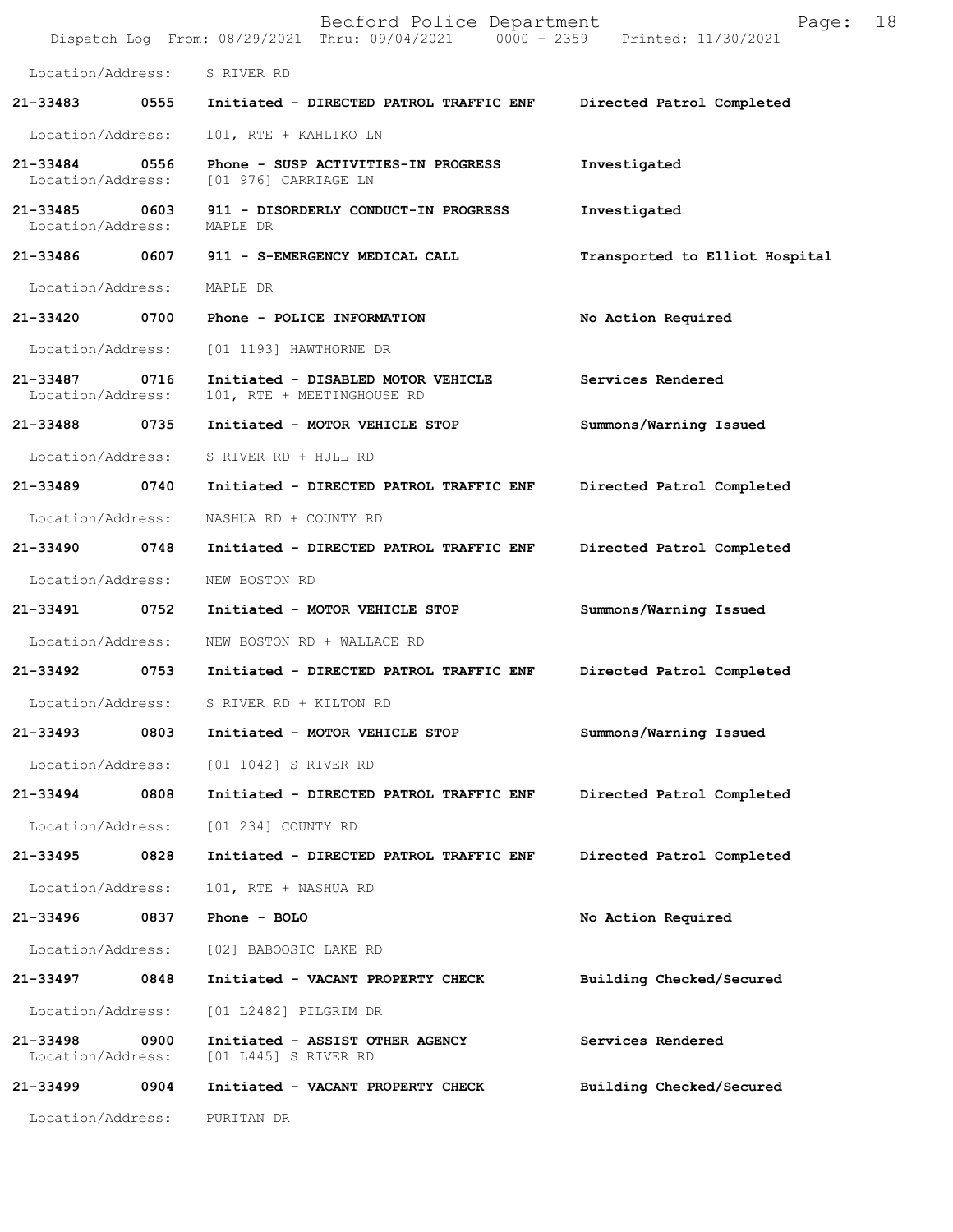|                                    |                            | Bedford Police Department<br>Dispatch Log From: 08/29/2021 Thru: 09/04/2021 0000 - 2359 Printed: 11/30/2021 | Page:                          | 19 |
|------------------------------------|----------------------------|-------------------------------------------------------------------------------------------------------------|--------------------------------|----|
| 21-33500                           | 0908                       | Initiated - DIRECTED PATROL-CAR BREAK-INS                                                                   | Directed Patrol Completed      |    |
| Location/Address:                  |                            | [01 463] NASHUA RD                                                                                          |                                |    |
| 21-33501 0908                      |                            | 911 - S-EMERGENCY MEDICAL CALL-CHARL                                                                        | TRANSPORTED TO CMC HOSPITAL    |    |
| Location/Address:                  |                            | [01 L2553] 101, RTE                                                                                         |                                |    |
| 21-33502<br>Location/Address:      | 0927                       | Phone - DISABLED MOTOR VEHICLE<br>S RIVER RD + RAY WIEZOREK WEST DR                                         | Could Not Locate               |    |
| 21-33503 0929<br>Location/Address: |                            | Phone - LOST PROPERTY<br>[01 L0000587] 101, RTE                                                             | Services Rendered              |    |
| 21-33504 0951                      |                            | Initiated - DIRECTED PATROL TRAFFIC ENF                                                                     | Directed Patrol Completed      |    |
| Location/Address:                  |                            | 101, RTE + WALLACE RD                                                                                       |                                |    |
| 21-33505<br>Location/Address:      | 1004                       | Phone - ANIMAL COMPLAINT<br>CAMPBELL RD                                                                     | Services Rendered              |    |
| 21-33507                           | 1045                       | Initiated - DIRECTED PATROL-CAR BREAK-INS                                                                   | Directed Patrol Completed      |    |
| Location/Address:                  |                            | [01 1235] S RIVER RD                                                                                        |                                |    |
| 21-33506                           | 1046                       | Initiated - DIRECTED PATROL ACCIDENTS                                                                       | Directed Patrol Completed      |    |
| Location/Address:                  |                            | S RIVER RD + MEETINGHOUSE RD                                                                                |                                |    |
| 21-33508                           | 1054                       | Initiated - DIRECTED PATROL TRAFFIC ENF                                                                     | Directed Patrol Completed      |    |
| Location/Address:                  |                            | DONALD ST                                                                                                   |                                |    |
| 21-33509                           | 1054                       | Initiated - DIRECTED PATROL TRAFFIC ENF                                                                     | Directed Patrol Completed      |    |
| Location/Address:                  |                            | 101, RTE + HITCHING POST LN                                                                                 |                                |    |
| 21-33510                           | 1059                       | Initiated - MOTOR VEHICLE STOP                                                                              | Summons/Warning Issued         |    |
| Location/Address:                  |                            | S RIVER RD + MAIN ST                                                                                        |                                |    |
| 21-33511                           | 1114                       | Initiated - DIRECTED PATROL BURGLARY                                                                        | Directed Patrol Completed      |    |
| Location/Address:                  |                            | PLUMMER RD + PALOMINO LN                                                                                    |                                |    |
| 21-33512                           | 1127                       | Initiated - DIRECTED PATROL-CAR BREAK-INS                                                                   | Directed Patrol Completed      |    |
|                                    | Location:                  | PULPITT ROCK PARK                                                                                           |                                |    |
| 21-33513                           | 1131                       | Initiated - DIRECTED PATROL TRAFFIC ENF                                                                     | Directed Patrol Completed      |    |
| Location/Address:                  |                            | 101, RTE + COVENANT WAY                                                                                     |                                |    |
| 21-33514<br>Location/Address:      | 1139                       | Phone - ASSIST CITIZEN<br>[01 284] N AMHERST RD                                                             | Services Rendered              |    |
| 21-33515<br>Location/Address:      | 1203<br>Refer To Incident: | Initiated - INVESTIGATION-FOLLOW UP<br>[01 L1094] S RIVER RD<br>$21 - 541 - OF$                             | Investigated                   |    |
| 21-33516<br>Location/Address:      | 1205                       | Phone - SUSP ACTIVITIES<br>N AMHERST RD                                                                     | Services Rendered              |    |
| 21-33517                           | 1302                       | Initiated - DIRECTED PATROL-CAR BREAK-INS                                                                   | Directed Patrol Completed      |    |
| Location/Address:                  |                            | [01 308] COLBY CT                                                                                           |                                |    |
| 21-33518                           | 1311                       | 911 - S-EMERGENCY MEDICAL CALL-ALPHA                                                                        | Transported to Elliot Hospital |    |
| Location/Address:                  |                            | [01 1489] LEAVY DR                                                                                          |                                |    |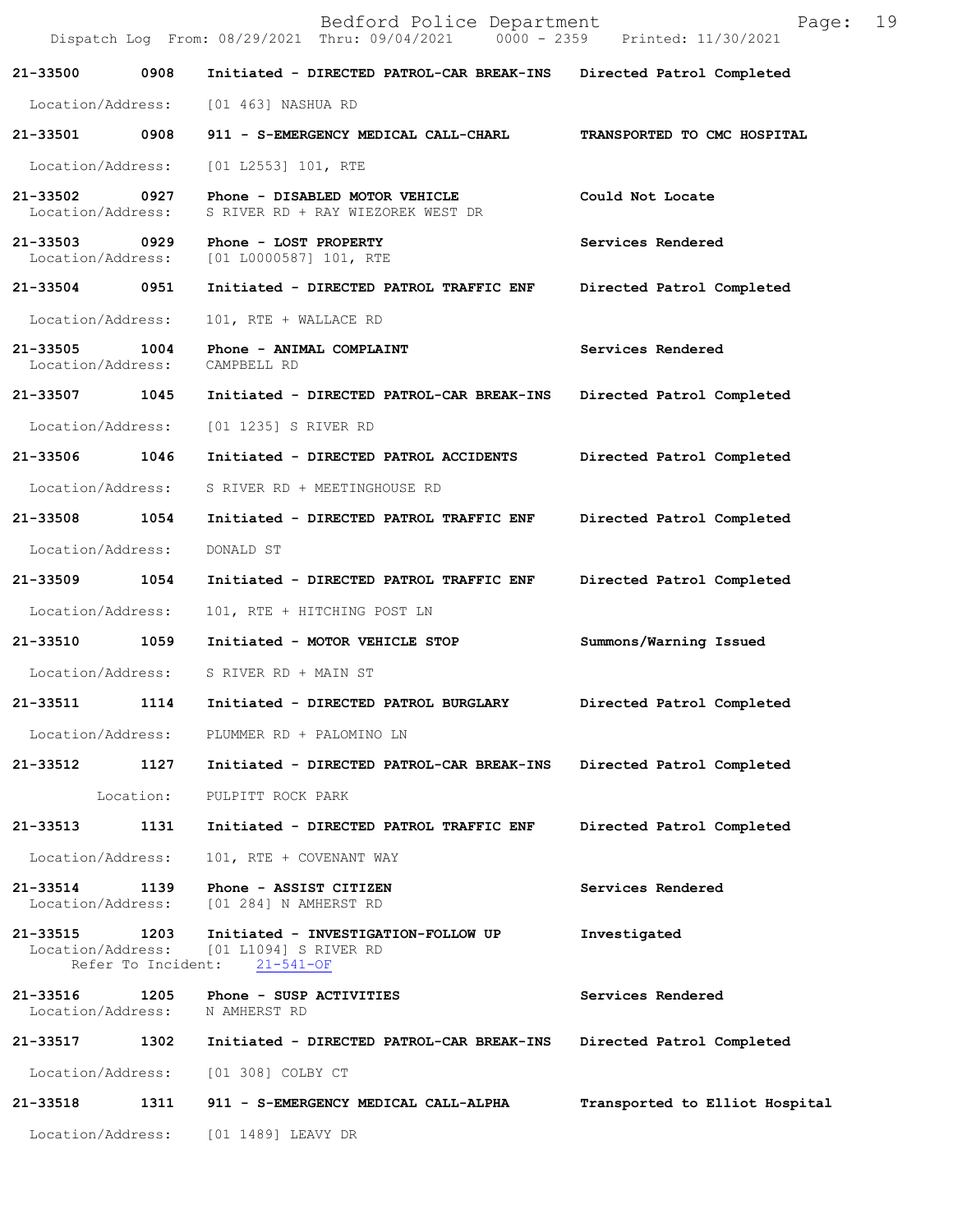|                                    |      | Dispatch Log From: 08/29/2021 Thru: 09/04/2021 0000 - 2359 Printed: 11/30/2021           |                                |
|------------------------------------|------|------------------------------------------------------------------------------------------|--------------------------------|
| 21-33519                           | 1320 | Initiated - DIRECTED PATROL-CAR BREAK-INS Directed Patrol Completed                      |                                |
|                                    |      | Location/Address: [01 L1804] S RIVER RD                                                  |                                |
| 21-33520                           | 1323 | 911 - S-EMERGENCY MEDICAL CALL-ALPHA NO TRANSPORT<br>Location/Address: [01 335] COLBY CT |                                |
| 21-33521<br>Location/Address:      | 1325 | Phone - ASSIST CITIZEN<br>PATTEN RD                                                      | Services Rendered              |
| 21-33522 1328<br>Location/Address: |      | Initiated - ASSIST OTHER AGENCY<br>101, RTE                                              | Services Rendered              |
| 21-33026 1330                      |      | Other - POLICE INFORMATION                                                               | No Action Required             |
|                                    |      | Location/Address: [01 474] CONSTITUTION DR                                               |                                |
| 21-33523 1346                      |      | Radio - DISABLED MOTOR VEHICLE                                                           | No Action Required             |
| Location/Address:                  |      | 101, RTE + KILTON ROAD RAMP                                                              |                                |
| 21-33524                           | 1406 | Initiated - DIRECTED PATROL-CAR BREAK-INS                                                | Directed Patrol Completed      |
|                                    |      | Location/Address: MARKET ST + MAIN ST                                                    |                                |
|                                    |      | 21-33525 1411 Phone - S-EMERGENCY MEDICAL CALL                                           | Transported to Elliot Hospital |
|                                    |      | Location/Address: [01 1387] TECHNOLOGY DR                                                |                                |
| 21-33526                           | 1453 | Phone - S-MUTUAL AID-MEDICAL                                                             | Transported to Elliot Hospital |
| Location/Address:                  |      | [07] CHESTNUT + MANCHESTER                                                               |                                |
| 21-33527                           | 1521 | Initiated - DIRECTED PATROL TRAFFIC ENF                                                  | Directed Patrol Completed      |
| Location/Address:                  |      | 101, RTE + NASHUA RD                                                                     |                                |
| 21-33528 1528                      |      | Initiated - DIRECTED PATROL ACCIDENTS                                                    | Directed Patrol Completed      |
| Location/Address:                  |      | $101$ , RTE + $114$ RTE                                                                  |                                |
| 21-33529                           | 1536 | Initiated - DIRECTED PATROL ACCIDENTS                                                    | Directed Patrol Completed      |
| Location/Address:                  |      | 101, RTE + WALLACE RD                                                                    |                                |
| 21-33530                           | 1536 | Other - DISABLED MOTOR VEHICLE                                                           | No Action Required             |
| Location/Address:                  |      | 101, RTE + WALLACE RD                                                                    |                                |
| 21-33531                           | 1544 | Initiated - DIRECTED PATROL ACCIDENTS                                                    | Directed Patrol Completed      |
| Location/Address:                  |      | NASHUA RD + 101, RTE                                                                     |                                |
| 21-33532                           | 1546 | Initiated - DIRECTED PATROL ACCIDENTS                                                    | Directed Patrol Completed      |
| Location/Address:                  |      | MEETINGHOUSE RD + 101, RTE                                                               |                                |
| 21-33533                           | 1556 | Initiated - DIRECTED PATROL TRAFFIC ENF                                                  | Directed Patrol Completed      |
| Location/Address:                  |      | BACK RIVER RD + COUNTY RD                                                                |                                |
| 21-33534                           | 1611 | Initiated - DIRECTED PATROL ACCIDENTS                                                    | Directed Patrol Completed      |
| Location/Address:                  |      | NASHUA RD + COUNTY RD                                                                    |                                |
| 21-33535<br>Location/Address:      | 1617 | 911 - S-EMERGENCY MEDICAL CALL-ALPHA<br>[01 L1848] OLD COVENTRY LN                       | <b>NO TRANSPORT</b>            |
| 21-33536                           | 1618 | Initiated - DIRECTED PATROL TRAFFIC ENF                                                  | Directed Patrol Completed      |

Bedford Police Department Fage: 20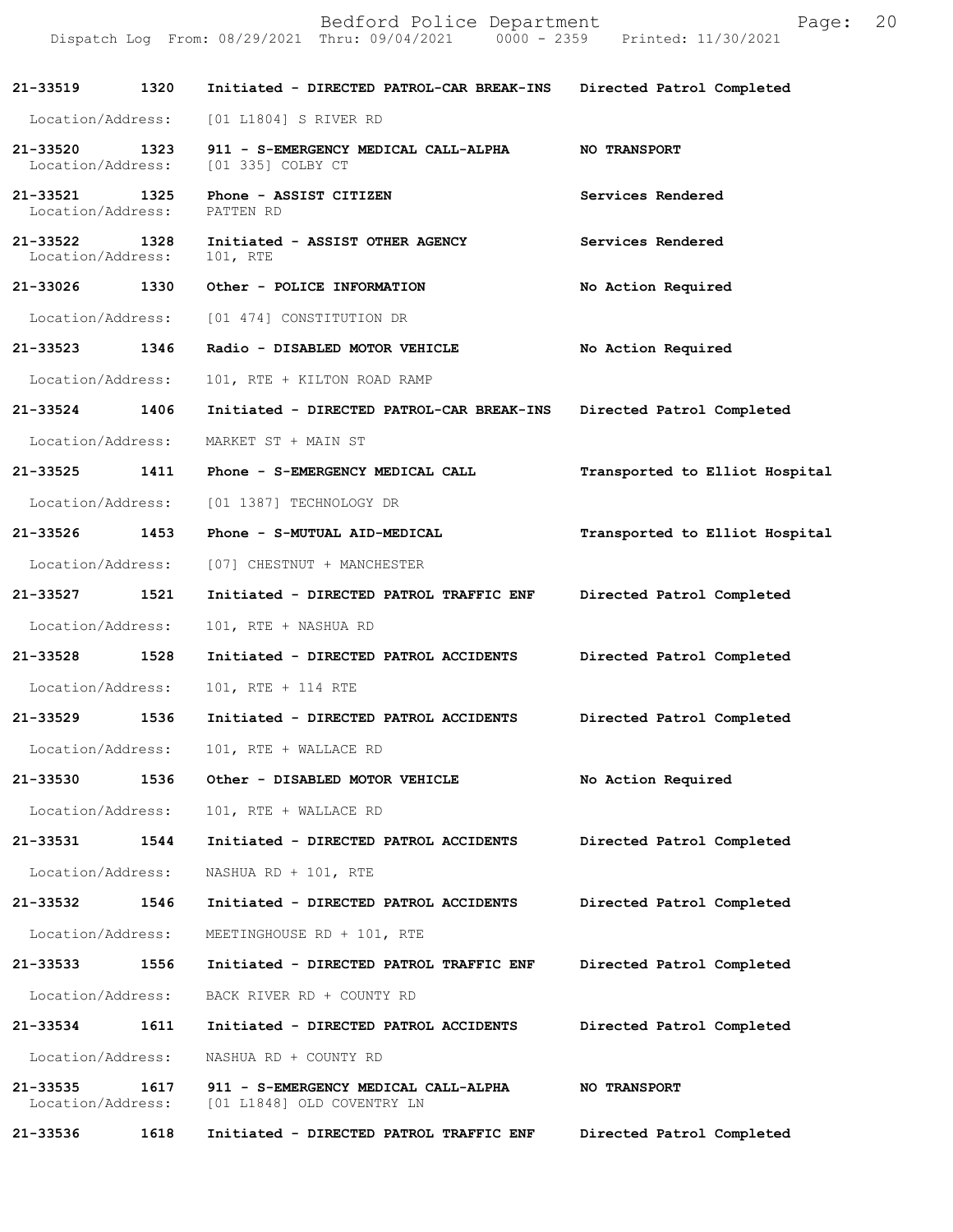Bedford Police Department Form Page: 21 Dispatch Log From: 08/29/2021 Thru: 09/04/2021 0000 - 2359 Printed: 11/30/2021 Location/Address: DONALD ST + CURTIS LN **21-33537 1620 Initiated - MOTOR VEHICLE STOP Summons/Warning Issued**  Location/Address: DONALD ST + RUNDLETT HILL RD **21-33538 1621 Phone - MOTOR VEHICLE ACCIDENT Services Rendered**  Location/Address: S RIVER RD **21-33540 1629 Phone - DOG COMPLAINT No Action Required**  Location/Address: ORCHARD HILL CIR **21-33539 1630 Initiated - INVESTIGATION-FOLLOW UP Investigated**  Location/Address: [01 1250] 101, RTE Refer To Incident: 21-849-OF **21-33541 1635 Initiated - MOTOR VEHICLE STOP Summons/Warning Issued**  Location/Address: DONALD ST + CURTIS LN **21-33542 1637 Initiated - RADAR TRAILER Services Rendered**  Location/Address: **21-33543 1637 Initiated - MOTOR VEHICLE STOP Summons/Warning Issued**  Location/Address: [01 L2066] 101, RTE **21-33544 1648 911 - SOLICITING Services Rendered**  Location/Address: COLBY CT **21-33545 1654 Initiated - INVESTIGATION-FOLLOW UP Investigated**  Location/Address: [01 474] CONSTITUTION DR Refer To Incident: 21-847-OF **21-33546 1706 Initiated - SUSP ACTIVITIES Services Rendered**  Location/Address: [01 L2122] S RIVER RD **21-33547 1719 911 - S-EMERGENCY MEDICAL CALL-ALPHA NO TRANSPORT**  Location/Address: [01 L2400] RIDGEWOOD RD **21-33548 1721 Initiated - DIRECTED PATROL-CAR BREAK-INS Directed Patrol Completed**  Location/Address: [01 1108] LEAVY DR **21-33549 1722 911 - MOTOR VEHICLE ACCIDENT Summons/Warning Issued**  Location/Address: 101, RTE + 114 RTE **21-33550 1727 Initiated - DIRECTED PATROL-CAR BREAK-INS Directed Patrol Completed**  Location/Address: 101, RTE + HARDY RD **21-33551 1727 Phone - ASSIST CITIZEN Services Rendered**  Location/Address: [01 474] CONSTITUTION DR **21-33552 1730 Initiated - MOTOR VEHICLE STOP Summons/Warning Issued**  Location/Address: [01 L2447] 101, RTE **21-33553 1742 Initiated - DIRECTED PATROL-CAR BREAK-INS Directed Patrol Completed**  Location/Address: HAWTHORNE DR + STATION RD **21-33554 1749 Initiated - MOTOR VEHICLE STOP NO PAPERWORK**  Location/Address: S RIVER RD

**21-33555 1757 Phone - S-MUTUAL AID-MEDICAL TRANSPORTED TO CMC HOSPITAL**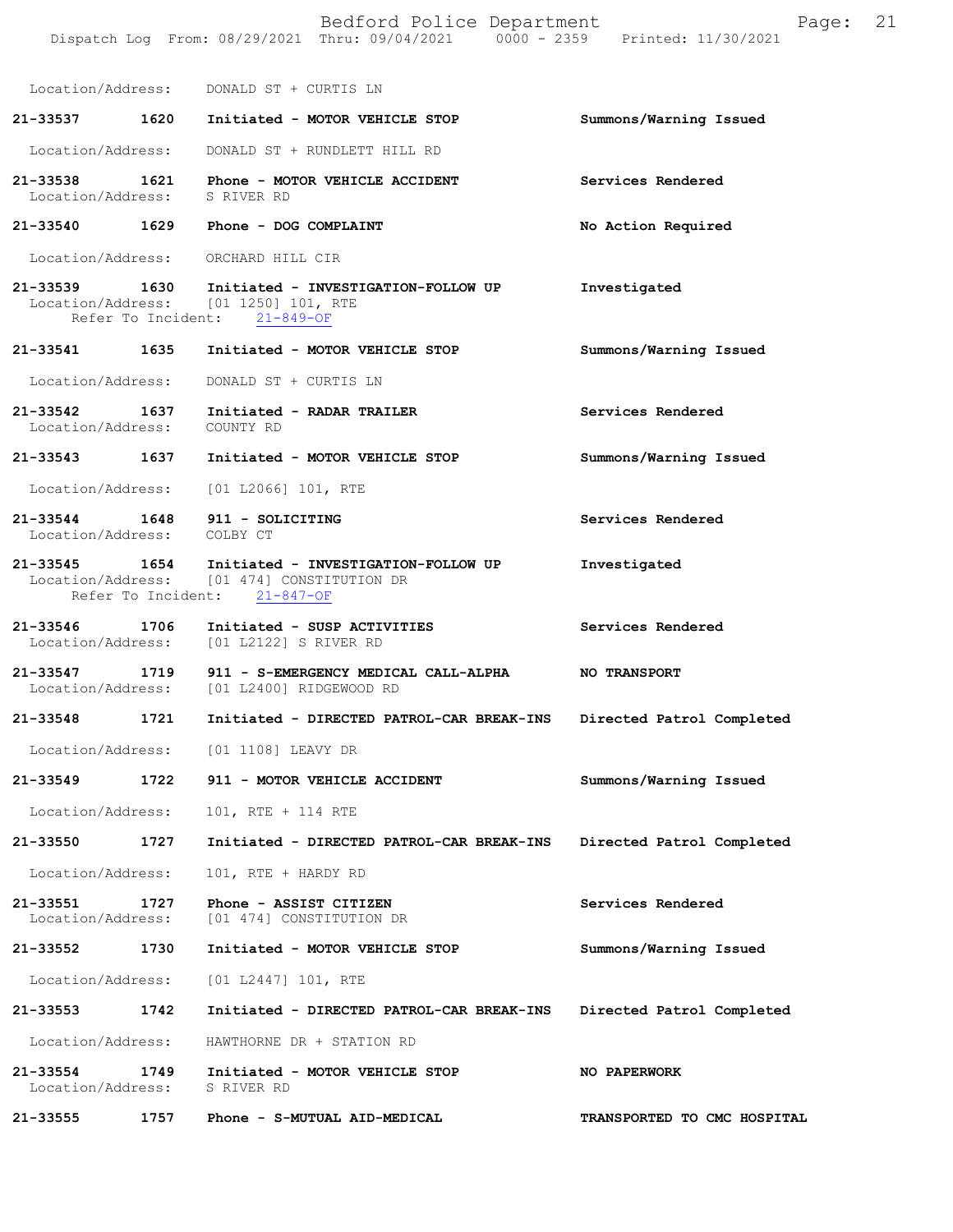|                                    |                            | Bedford Police Department<br>Dispatch Log From: 08/29/2021 Thru: 09/04/2021 0000 - 2359 Printed: 11/30/2021                     | Page:                       | 22 |
|------------------------------------|----------------------------|---------------------------------------------------------------------------------------------------------------------------------|-----------------------------|----|
|                                    |                            | Location/Address: [03] BROOKLINE ST                                                                                             |                             |    |
|                                    |                            | 21-33556 1805 Initiated - MOTOR VEHICLE STOP                                                                                    | Summons/Warning Issued      |    |
| Location/Address: COLBY CT         |                            |                                                                                                                                 |                             |    |
|                                    |                            | 21-33557 1818 Initiated - INVESTIGATION-FOLLOW UP<br>Location/Address: [01 474] CONSTITUTION DR<br>Refer To Incident: 21-847-OF | Investigated                |    |
|                                    |                            | 21-33558 1851 Initiated - DIRECTED PATROL-CAR BREAK-INS                                                                         | Directed Patrol Completed   |    |
| Location/Address:                  |                            | JOPPA HILL RD + PARKER LN                                                                                                       |                             |    |
|                                    |                            | 21-33559 1857 Initiated - MOTOR VEHICLE STOP                                                                                    | Summons/Warning Issued      |    |
|                                    |                            | Location/Address: BOYNTON ST + PAULINE ST                                                                                       |                             |    |
|                                    |                            | 21-33561 1909 Phone - ANIMAL COMPLAINT                                                                                          | No Action Required          |    |
| Location/Address:                  |                            | BUTTONWOOD RD                                                                                                                   |                             |    |
|                                    |                            | 21-33560 1911 Initiated - DIRECTED PATROL-CAR BREAK-INS                                                                         | Directed Patrol Completed   |    |
| Location/Address:                  |                            | [01 1050] DONALD ST                                                                                                             |                             |    |
| 21-33562 1929                      |                            | Initiated - MOTOR VEHICLE STOP                                                                                                  | Summons/Warning Issued      |    |
| Location/Address:                  |                            | [01 1312] S RIVER RD                                                                                                            |                             |    |
| 21-33563 1943                      |                            | Initiated - DIRECTED PATROL-CAR BREAK-INS Directed Patrol Completed                                                             |                             |    |
| Location/Address:                  |                            | [01 L2252] JENKINS RD                                                                                                           |                             |    |
| 21-33564 2003<br>Location/Address: |                            | Phone - THEFT<br>[01 463] NASHUA RD                                                                                             | Services Rendered           |    |
|                                    |                            | 21-33565 2010 Phone - MOTOR VEHICLE COMPLAINT                                                                                   | No Action Required          |    |
| Location/Address:                  |                            | 101, RTE                                                                                                                        |                             |    |
| 21-33566<br>Location/Address:      | 2014<br>Refer To Incident: | Initiated - INVESTIGATION-FOLLOW UP<br>[01 474] CONSTITUTION DR<br>$21 - 847 - OF$                                              | Investigated                |    |
| 21-33567                           | 2017                       | 911 - S-EMERGENCY MEDICAL CALL-CHARL                                                                                            | TRANSPORTED TO CMC HOSPITAL |    |
| Location/Address:                  |                            | [01 L2400] RIDGEWOOD RD                                                                                                         |                             |    |
| 21-33568                           | 2021                       | Initiated - MOTOR VEHICLE STOP                                                                                                  | Summons/Warning Issued      |    |
| Location/Address:                  |                            | 101, RTE + HARDY RD                                                                                                             |                             |    |
| 21-33569                           | 2023                       | Initiated - DIRECTED PATROL-CAR BREAK-INS                                                                                       | Directed Patrol Completed   |    |
| Location/Address:                  |                            | [01 324] HAWTHORNE DR                                                                                                           |                             |    |
| 21-33570                           | 2047                       | Initiated - MOTOR VEHICLE STOP                                                                                                  | Summons/Warning Issued      |    |
| Location/Address:                  |                            | S RIVER RD + BACK RIVER RD                                                                                                      |                             |    |
| 21-33571                           | 2100                       | Initiated - DIRECTED PATROL DWI                                                                                                 | Directed Patrol Completed   |    |
| Location/Address:                  |                            | 101, RTE + MEETINGHOUSE RD                                                                                                      |                             |    |
| 21-33572                           | 2101                       | Initiated - DIRECTED PATROL DWI                                                                                                 | Directed Patrol Completed   |    |
| Location/Address:                  |                            | S RIVER RD + BACK RIVER RD                                                                                                      |                             |    |
| 21-33573                           | 2105                       | Initiated - MOTOR VEHICLE STOP                                                                                                  | Summons/Warning Issued      |    |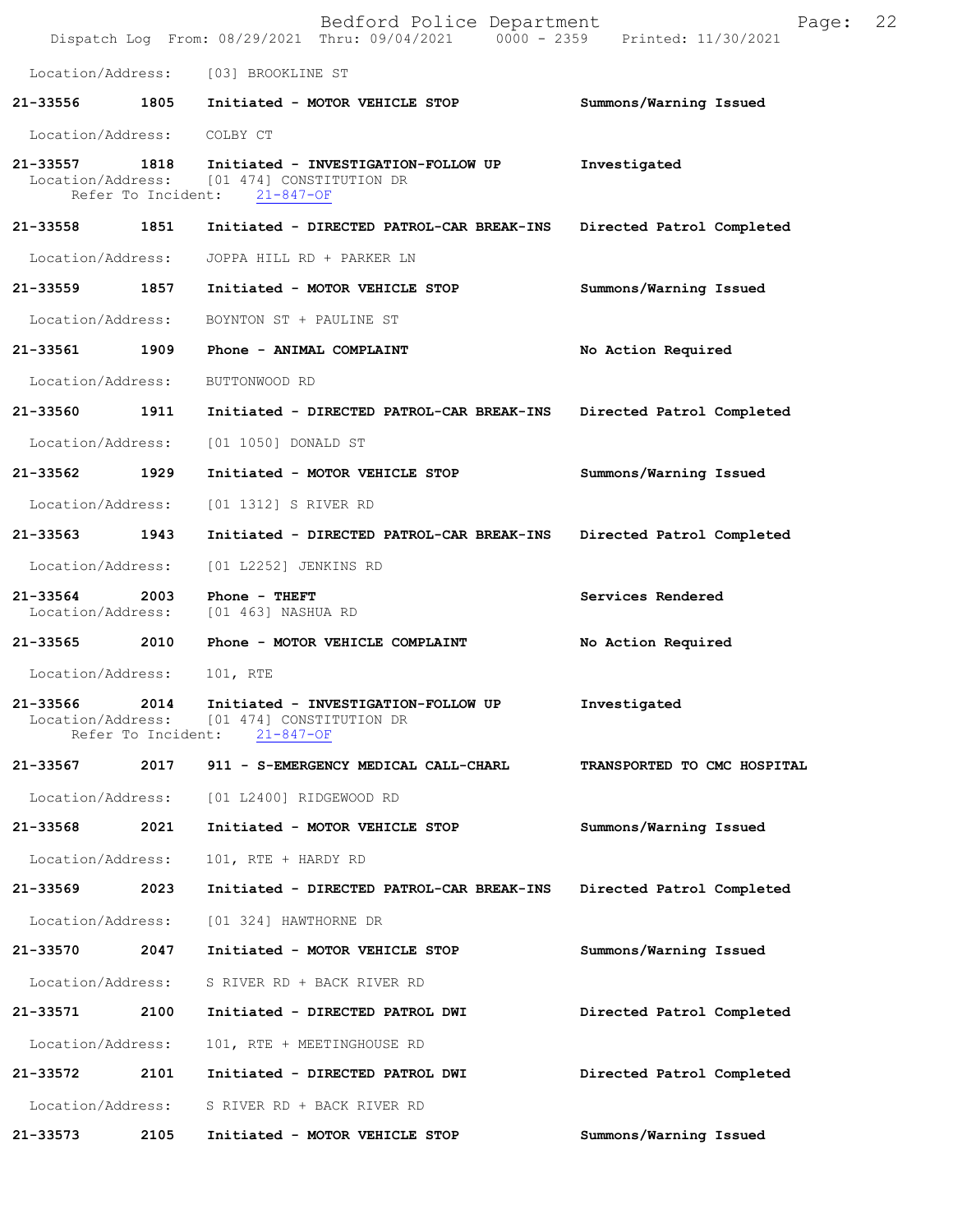|                               |              | Bedford Police Department<br>Dispatch Log From: 08/29/2021 Thru: 09/04/2021 0000 - 2359 Printed: 11/30/2021            | Page:                          | 23 |
|-------------------------------|--------------|------------------------------------------------------------------------------------------------------------------------|--------------------------------|----|
|                               |              | Location/Address: 101, RTE + HARDY RD                                                                                  |                                |    |
| 21-33574 2127                 |              | Initiated - MOTOR VEHICLE STOP                                                                                         | Summons/Warning Issued         |    |
| Location/Address:             |              | TECHNOLOGY DR                                                                                                          |                                |    |
| 21-33575 2147                 |              | Initiated - DIRECTED PATROL DWI                                                                                        | Directed Patrol Completed      |    |
| Location/Address:             |              | 101, RTE + OLD BEDFORD RD                                                                                              |                                |    |
| 21-33576 2148                 |              | Initiated - DIRECTED PATROL DWI                                                                                        | Directed Patrol Completed      |    |
| Location/Address:             |              | S RIVER RD + HAWTHORNE DR                                                                                              |                                |    |
|                               |              | 21-33577 2153 Initiated - MOTOR VEHICLE STOP<br>Location/Address: S RIVER RD + UPJOHN ST<br>Refer To Arrest: 21-485-AR | Arrest(s) Made                 |    |
|                               | Age: 23      | Arrest: BERUBE, DANE T<br>Address: MANCHESTER, NH                                                                      |                                |    |
|                               | Charges:     | Reckless Operation<br>Speeding 26+ mph over limit of 55 or less                                                        |                                |    |
| 21-33684                      |              | 2231 Phone - INVESTIGATION-FOLLOW UP<br>Location: [07] MANCHESTER<br>Refer To Incident: 21-832-OF                      | Investigated                   |    |
|                               |              | 21-33578 2320 Phone - S-EMERGENCY MEDICAL CALL                                                                         | Transported to Elliot Hospital |    |
|                               |              | Location/Address: [01 1387] TECHNOLOGY DR                                                                              |                                |    |
| 21-33579 2342                 |              | Initiated - DIRECTED PATROL DWI                                                                                        | Directed Patrol Completed      |    |
|                               | Vicinity of: | 101, RTE + NASHUA RD                                                                                                   |                                |    |
| 21-33580 2344                 |              | Initiated - DIRECTED PATROL DWI                                                                                        | Directed Patrol Completed      |    |
| Location/Address:             |              | 101, RTE + 114 RTE                                                                                                     |                                |    |
| 21-33581                      | 2346         | Initiated - DIRECTED PATROL DWI                                                                                        | Directed Patrol Completed      |    |
|                               | Vicinity of: | S RIVER RD + COLBY CT                                                                                                  |                                |    |
| 21-33582                      |              | 2351 Initiated - DIRECTED PATROL DWI                                                                                   | Directed Patrol Completed      |    |
| Location/Address:             |              | S RIVER RD + HAWTHORNE DR                                                                                              |                                |    |
| 21-33583<br>Location/Address: | 2358         | Phone - ALARM, BURGLAR<br>[01 L0000708] 101, RTE                                                                       | Alarm - False                  |    |
|                               |              | For Date: $09/01/2021$ - Wednesday                                                                                     |                                |    |
| 21-33584                      | 0007         | Initiated - MOTOR VEHICLE STOP                                                                                         | Summons/Warning Issued         |    |
| Location/Address:             |              | 101, RTE + PLUMMER ROAD OVERPASS                                                                                       |                                |    |
| 21-33585 0010                 |              | Initiated - DIRECTED PATROL DWI                                                                                        | Directed Patrol Completed      |    |
|                               | Vicinity of: | S RIVER RD + KILTON RD                                                                                                 |                                |    |
| 21-33586                      | 0011         | Initiated - DIRECTED PATROL DWI                                                                                        | Directed Patrol Completed      |    |
|                               | Vicinity of: | 101, RTE + WALLACE RD                                                                                                  |                                |    |
| 21-33587                      | 0013         | Initiated - DIRECTED PATROL DWI                                                                                        | Directed Patrol Completed      |    |
| Location/Address:             |              | S RIVER RD + MEETINGHOUSE RD                                                                                           |                                |    |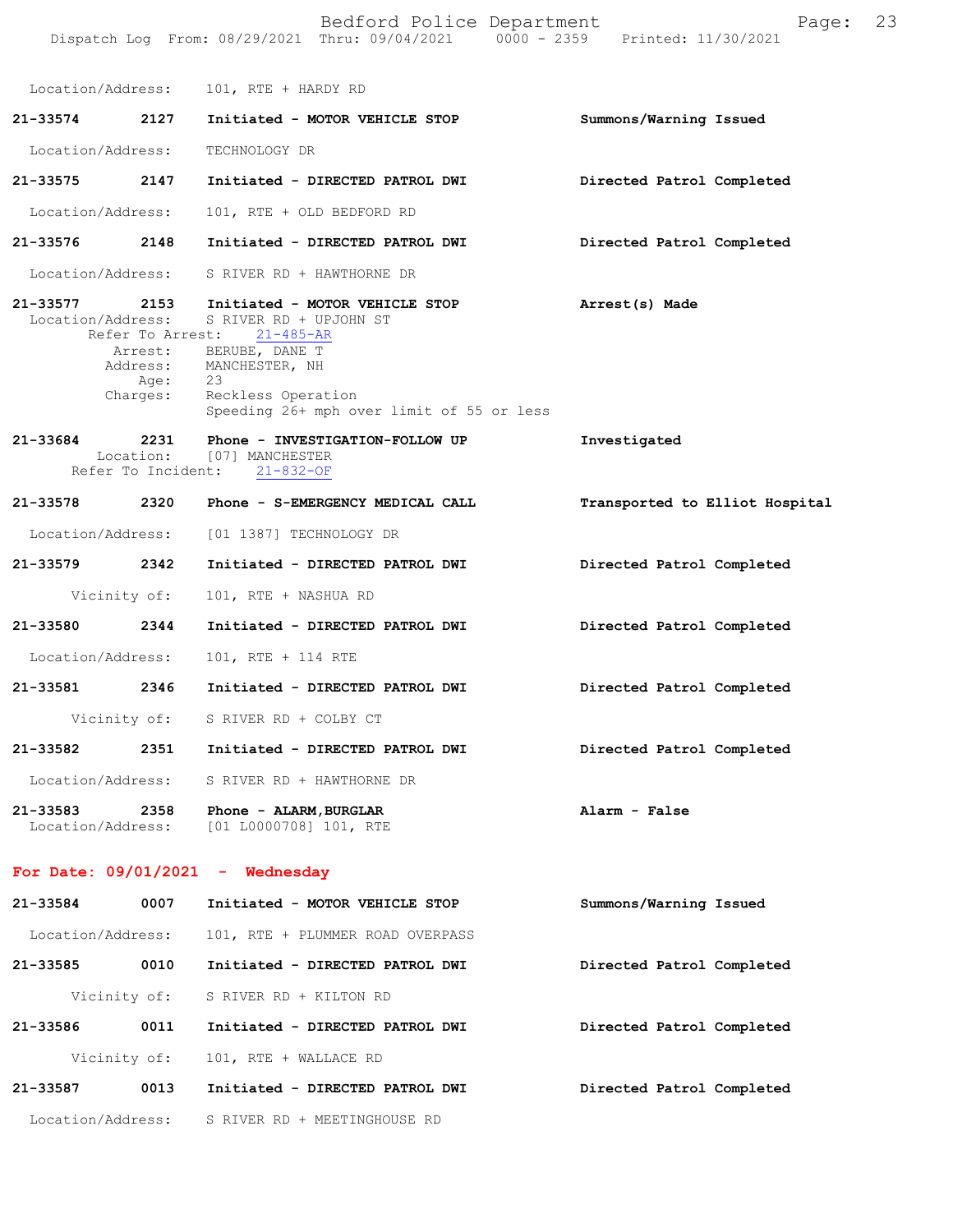|                               |              | Bedford Police Department<br>Dispatch Log From: 08/29/2021 Thru: 09/04/2021 0000 - 2359 Printed: 11/30/2021 | 24<br>Page:               |
|-------------------------------|--------------|-------------------------------------------------------------------------------------------------------------|---------------------------|
| 21-33588                      | 0019         | Initiated - DIRECTED PATROL DWI                                                                             | Directed Patrol Completed |
| Location/Address:             |              | 114 RTE + PLUMMER HILL RD                                                                                   |                           |
| 21-33589 0028                 |              | Initiated - DIRECTED PATROL DWI                                                                             | Directed Patrol Completed |
|                               | Vicinity of: | 101, RTE + BELL HILL RD                                                                                     |                           |
| 21-33590 0032                 |              | Initiated - MOTOR VEHICLE STOP                                                                              | Summons/Warning Issued    |
| Location/Address:             |              | $[01 L484]$ BACK RIVER RD + S RIVER RD                                                                      |                           |
| 21-33591 0041                 |              | Initiated - DIRECTED PATROL DWI                                                                             | Directed Patrol Completed |
|                               | Vicinity of: | S RIVER RD + PALOMINO LN                                                                                    |                           |
| 21-33592<br>Location/Address: | 0042         | Phone - ALARM, BURGLAR<br>[01 L0000708] 101, RTE                                                            | Alarm - False             |
| 21-33593 0043                 |              | Initiated - DIRECTED PATROL DWI                                                                             | Directed Patrol Completed |
| Location/Address:             |              | 101, RTE + MEETINGHOUSE RD                                                                                  |                           |
| 21-33594 0046                 |              | Initiated - DIRECTED PATROL DWI                                                                             | Directed Patrol Completed |
| Location/Address:             |              | 101, RTE + KILTON ROAD RAMP                                                                                 |                           |
| 21-33595 0102                 |              | Initiated - MOTOR VEHICLE STOP                                                                              | Summons/Warning Issued    |
| Location/Address:             |              | 101, RTE + F.E. EVERETT SOUTH TPKE                                                                          |                           |
| 21-33596 0115                 |              | Initiated - MOTOR VEHICLE STOP                                                                              | Summons/Warning Issued    |
| Location/Address:             |              | 101, RTE + WALLACE RD                                                                                       |                           |
| 21-33597                      | 0117         | Initiated - DIRECTED PATROL DWI                                                                             | Directed Patrol Completed |
|                               |              | Vicinity of: BOYNTON ST                                                                                     |                           |
| 21-33598 0119                 |              | Initiated - DIRECTED PATROL DWI                                                                             | Directed Patrol Completed |
| Location/Address:             |              | NEW BOSTON RD + CHESTERFIELD PL                                                                             |                           |
| 21-33599                      | 0124         | Initiated - DIRECTED PATROL DWI                                                                             | Directed Patrol Completed |
| Location/Address:             |              | 101, RTE + KAHLIKO LN                                                                                       |                           |
| 21-33600                      | 0126         | Initiated - DIRECTED PATROL DWI                                                                             | Directed Patrol Completed |
| Location/Address:             |              | S RIVER RD + AUTUMN LN                                                                                      |                           |
| 21-33601                      | 0138         | Initiated - DIRECTED PATROL-CAR BREAK-INS                                                                   | Directed Patrol Completed |
| Location/Address:             |              | TECHNOLOGY DR                                                                                               |                           |
| 21-33602                      | 0158         | Initiated - DIRECTED PATROL-CAR BREAK-INS                                                                   | Directed Patrol Completed |
| Location/Address:             |              | IRON HORSE DR                                                                                               |                           |
| 21-33603                      | 0159         | Initiated - DIRECTED PATROL BURGLARY                                                                        | Building Checked/Secured  |
| Location/Address:             |              | [01 L705] AUTUMN LN                                                                                         |                           |
| 21-33604                      | 0159         | Initiated - BUILDING CHECK                                                                                  | Building Checked/Secured  |
| Location/Address:             |              | [01 192] NEW BOSTON RD                                                                                      |                           |
| 21-33605                      | 0200         | Initiated - BUILDING CHECK                                                                                  | Building Checked/Secured  |
| Location/Address:             |              | $[01 L2447] 101$ , RTE                                                                                      |                           |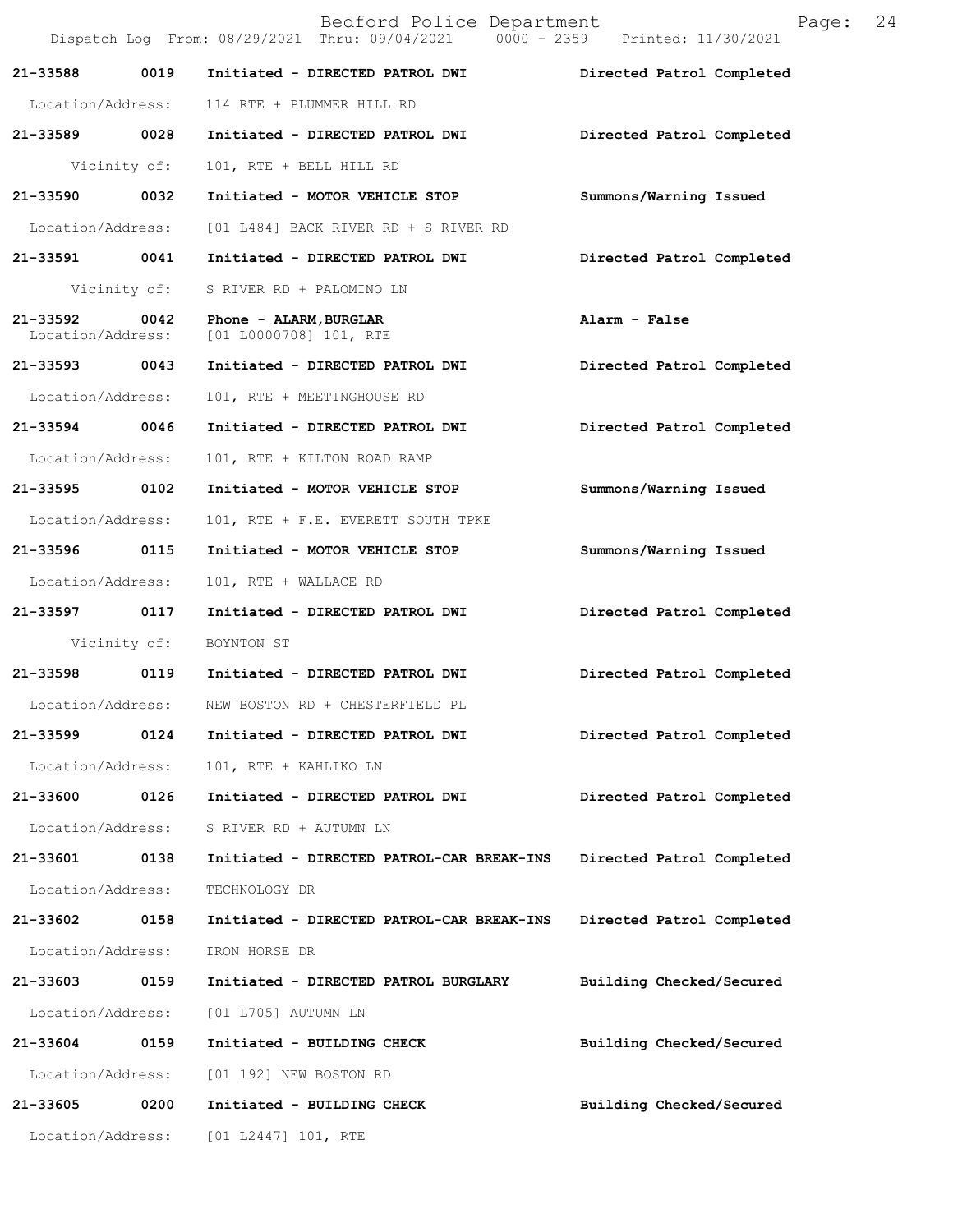Bedford Police Department Page: 25 Dispatch Log From: 08/29/2021 Thru: 09/04/2021 **21-33606 0201 Initiated - DIRECTED PATROL BURGLARY Directed Patrol Completed**  Location/Address: [01 1235] S RIVER RD **21-33607 0210 Initiated - DIRECTED PATROL-CAR BREAK-INS Directed Patrol Completed**  Location/Address: [01 324] HAWTHORNE DR **21-33608 0211 Initiated - DIRECTED PATROL BURGLARY Directed Patrol Completed**  Location/Address: INDIAN ROCK RD **21-33609 0226 Initiated - DIRECTED PATROL-CAR BREAK-INS Directed Patrol Completed**  Location/Address: HAWTHORNE DR **21-33610 0229 Initiated - DIRECTED PATROL DWI Alarm - False**  Vicinity of: 101, RTE + PINECREST DR **21-33611 0237 Phone - ALARM,BURGLAR Alarm- correct code/reset**  Location/Address: [01 L0000708] 101, RTE **21-33612 0239 Initiated - DIRECTED PATROL-CAR BREAK-INS Directed Patrol Completed**  Location/Address: COOPER LN **21-33613 0248 Initiated - BUILDING CHECK Building Checked/Secured**  Location/Address: [01 395] TECHNOLOGY DR **21-33614 0255 Initiated - DIRECTED PATROL BURGLARY Directed Patrol Completed**  Location/Address: [01 L705] AUTUMN LN **21-33615 0301 Initiated - DIRECTED PATROL-CAR BREAK-INS Directed Patrol Completed**  Vicinity of: BLUEBERRY LN + WENDOVER WAY **21-33616 0315 Initiated - DIRECTED PATROL BURGLARY Directed Patrol Completed**  Location/Address: CONSTANCE ST **21-33617 0404 Initiated - DIRECTED PATROL-CAR BREAK-INS Directed Patrol Completed**  Location/Address: LEAVY DR **21-33618 0406 Phone - S-EMERGENCY MEDICAL CALL TRANSPORTED TO CMC HOSPITAL**  Location/Address: [01 L2340] EAST POINT DR **21-33619 0416 Initiated - DIRECTED PATROL-CAR BREAK-INS Directed Patrol Completed**  Location/Address: [01 1870] S RIVER RD **21-33620 0419 Initiated - DIRECTED PATROL-CAR BREAK-INS Directed Patrol Completed**  Location/Address: [01 L0000816] IRON HORSE DR **21-33621 0532 Initiated - DIRECTED PATROL TRAFFIC ENF Alarm - False**  Vicinity of: S RIVER RD + KILTON RD **21-33622 0536 Initiated - MOTOR VEHICLE STOP Summons/Warning Issued**  Location/Address: S RIVER RD + KILTON RD **21-33623 0537 Initiated - DIRECTED PATROL TRAFFIC ENF Directed Patrol Completed**  Location/Address: 101, RTE + 114 RTE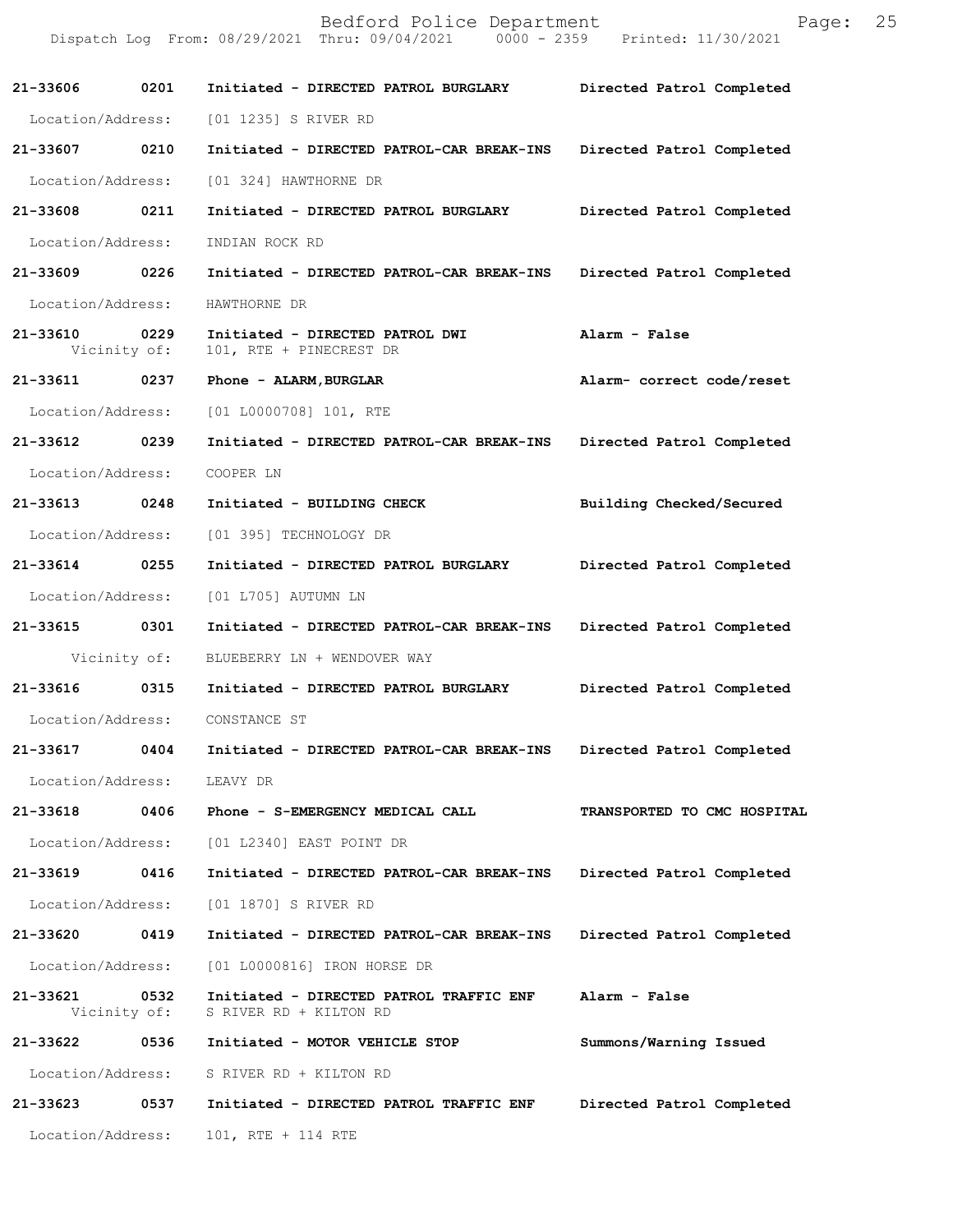|                               |              | Bedford Police Department<br>Dispatch Log From: 08/29/2021 Thru: 09/04/2021 0000 - 2359 Printed: 11/30/2021 | Page:                          | 26 |
|-------------------------------|--------------|-------------------------------------------------------------------------------------------------------------|--------------------------------|----|
| 21-33624                      | 0556         | Initiated - DIRECTED PATROL TRAFFIC ENF                                                                     | Directed Patrol Completed      |    |
|                               | Vicinity of: | S RIVER RD + PALOMINO LN                                                                                    |                                |    |
| 21-33625                      | 0557         | Initiated - DIRECTED PATROL TRAFFIC ENF                                                                     | Directed Patrol Completed      |    |
| Location/Address:             |              | 101, RTE + NASHUA RD                                                                                        |                                |    |
| 21-33626                      | 0604         | Initiated - MOTOR VEHICLE STOP                                                                              | Summons/Warning Issued         |    |
| Location/Address:             |              | 101, RTE + HITCHING POST LN                                                                                 |                                |    |
| 21-33627                      | 0606         | Initiated - DIRECTED PATROL TRAFFIC ENF                                                                     | Directed Patrol Completed      |    |
| Location/Address:             |              | 101, RTE + MEETINGHOUSE RD                                                                                  |                                |    |
| 21-33628                      | 0612         | Initiated - MOTOR VEHICLE STOP                                                                              | Summons/Warning Issued         |    |
| Location/Address:             |              | 101, RTE + PLUMMER ROAD OVERPASS                                                                            |                                |    |
| 21-33629                      | 0620         | Initiated - DIRECTED PATROL TRAFFIC ENF                                                                     | Directed Patrol Completed      |    |
| Location/Address:             |              | 101, RTE + MEETINGHOUSE RD                                                                                  |                                |    |
| 21-33630                      | 0621         | Initiated - MOTOR VEHICLE STOP                                                                              | Summons/Warning Issued         |    |
| Location/Address:             |              | OLD BEDFORD RD + 101, RTE                                                                                   |                                |    |
| 21-33631                      | 0622         | Initiated - MOTOR VEHICLE STOP                                                                              | Summons/Warning Issued         |    |
| Location/Address:             |              | JENKINS RD                                                                                                  |                                |    |
| 21-33632                      | 0623         | Initiated - MOTOR VEHICLE STOP                                                                              | Summons/Warning Issued         |    |
| Location/Address:             |              | S RIVER RD + KILTON RD                                                                                      |                                |    |
| 21-33633<br>Location/Address: | 0701         | Phone - ALARM, BURGLAR<br>[01 L1702] DUCK HOLLOW RD                                                         | Alarm - False                  |    |
| 21-33634                      | 0719         | 911 - S-EMERGENCY MEDICAL CALL-CHARL                                                                        | Transported to Elliot Hospital |    |
| Location/Address:             |              | HILLTOP DR                                                                                                  |                                |    |
| 21-33635                      | 0723         | Initiated - DIRECTED PATROL TRAFFIC ENF                                                                     | Directed Patrol Completed      |    |
| Location/Address:             |              | BACK RIVER RD + COUNTY RD                                                                                   |                                |    |
| 21-33636                      | 0731         | Initiated - DIRECTED PATROL TRAFFIC ENF                                                                     | Directed Patrol Completed      |    |
| Location/Address:             |              | NASHUA RD + COUNTY RD                                                                                       |                                |    |
| 21-33638                      | 0732         | Initiated - DIRECTED PATROL TRAFFIC ENF                                                                     | Directed Patrol Completed      |    |
| Location/Address:             |              | OLD BEDFORD RD                                                                                              |                                |    |
| 21-33637                      | 0736         | Initiated - DIRECTED PATROL TRAFFIC ENF                                                                     | Directed Patrol Completed      |    |
| Location/Address:             |              | S RIVER RD + COLBY CT                                                                                       |                                |    |
| 21-33639<br>Location/Address: | 0752         | Phone - S-ALARM-MEDICAL AID/LIFT ASST<br>[01 L1906] GLENWOOD AVE                                            | LIFT ASSIST                    |    |
| 21-33640                      | 0754         | Initiated - DIRECTED PATROL TRAFFIC ENF                                                                     | Directed Patrol Completed      |    |
| Location/Address:             |              | S RIVER RD + BACK RIVER RD                                                                                  |                                |    |
| 21-33641                      | 0755         | Initiated - DIRECTED PATROL TRAFFIC ENF                                                                     | Directed Patrol Completed      |    |
| Location/Address:             |              | 101, RTE + JENKINS RD                                                                                       |                                |    |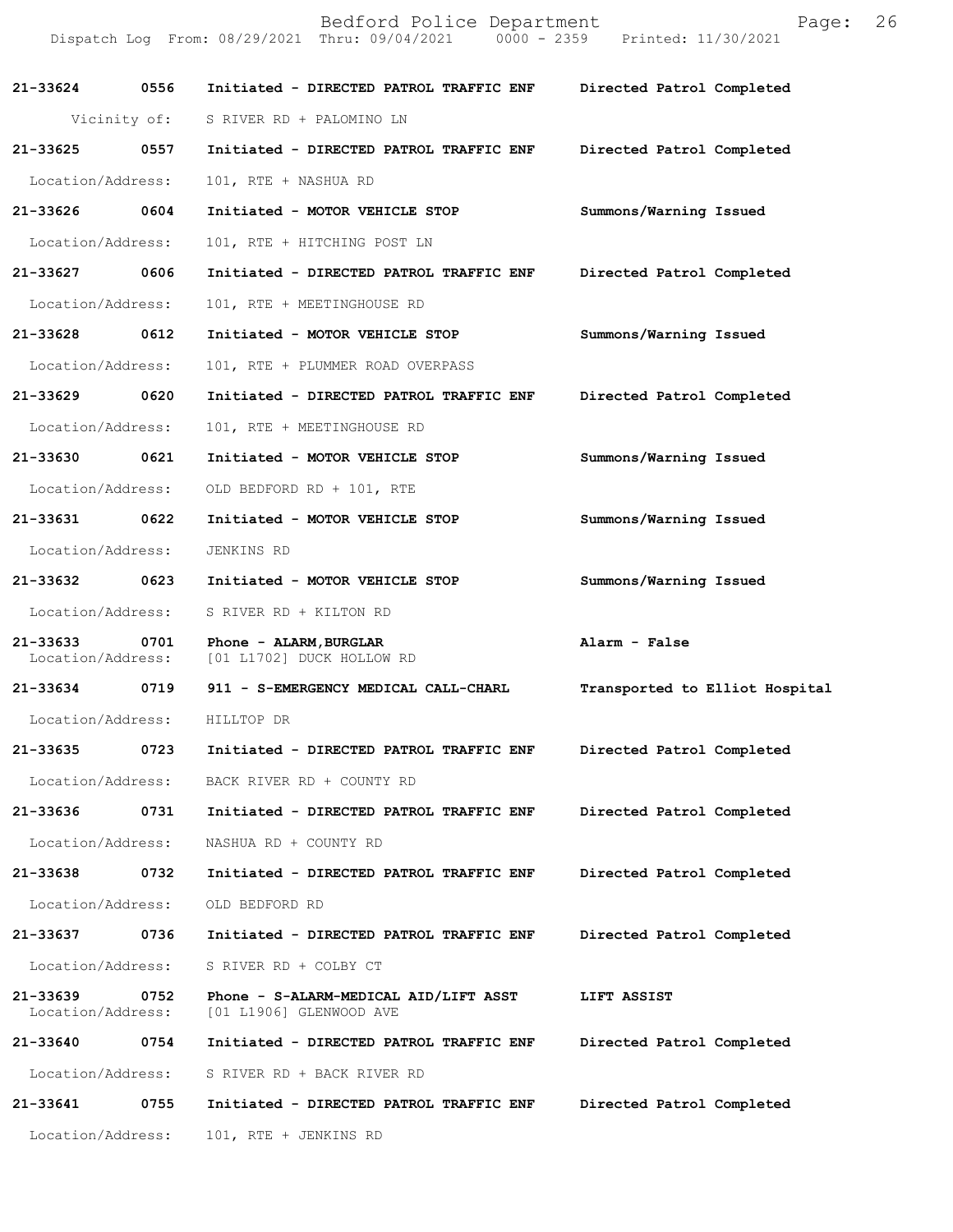|                               |                            | Bedford Police Department<br>Dispatch Log From: 08/29/2021 Thru: 09/04/2021 0000 - 2359 Printed: 11/30/2021 | 27<br>Page:               |
|-------------------------------|----------------------------|-------------------------------------------------------------------------------------------------------------|---------------------------|
| 21-33642                      | 0755                       | Initiated - MOTOR VEHICLE STOP                                                                              | Summons/Warning Issued    |
| Location/Address:             |                            | BEDFORD FARMS DR                                                                                            |                           |
| 21-33643                      | 0756                       | Initiated - MOTOR VEHICLE STOP                                                                              | Summons/Warning Issued    |
| Location/Address:             |                            | S RIVER RD                                                                                                  |                           |
| 21-33644                      | 0759                       | Initiated - MOTOR VEHICLE STOP                                                                              | Summons/Warning Issued    |
| Location/Address:             |                            | 101, RTE + KAHLIKO LN                                                                                       |                           |
| 21-33645                      | 0807                       | Initiated - DIRECTED PATROL TRAFFIC ENF                                                                     | Directed Patrol Completed |
| Location/Address:             |                            | 114 RTE + NEW BOSTON RD                                                                                     |                           |
| 21-33646                      | 0820                       | Initiated - DIRECTED PATROL ACCIDENTS                                                                       | Directed Patrol Completed |
| Location/Address:             |                            | S RIVER RD + KILTON RD                                                                                      |                           |
| 21-33647<br>Location/Address: | 0826                       | Initiated - SUSP ACTIVITIES<br>[01 L904] 101, RTE                                                           | Services Rendered         |
| 21-33648                      | 0834                       | Phone - ALARM, BURGLAR                                                                                      | Alarm- correct code/reset |
| Location/Address:             |                            | [01 L381] NEWFANE RD                                                                                        |                           |
| 21-33649                      | 0835                       | Initiated - MOTOR VEHICLE STOP                                                                              | Summons/Warning Issued    |
| Location/Address:             |                            | MEETINGHOUSE RD + KNOLL CREST DR                                                                            |                           |
| 21-33650                      | 0837                       | Initiated - MOTOR VEHICLE STOP                                                                              | Summons/Warning Issued    |
| Location/Address:             |                            | 101, RTE + HITCHING POST LN                                                                                 |                           |
| 21-33651                      | 0840                       | Initiated - MOTOR VEHICLE STOP                                                                              | Summons/Warning Issued    |
| Location/Address:             |                            | KILTON RD + S RIVER RD                                                                                      |                           |
| 21-33652                      | 0845                       | Phone - POLICE INFORMATION                                                                                  | No Action Required        |
| Location/Address:             |                            | SMITHFIELD LN                                                                                               |                           |
| 21-33653                      | 0905                       | Initiated - MOTOR VEHICLE STOP                                                                              | Summons/Warning Issued    |
| Location/Address:             |                            | COLBY CT                                                                                                    |                           |
| 21-33654                      | 0917                       | Initiated - MOTOR VEHICLE STOP                                                                              | Summons/Warning Issued    |
| Location/Address:             |                            | 101, RTE + HITCHING POST LN                                                                                 |                           |
| 21-33655                      | 0918                       | Initiated - DIRECTED PATROL TRAFFIC ENF                                                                     | Directed Patrol Completed |
| Location/Address:             |                            | S RIVER RD + HAWTHORNE DR                                                                                   |                           |
| 21-33656                      | 0918                       | Initiated - MOTOR VEHICLE STOP                                                                              | Summons/Warning Issued    |
|                               | Location:                  | PULLING UP TO TARGET                                                                                        |                           |
| 21-33657                      | 0933                       | Initiated - DIRECTED PATROL TRAFFIC ENF                                                                     | Directed Patrol Completed |
| Location/Address:             |                            | WALLACE RD + BEALS RD                                                                                       |                           |
| 21-33658<br>Location/Address: | 0956<br>Refer To Incident: | 911 - MOTOR VEHICLE ACC-SPECIAL CIR.<br>101, RTE + MEETINGHOUSE RD<br>$21 - 852 - OF$                       | Investigated              |
| 21-33659                      | 1043                       | Initiated - MOTOR VEHICLE STOP                                                                              | Summons/Warning Issued    |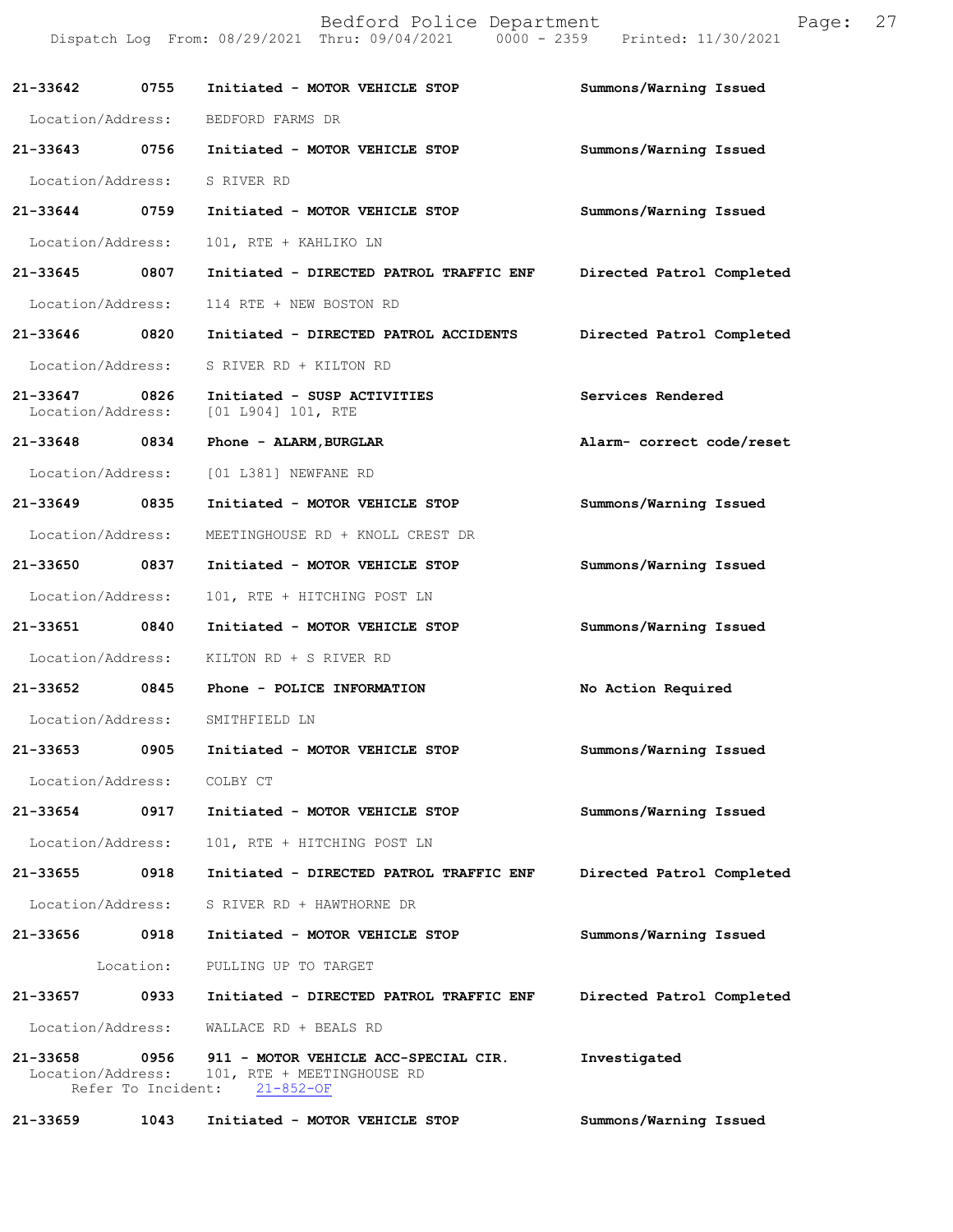|                               |                            | Bedford Police Department<br>Dispatch Log From: 08/29/2021 Thru: 09/04/2021 0000 - 2359 Printed: 11/30/2021                   | Page:                          | 28 |
|-------------------------------|----------------------------|-------------------------------------------------------------------------------------------------------------------------------|--------------------------------|----|
|                               |                            | Location/Address: S RIVER RD + KILTON RD                                                                                      |                                |    |
| 21-33660 1046                 |                            | Initiated - VACANT PROPERTY CHECK                                                                                             | Building Checked/Secured       |    |
| Location/Address:             |                            | HIGHLAND FARMS DR                                                                                                             |                                |    |
|                               |                            | 21-33661   1048   Phone - S-FIRE ALARM<br>Location/Address: [01 L652] WEST WIND DR                                            | Services Rendered              |    |
| 21-33662 1050                 |                            | 911 - S-EMERGENCY MEDICAL CALL-ALPHA                                                                                          | Transported to Elliot Hospital |    |
| Location/Address:             |                            | [01 435] HAWTHORNE DR                                                                                                         |                                |    |
|                               |                            | 21-33663 1051 Phone - S-OUTSIDE SMOKE/ILLEGAL BURN<br>Location/Address: MINISTERIAL RD                                        | Extinquished                   |    |
|                               |                            | 21-33664 1100 Initiated - INVESTIGATION-FOLLOW UP<br>Location/Address: [01 L0000587] 101, RTE<br>Refer To Incident: 21-846-OF | Investigated                   |    |
| 21-33665 1102                 |                            | Phone - THEFT<br>Location/Address: [01 335] COLBY CT<br>Refer To Incident: 21-853-OF                                          | Investigated                   |    |
| 21-33666                      |                            | 1119 Initiated - DIRECTED PATROL-CAR BREAK-INS                                                                                | Directed Patrol Completed      |    |
|                               | Location:                  | LOWES                                                                                                                         |                                |    |
| 21-33667                      |                            | 1132 Initiated - INVESTIGATION-FOLLOW UP<br>Location/Address: [01 474] CONSTITUTION DR<br>Refer To Incident: 21-852-OF        | Investigated                   |    |
| 21-33668                      |                            | 1146 Phone - ASSIST CITIZEN<br>Location/Address: [01 474] CONSTITUTION DR                                                     | Services Rendered              |    |
| 21-33669                      | 1147                       | Initiated - DIRECTED PATROL-CAR BREAK-INS Directed Patrol Completed                                                           |                                |    |
|                               |                            | Location/Address: [01 324] HAWTHORNE DR                                                                                       |                                |    |
| 21-33670                      | 1200                       | Initiated - DIRECTED PATROL-CAR BREAK-INS                                                                                     | Directed Patrol Completed      |    |
| Location/Address:             |                            | [01 L2252] JENKINS RD                                                                                                         |                                |    |
| 21-33671                      | 1210                       | Initiated - DIRECTED PATROL TRAFFIC ENF                                                                                       | Directed Patrol Completed      |    |
| Location/Address:             |                            | S RIVER RD + CLUB ACRE LN                                                                                                     |                                |    |
| 21-33672<br>Location/Address: | 1215                       | Phone - ASSIST OTHER AGENCY<br>[01 L1386] SMITHFIELD LN                                                                       | Services Rendered              |    |
| 21-33673<br>Location/Address: | 1218                       | 911 - SOLICITING<br>MINISTERIAL BR                                                                                            | Services Rendered              |    |
| 21-33674<br>Location/Address: | 1247                       | 911 - MOTOR VEHICLE ACCIDENT<br>[01 1689] S RIVER RD                                                                          | Services Rendered              |    |
| 21-33675                      | 1304                       | Initiated - DIRECTED PATROL BURGLARY                                                                                          | Directed Patrol Completed      |    |
| Location/Address:             |                            | IRON HORSE DR                                                                                                                 |                                |    |
| 21-33676                      | 1310                       | Phone - ALARM, BURGLAR                                                                                                        | Alarm- correct code/reset      |    |
| Location/Address:             |                            | JOPPA HILL RD                                                                                                                 |                                |    |
| 21-33677<br>Location/Address: | 1320<br>Refer To Incident: | Initiated - INVESTIGATION-FOLLOW UP<br>[01 474] CONSTITUTION DR<br>$21 - 852 - OF$                                            | Investigated                   |    |
| 21-33678                      | 1331                       | Initiated - DIRECTED PATROL-CAR BREAK-INS                                                                                     | Directed Patrol Completed      |    |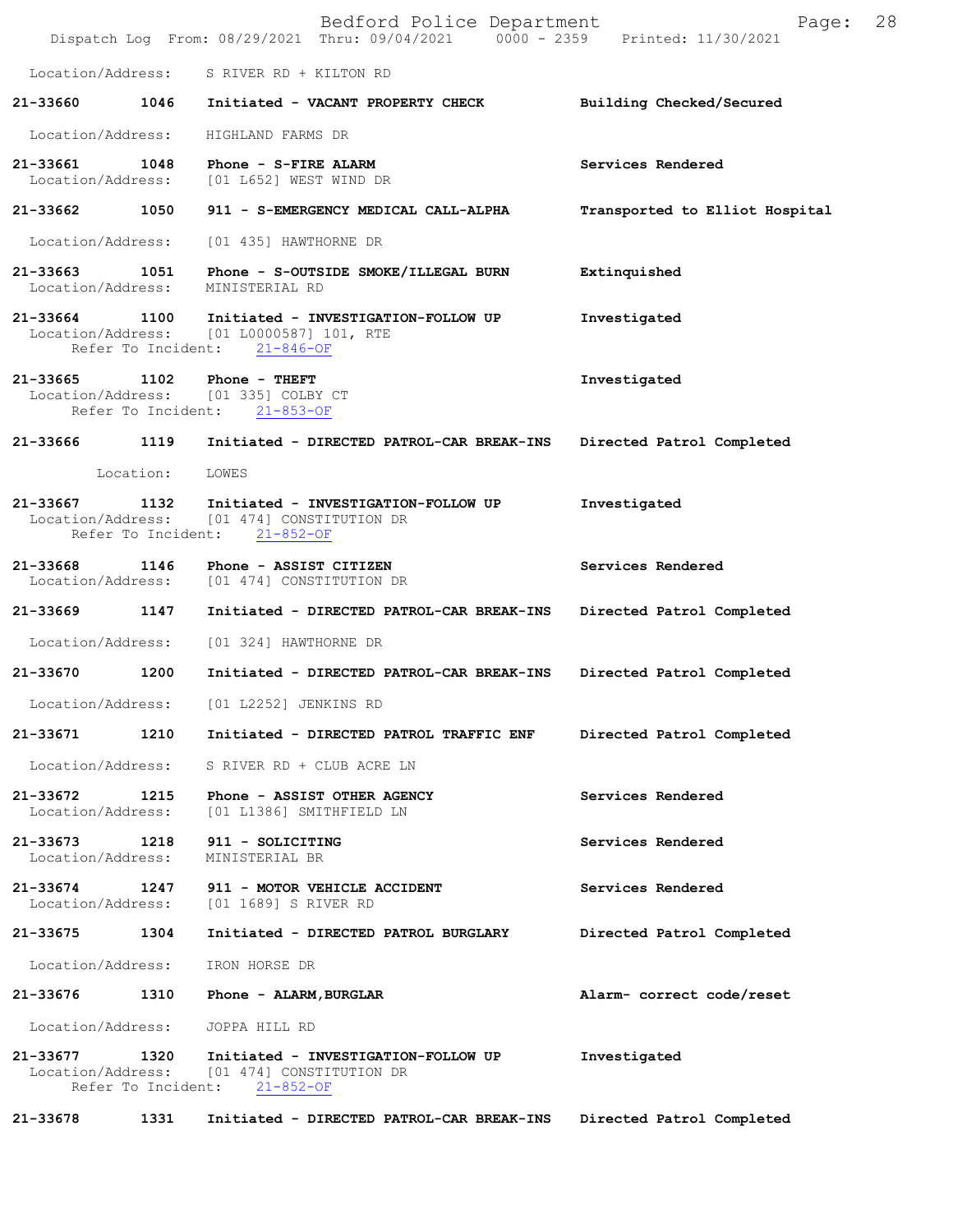|                               |                                                                       | Bedford Police Department<br>Dispatch Log From: 08/29/2021 Thru: 09/04/2021 0000 - 2359                                                                      | Page:<br>Printed: 11/30/2021 | 29 |
|-------------------------------|-----------------------------------------------------------------------|--------------------------------------------------------------------------------------------------------------------------------------------------------------|------------------------------|----|
| Location/Address:             |                                                                       | KILTON RD + S RIVER RD                                                                                                                                       |                              |    |
| 21-33679                      | 1349                                                                  | Initiated - DIRECTED PATROL TRAFFIC ENF                                                                                                                      | Directed Patrol Completed    |    |
| Location/Address:             |                                                                       | S RIVER RD + EXECUTIVE PARK DR                                                                                                                               |                              |    |
| 21-33680                      | 1353                                                                  | Initiated - MOTOR VEHICLE STOP                                                                                                                               | Summons/Warning Issued       |    |
| Location/Address:             |                                                                       | S RIVER RD + BACK RIVER RD                                                                                                                                   |                              |    |
| 21-33681<br>Location/Address: | 1409                                                                  | Phone - COMMUNITY POLICING<br>[01 474] CONSTITUTION DR                                                                                                       | Services Rendered            |    |
| 21-33682<br>Location/Address: | 1419                                                                  | Phone - ANIMAL COMPLAINT<br>HARVARD LN                                                                                                                       | Services Rendered            |    |
| 21-33683                      | 1428                                                                  | Initiated - MOTOR VEHICLE STOP                                                                                                                               | Summons/Warning Issued       |    |
| Location/Address:             |                                                                       | S RIVER RD                                                                                                                                                   |                              |    |
| 21-33685<br>Location/Address: | 1445                                                                  | Phone - Parking Complaint<br>BOYNTON ST + PAULINE ST                                                                                                         | Unfounded                    |    |
| 21-33686                      | 1520                                                                  | Initiated - DIRECTED PATROL ACCIDENTS                                                                                                                        | Directed Patrol Completed    |    |
| Location/Address:             |                                                                       | 101, RTE + WALLACE RD                                                                                                                                        |                              |    |
| 21-33687<br>Location/Address: | 1522<br>Refer To Summons:<br>Summons:<br>Address:<br>Age:<br>Charges: | Initiated - MOTOR VEHICLE STOP<br>101, RTE + OLD BEDFORD RD<br>$21 - 486 - AR$<br>AGRI, JOHN M<br>MANCHESTER, NH<br>43<br>Suspension of Vehicle Registration | Arrest(s) Made               |    |
| 21-33688                      | 1529                                                                  | Drive after Rev/Suspension<br>Initiated - DIRECTED PATROL TRAFFIC ENF                                                                                        | Directed Patrol Completed    |    |
| Location/Address:             |                                                                       | [01 935] S RIVER RD                                                                                                                                          |                              |    |
| 21-33689                      | 1530                                                                  | Initiated - DIRECTED PATROL TRAFFIC ENF                                                                                                                      | Directed Patrol Completed    |    |
| Location/Address:             |                                                                       | 101, RTE + 114 RTE                                                                                                                                           |                              |    |
| 21-33690                      | 1534                                                                  | Initiated - DIRECTED PATROL TRAFFIC ENF                                                                                                                      | Directed Patrol Completed    |    |
| Location/Address:             |                                                                       | COLBY CT + S RIVER RD                                                                                                                                        |                              |    |
| 21-33691                      | 1540                                                                  | Initiated - MOTOR VEHICLE STOP                                                                                                                               | Summons/Warning Issued       |    |
| Location/Address:             |                                                                       | MAIN ST                                                                                                                                                      |                              |    |
| 21-33692<br>Location/Address: | 1551<br>Refer To Incident:                                            | Other - DOG COMPLAINT<br>[01 1376] SPRING HILL RD<br>$21 - 854 - OF$                                                                                         | Investigated                 |    |
| 21-33693                      | 1601                                                                  | Initiated - MOTOR VEHICLE STOP                                                                                                                               | Summons/Warning Issued       |    |
| Location/Address:             |                                                                       | NEW BOSTON RD + WALLACE RD                                                                                                                                   |                              |    |
| 21-33695                      | 1603                                                                  | Initiated - DIRECTED PATROL TRAFFIC ENF                                                                                                                      | Directed Patrol Completed    |    |
| Location/Address:             |                                                                       | S RIVER RD + CLUB ACRE LN                                                                                                                                    |                              |    |
| 21-33696                      | 1606                                                                  | Initiated - DIRECTED PATROL TRAFFIC ENF                                                                                                                      | Directed Patrol Completed    |    |
| Location/Address:             |                                                                       | S RIVER RD + KILTON RD                                                                                                                                       |                              |    |
| 21-33697                      | 1611                                                                  | Initiated - DIRECTED PATROL TRAFFIC ENF                                                                                                                      | Directed Patrol Completed    |    |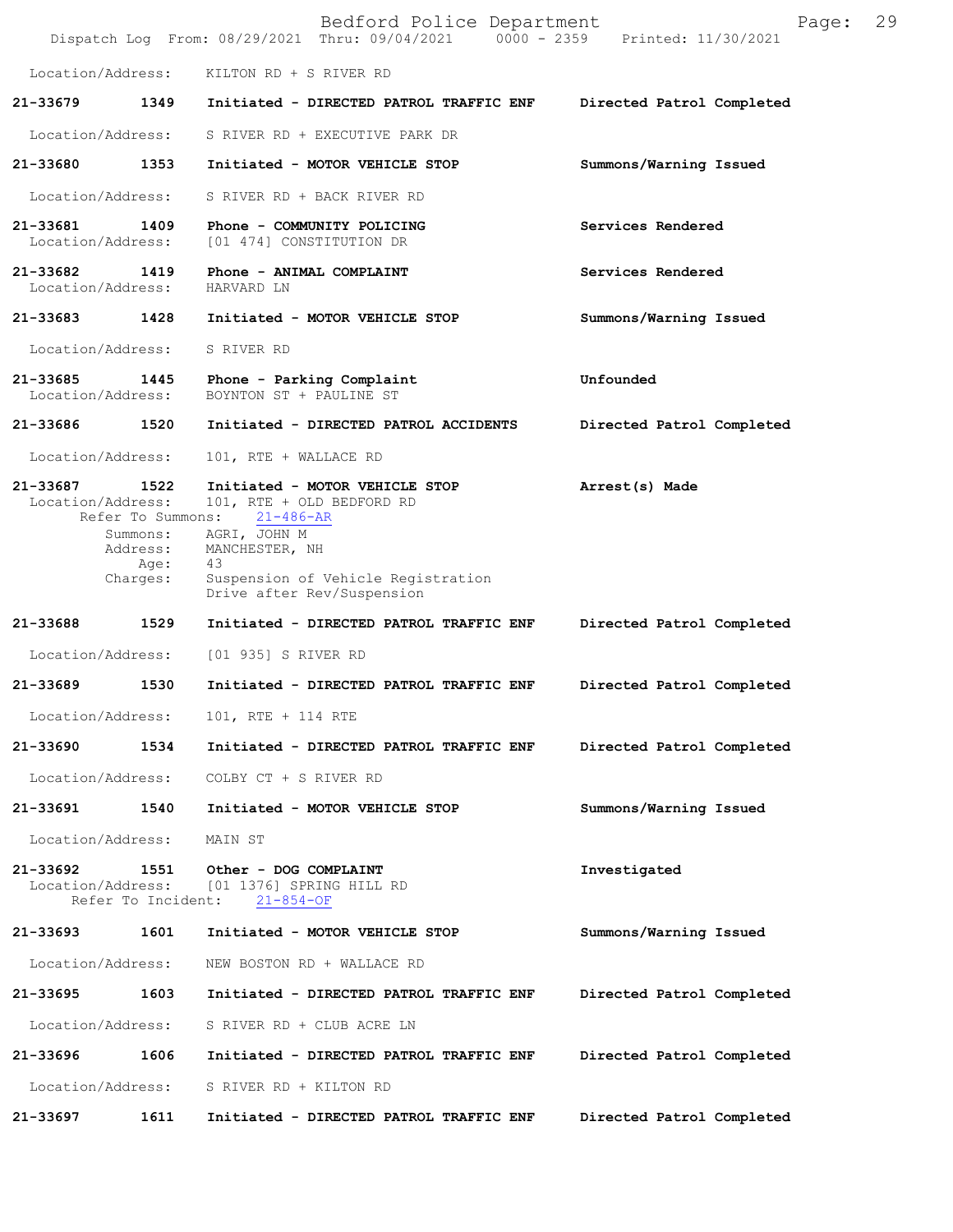|                               |              | Bedford Police Department<br>Dispatch Log From: 08/29/2021 Thru: 09/04/2021 0000 - 2359 Printed: 11/30/2021 | Page:                       | 30 |
|-------------------------------|--------------|-------------------------------------------------------------------------------------------------------------|-----------------------------|----|
| Location/Address:             |              | 101, RTE + CONSTITUTION DR                                                                                  |                             |    |
| 21-33698                      | 1612         | Initiated - DIRECTED PATROL ACCIDENTS                                                                       | Directed Patrol Completed   |    |
| Location/Address:             |              | HARDY RD + $101$ , RTE                                                                                      |                             |    |
| 21-33699                      | 1612         | Initiated - MOTOR VEHICLE STOP                                                                              | Summons/Warning Issued      |    |
| Location/Address:             |              | S RIVER RD + MEETINGHOUSE RD                                                                                |                             |    |
| 21-33700<br>Location/Address: | 1622         | Phone - ASSIST CITIZEN<br>CARON RD                                                                          | Services Rendered           |    |
| 21-33701 1624                 |              | Initiated - MOTOR VEHICLE STOP                                                                              | Summons/Warning Issued      |    |
| Location/Address:             |              | S RIVER RD + KILTON RD                                                                                      |                             |    |
| 21-33702                      | 1642         | Initiated - DIRECTED PATROL TRAFFIC ENF                                                                     | Directed Patrol Completed   |    |
|                               | Vicinity of: | WALLACE RD + NASHUA RD                                                                                      |                             |    |
| 21-33703                      | 1648         | Initiated - MOTOR VEHICLE STOP                                                                              | Summons/Warning Issued      |    |
| Location/Address:             |              | WALLACE RD + NASHUA RD                                                                                      |                             |    |
| 21-33704                      | 1651         | Initiated - DIRECTED PATROL TRAFFIC ENF                                                                     | Directed Patrol Completed   |    |
| Location/Address:             |              | S RIVER RD + MOORES CROSSING RD                                                                             |                             |    |
| 21-33705                      | 1702         | Initiated - MOTOR VEHICLE STOP                                                                              | Summons/Warning Issued      |    |
| Location/Address:             |              | 101, RTE + KAHLIKO LN                                                                                       |                             |    |
| 21-33706                      | 1704         | Initiated - DIRECTED PATROL TRAFFIC ENF                                                                     | Directed Patrol Completed   |    |
| Location/Address:             |              | 114 RTE + WHITE AVE                                                                                         |                             |    |
| 21-33707 1706                 |              | Phone - G-MUTUAL AID - FIRE DEPT                                                                            | No Action Required          |    |
| Location/Address:             |              | [03] PALMER RD                                                                                              |                             |    |
| 21-33708                      | 1718         | Initiated - DIRECTED PATROL TRAFFIC ENF                                                                     | Directed Patrol Completed   |    |
| Location/Address:             |              | BOYNTON ST + DAVIES ST                                                                                      |                             |    |
| 21-33709                      | 1724         | Initiated - DIRECTED PATROL TRAFFIC ENF                                                                     | Directed Patrol Completed   |    |
| Location/Address:             |              | S RIVER RD + SOMERVILLE DR                                                                                  |                             |    |
| 21-33710<br>Location/Address: | 1726         | Phone - ALARM, BURGLAR<br>[01 2257] CONSTITUTION DR                                                         | Alarm - False               |    |
| 21-33711                      | 1729         | Initiated - MOTOR VEHICLE STOP                                                                              | Summons/Warning Issued      |    |
| Location/Address:             |              | S RIVER RD + EAST POINT DR                                                                                  |                             |    |
| 21-33712<br>Location/Address: | 1745         | Phone - IDENTITY THEFT<br>[01 L0000816] IRON HORSE DR                                                       | Services Rendered           |    |
| 21-33713<br>Location/Address: | 1745         | Initiated - COMMUNITY POLICING<br>[01 324] HAWTHORNE DR                                                     | Services Rendered           |    |
| 21-33714                      | 1801         | Initiated - MOTOR VEHICLE STOP                                                                              | Summons/Warning Issued      |    |
| Location/Address:             |              | COLONIAL DR + 101, RTE                                                                                      |                             |    |
| 21-33715                      | 1807         | 911 - S-EMERGENCY MEDICAL CALL-CHARL                                                                        | TRANSPORTED TO CMC HOSPITAL |    |
| Location/Address:             |              | [01 1202] NASHUA RD                                                                                         |                             |    |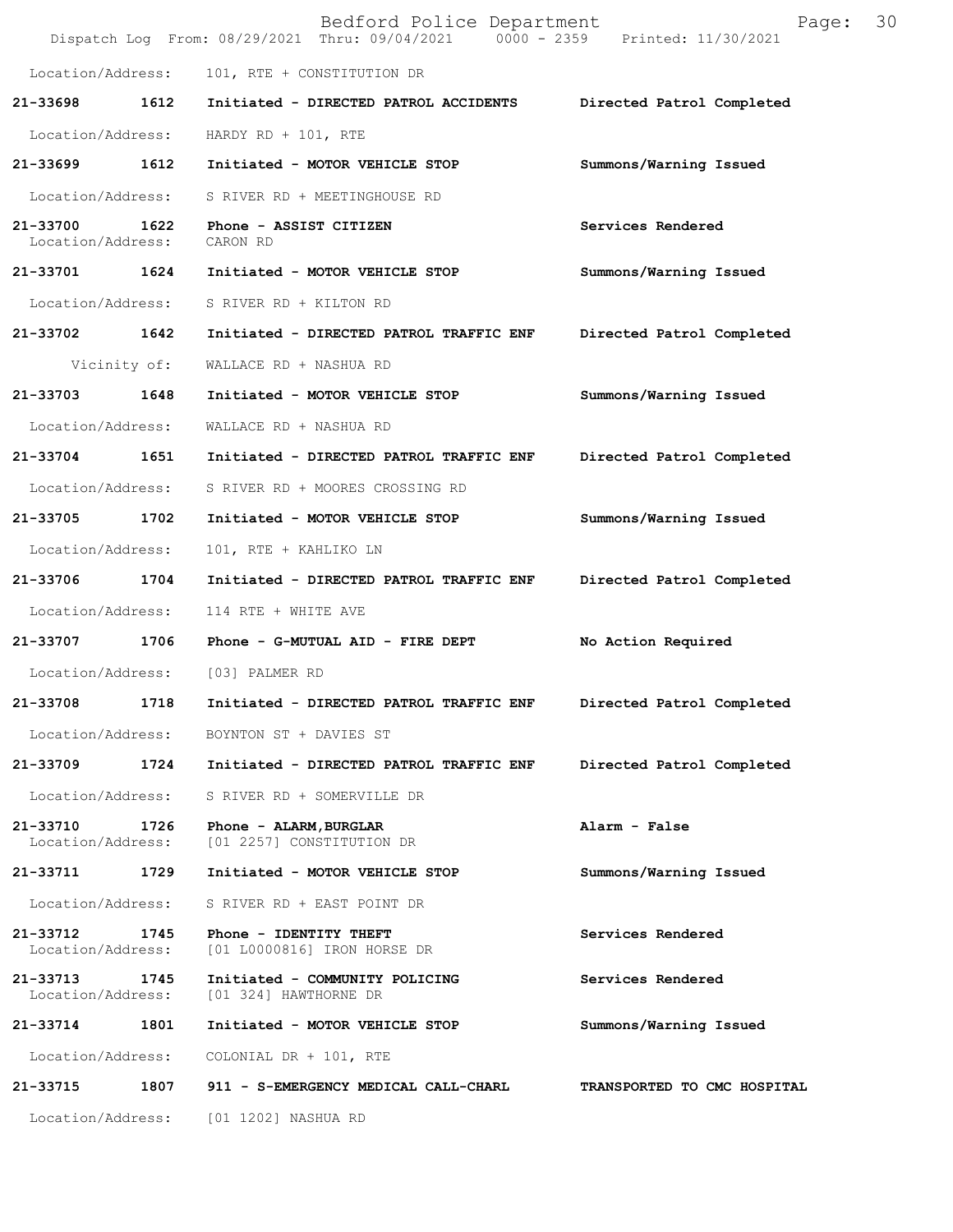|                               |                            | Bedford Police Department<br>Dispatch Log From: 08/29/2021 Thru: 09/04/2021 0000 - 2359 Printed: 11/30/2021 | 31<br>Page:                    |
|-------------------------------|----------------------------|-------------------------------------------------------------------------------------------------------------|--------------------------------|
| 21-33716                      | 1815                       | Initiated - DIRECTED PATROL-CAR BREAK-INS                                                                   | Directed Patrol Completed      |
| Location/Address:             |                            | [01 521] HAWTHORNE DR                                                                                       |                                |
| 21-33717                      | 1824                       | Initiated - DIRECTED PATROL-CAR BREAK-INS                                                                   | Directed Patrol Completed      |
| Location/Address:             |                            | [01 1235] S RIVER RD                                                                                        |                                |
| 21-33718                      | 1832                       | Initiated - DIRECTED PATROL-CAR BREAK-INS                                                                   | Directed Patrol Completed      |
| Location/Address:             |                            | N AMHERST RD + JOPPA HILL RD                                                                                |                                |
| 21-33719                      | 1833                       | Initiated - DIRECTED PATROL-CAR BREAK-INS                                                                   | Directed Patrol Completed      |
| Location/Address:             |                            | WALLACE RD + SPRING HILL RD                                                                                 |                                |
| 21-33720 1852                 |                            | Initiated - DIRECTED PATROL-CAR BREAK-INS                                                                   | Directed Patrol Completed      |
| Location/Address:             |                            | [01 308] COLBY CT                                                                                           |                                |
| 21-33721                      | 1859                       | Initiated - DIRECTED PATROL-CAR BREAK-INS                                                                   | Directed Patrol Completed      |
| Location/Address:             |                            | [01 L1804] S RIVER RD                                                                                       |                                |
| 21-33722                      | 1918                       | Phone - ASSIST CITIZEN                                                                                      | No Action Required             |
| Location/Address:             |                            | MEADOWCREST DR                                                                                              |                                |
| 21-33723                      | 1918                       | Initiated - MOTOR VEHICLE STOP                                                                              | Summons/Warning Issued         |
| Location/Address:             |                            | 101, RTE + GREY ROCK RD                                                                                     |                                |
| 21-33724 1919                 |                            | Initiated - DIRECTED PATROL-CAR BREAK-INS                                                                   | Directed Patrol Completed      |
| Location/Address:             |                            | LEAVY DR                                                                                                    |                                |
| 21-33725<br>Location/Address: | 1921<br>Refer To Incident: | 911 - DISORDERLY CONDUCT-IN PROGRESS<br>FAIRLANE DR<br>$21 - 855 - OF$                                      | Investigated                   |
| 21-33726                      |                            | 1930 911 - S-EMERGENCY MEDICAL CALL-CHARL                                                                   | Transported to Elliot Hospital |
| Location/Address:             |                            | [01 L2098] HAWTHORNE DR                                                                                     |                                |
| 21-33727<br>Location/Address: | 1945                       | Initiated - DIRECTED PATROL-CAR BREAK-INS<br>KNOLL CREST DR                                                 | Unfounded                      |
| 21-33728                      | 1956                       | Initiated - BUILDING CHECK                                                                                  | Directed Patrol Completed      |
| Location/Address:             |                            | [01 L1896] STATION RD                                                                                       |                                |
| 21-33729                      | 2008                       | Initiated - BUILDING CHECK                                                                                  | Building Checked/Secured       |
| Location/Address:             |                            | [01 L0000792] S RIVER RD                                                                                    |                                |
| 21-33730                      | 2012                       | Initiated - DIRECTED PATROL-CAR BREAK-INS                                                                   | Directed Patrol Completed      |
| Location/Address:             |                            | [01 1312] S RIVER RD                                                                                        |                                |
| 21-33731                      | 2013                       | Initiated - DIRECTED PATROL-CAR BREAK-INS                                                                   | Directed Patrol Completed      |
| Location/Address:             |                            | S RIVER RD                                                                                                  |                                |
| 21-33732                      | 2013                       | Phone - POLICE INFORMATION                                                                                  | No Action Required             |
| Location/Address:             |                            | FOREST DR                                                                                                   |                                |
| 21-33733<br>Location/Address: | 2020                       | Phone - ALARM, BURGLAR<br>[01 L484] S RIVER RD                                                              | Alarm - False                  |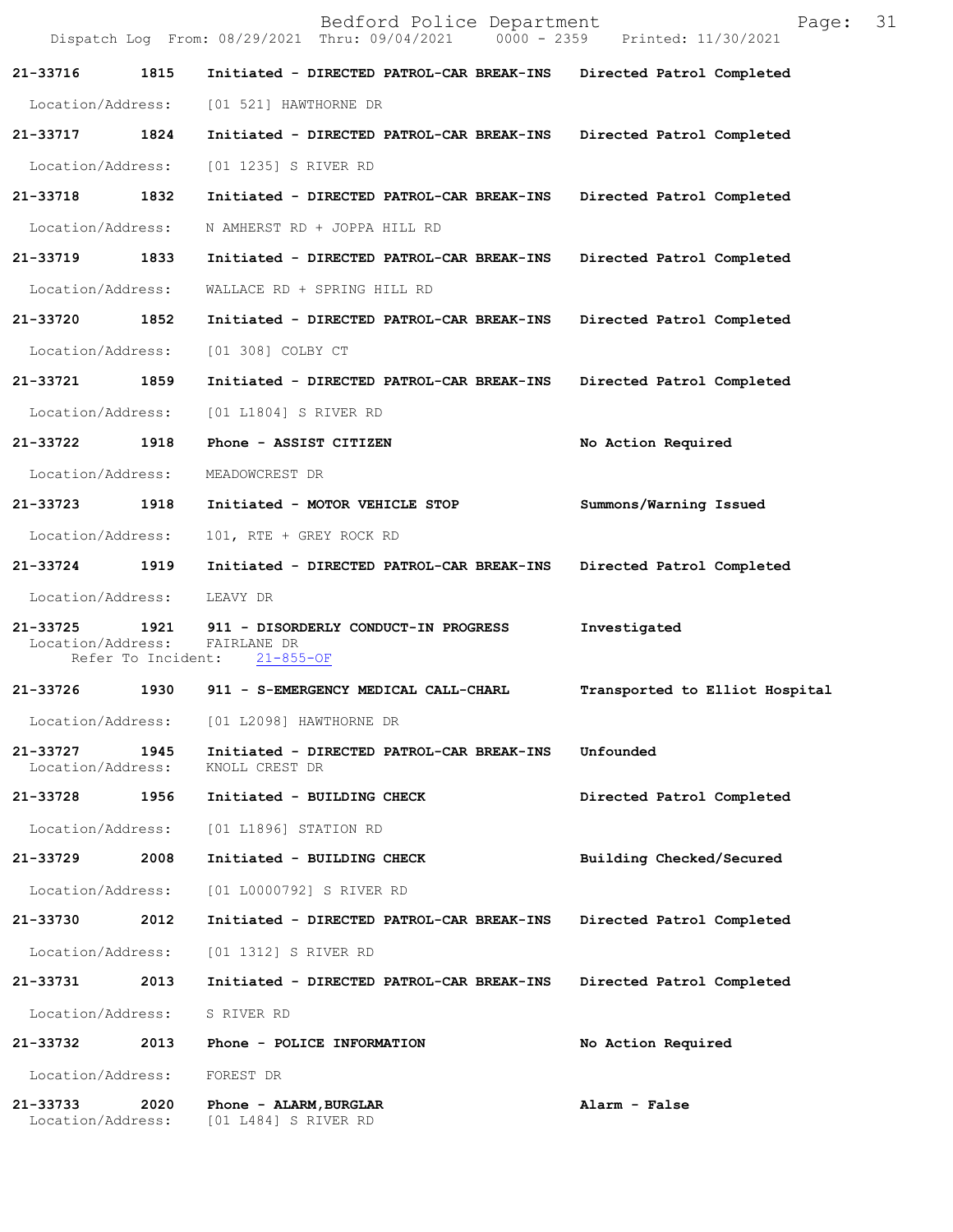|                               |              | Bedford Police Department<br>Dispatch Log From: 08/29/2021 Thru: 09/04/2021 0000 - 2359 Printed: 11/30/2021 | Page:                     | 32 |
|-------------------------------|--------------|-------------------------------------------------------------------------------------------------------------|---------------------------|----|
| 21-33734                      | 2025         | Initiated - MOTOR VEHICLE STOP                                                                              | Summons/Warning Issued    |    |
| Location/Address:             |              | 101, RTE                                                                                                    |                           |    |
| 21-33735<br>Location/Address: | 2102         | Initiated - DIRECTED PATROL DWI<br>101, RTE + WALLACE RD                                                    | Alarm - False             |    |
| 21-33736 2102                 |              | Initiated - DIRECTED PATROL DWI                                                                             | Directed Patrol Completed |    |
| Location/Address:             |              | NEW BOSTON RD + WALLACE RD                                                                                  |                           |    |
| 21-33737<br>Location/Address: | 2106         | Initiated - SUSP ACTIVITIES<br>S RIVER RD                                                                   | Services Rendered         |    |
| 21-33738                      | 2114         | Initiated - DIRECTED PATROL DWI                                                                             | Directed Patrol Completed |    |
| Location/Address:             |              | S RIVER RD + BACK RIVER RD                                                                                  |                           |    |
| 21–33739 2117                 |              | Initiated - DIRECTED PATROL DWI                                                                             | Directed Patrol Completed |    |
| Location/Address:             |              | PALOMINO LN + PLUMMER RD                                                                                    |                           |    |
| 21-33740 2126                 |              | Initiated - MOTOR VEHICLE STOP                                                                              | Summons/Warning Issued    |    |
| Location/Address:             |              | 101, RTE + CONSTITUTION DR                                                                                  |                           |    |
| 21-33741                      | 2131         | Initiated - MOTOR VEHICLE STOP                                                                              | Summons/Warning Issued    |    |
| Location/Address:             |              | S RIVER RD                                                                                                  |                           |    |
| 21-33742 2138                 |              | Initiated - DIRECTED PATROL-CAR BREAK-INS                                                                   | Directed Patrol Completed |    |
| Location/Address:             |              | [01 324] HAWTHORNE DR                                                                                       |                           |    |
| 21-33743                      | 2142         | Initiated - DIRECTED PATROL-CAR BREAK-INS                                                                   | Directed Patrol Completed |    |
| Location/Address:             |              | DONALD ST + OLD BEDFORD RD                                                                                  |                           |    |
| 21-33744                      | 2212         | Initiated - BUILDING CHECK                                                                                  | Building Checked/Secured  |    |
| Location/Address:             |              | [01 L1094] S RIVER RD                                                                                       |                           |    |
| 21-33745<br>Location/Address: | 2217         | Phone - SUSP ACTIVITIES<br>SUFFOLK CT                                                                       | Services Rendered         |    |
| 21-33746                      | 2340         | Initiated - DIRECTED PATROL DWI                                                                             | Directed Patrol Completed |    |
| Location/Address:             |              | 101, RTE + MEETINGHOUSE RD                                                                                  |                           |    |
| 21-33747 2340                 |              | Initiated - DIRECTED PATROL DWI                                                                             | Directed Patrol Completed |    |
|                               | Vicinity of: | S RIVER RD + BACK RIVER RD                                                                                  |                           |    |
| 21-33748 2343                 |              | Initiated - DIRECTED PATROL DWI                                                                             | Directed Patrol Completed |    |
|                               | Vicinity of: | 101, RTE + CONSTITUTION DR                                                                                  |                           |    |
| 21-33749                      | 2348         | Initiated - DIRECTED PATROL DWI                                                                             | Directed Patrol Completed |    |
| Location/Address:             |              | S RIVER RD + UPJOHN ST                                                                                      |                           |    |
|                               |              |                                                                                                             |                           |    |

## **For Date: 09/02/2021 - Thursday**

| 21-33750          | 0005 | Initiated - DIRECTED PATROL DWI | Directed Patrol Completed |
|-------------------|------|---------------------------------|---------------------------|
| Location/Address: |      | 101, RTE + WALLACE RD           |                           |
| 21-33751          | 0005 | Initiated - DIRECTED PATROL DWI | Directed Patrol Completed |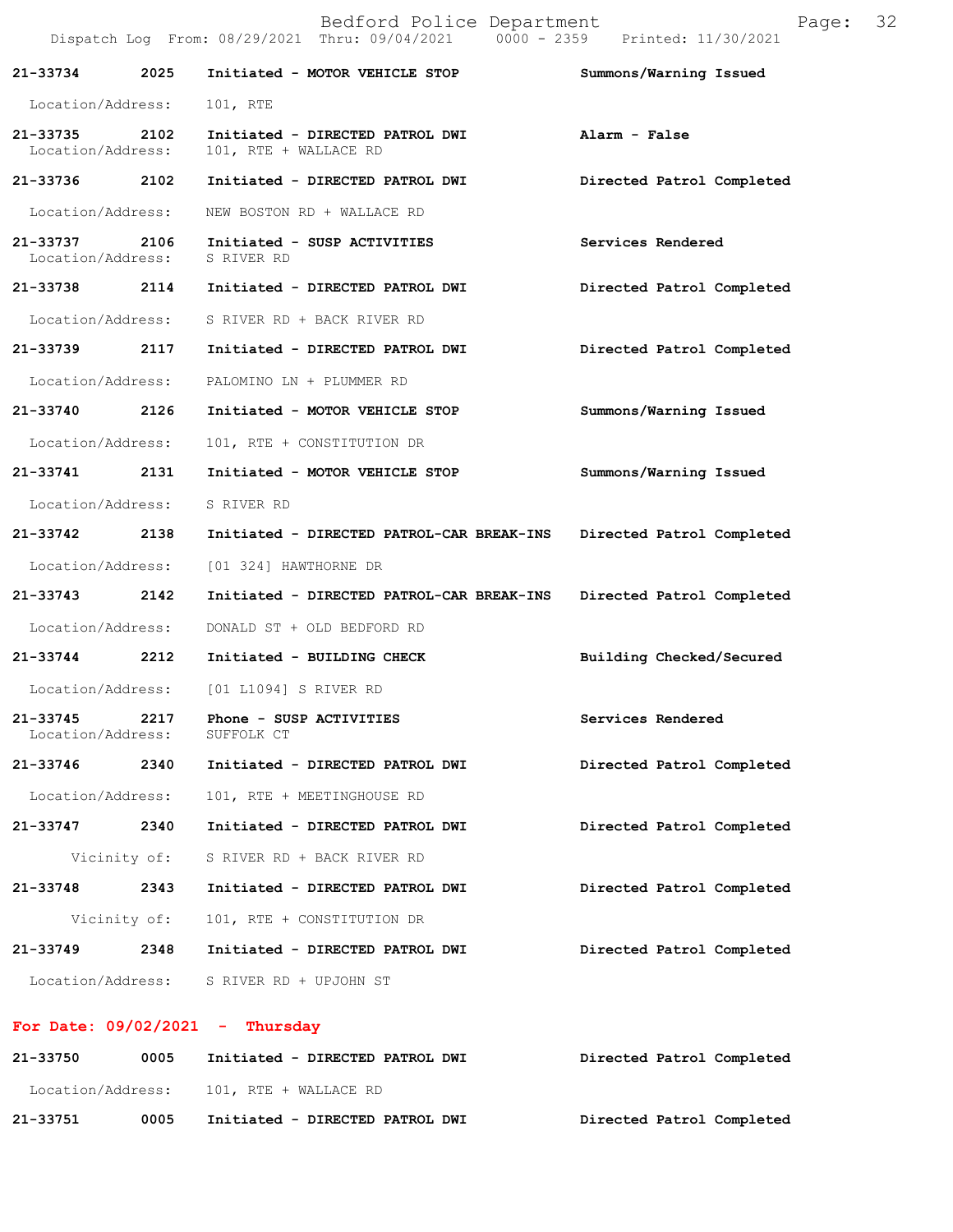|                                    | Bedford Police Department<br>Dispatch Log From: 08/29/2021 Thru: 09/04/2021 0000 - 2359 Printed: 11/30/2021 | 33<br>Page:               |
|------------------------------------|-------------------------------------------------------------------------------------------------------------|---------------------------|
|                                    | Vicinity of: 114 RTE + WHITE AVE                                                                            |                           |
|                                    | 21-33752 0006 Initiated - DIRECTED PATROL DWI                                                               | Directed Patrol Completed |
|                                    | Vicinity of: S RIVER RD + SUNSET LN                                                                         |                           |
| 21-33753 0024<br>Location/Address: | Phone - MOTOR VEHICLE COMP-IN PROGRESS Services Rendered<br>NASHUA RD                                       |                           |
|                                    | 21-33754 0037 Initiated - DIRECTED PATROL DWI                                                               | Directed Patrol Completed |
|                                    | Location/Address: S RIVER RD + EASTMAN AVE                                                                  |                           |
|                                    | 21-33755 0037 Initiated - DIRECTED PATROL DWI                                                               | Directed Patrol Completed |
|                                    | Vicinity of: S RIVER RD + MEETINGHOUSE RD                                                                   |                           |
|                                    |                                                                                                             | Directed Patrol Completed |
| Vicinity of:                       | NEW BOSTON RD + WALLACE RD                                                                                  |                           |
| 21-33757 0112                      | Initiated - DIRECTED PATROL DWI                                                                             | Directed Patrol Completed |
|                                    | Vicinity of: S RIVER RD + SOMERVILLE DR                                                                     |                           |
| 21-33758 0129                      | Initiated - DIRECTED PATROL DWI                                                                             | Directed Patrol Completed |
| Location/Address:                  | 101, RTE + JENKINS RD                                                                                       |                           |
|                                    |                                                                                                             | Directed Patrol Completed |
|                                    | Location/Address: S RIVER RD + COLBY CT                                                                     |                           |
| 21-33760 0132                      | Initiated - DIRECTED PATROL DWI                                                                             | Directed Patrol Completed |
| Vicinity of:                       | 101, RTE + LIBERTY HILL RD                                                                                  |                           |
|                                    |                                                                                                             | Directed Patrol Completed |
|                                    | Vicinity of: BACK RIVER RD + COUNTY RD                                                                      |                           |
| 21-33762 0153                      | Initiated - DIRECTED PATROL DWI                                                                             | Directed Patrol Completed |
| Location/Address:                  | 101, RTE + TWIN BROOK LN                                                                                    |                           |
| 0216<br>21-33763                   | Initiated - DIRECTED PATROL-CAR BREAK-INS                                                                   | Directed Patrol Completed |
| Location/Address:                  | [01 324] HAWTHORNE DR                                                                                       |                           |
| 21-33764<br>0230                   | Initiated - DIRECTED PATROL-CAR BREAK-INS                                                                   | Directed Patrol Completed |
| Location/Address:                  | [01 L0000794] OLDE BEDFORD WAY                                                                              |                           |
| 0239<br>21-33765                   | Initiated - BUILDING CHECK                                                                                  | Building Checked/Secured  |
| Location/Address:                  | [01 L0000553] 101, RTE                                                                                      |                           |
| 21-33766<br>0255                   | Initiated - DIRECTED PATROL-CAR BREAK-INS                                                                   | Directed Patrol Completed |
| Location/Address:                  | [01 L0000816] IRON HORSE DR                                                                                 |                           |
| 0257<br>21-33767                   | Initiated - DIRECTED PATROL BURGLARY                                                                        | Directed Patrol Completed |
| Location/Address:                  | BEALS RD + MCQUADE BROOK RD                                                                                 |                           |
| 0306<br>21-33768                   | Initiated - DIRECTED PATROL-CAR BREAK-INS                                                                   | Directed Patrol Completed |
| Vicinity of:                       | DONALD ST + SAVOIE ST                                                                                       |                           |
| 21-33769<br>0330                   | Initiated - DIRECTED PATROL BURGLARY                                                                        | Directed Patrol Completed |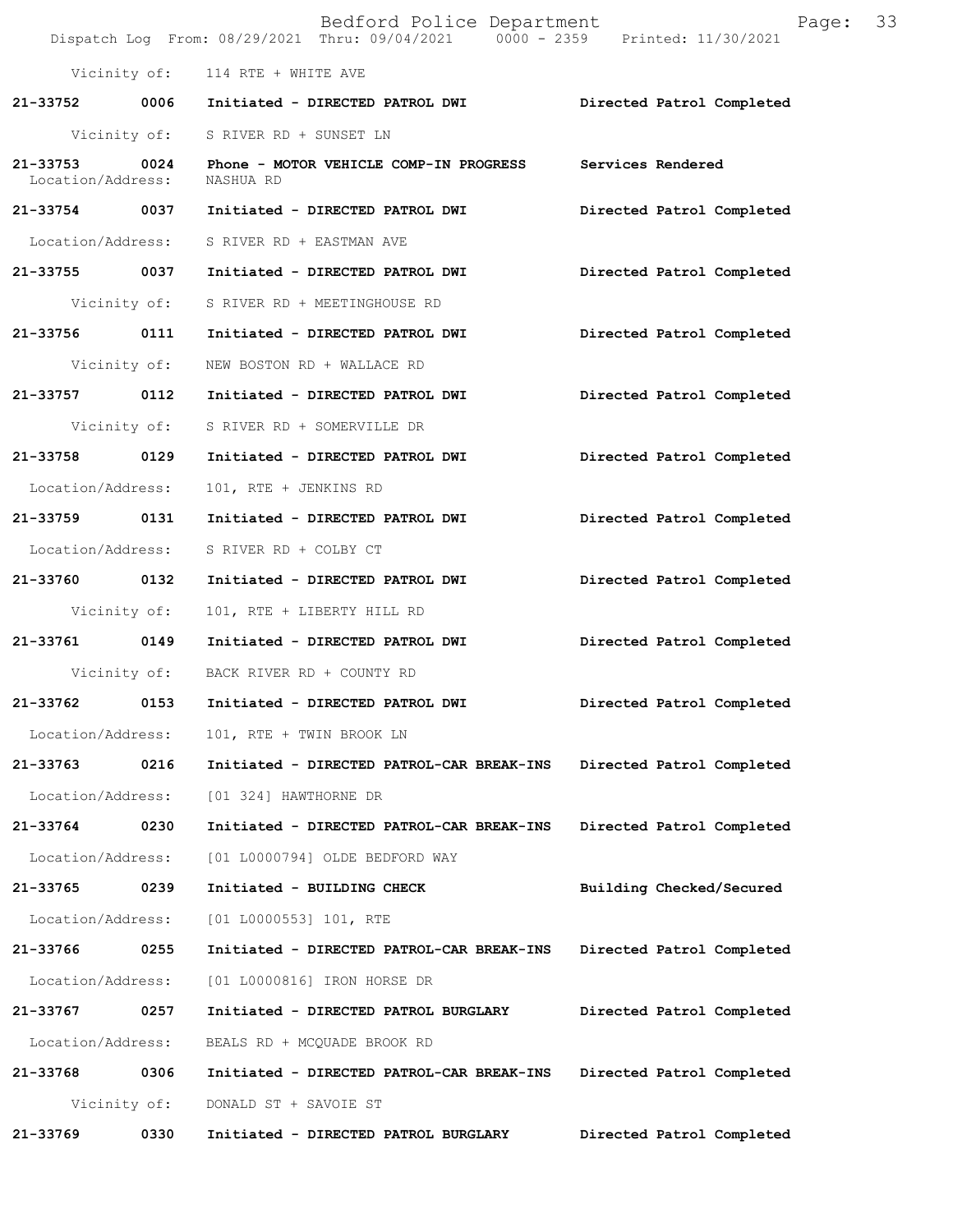Bedford Police Department Page: 34 Dispatch Log From: 08/29/2021 Thru: 09/04/2021 0000 - 2359 Printed: 11/30/2021

 Vicinity of: COUNTY RD + PATTEN RD **21-33770 0350 Initiated - DIRECTED PATROL BURGLARY Directed Patrol Completed**  Location/Address: PALOMINO LN + ATWOOD LN **21-33771 0351 Initiated - BUILDING CHECK Directed Patrol Completed**  Location/Address: [01 L0000587] 101, RTE **21-33772 0353 Initiated - DIRECTED PATROL BURGLARY Directed Patrol Completed**  Vicinity of: JOPPA HILL RD + KING RD **21-33773 0406 Initiated - DIRECTED PATROL BURGLARY Directed Patrol Completed**  Vicinity of: S RIVER RD + BACK RIVER RD **21-33774 0425 Initiated - DIRECTED PATROL BURGLARY Directed Patrol Completed**  Vicinity of: N AMHERST RD + PERRY RD **21-33775 0434 Initiated - SUSP ACTIVITIES Services Rendered**  Location/Address: GREELEY HILL RD + N AMHERST RD **21-33776 0437 Initiated - BUILDING CHECK Building Checked/Secured**  Location/Address: [01 L310] S RIVER RD **21-33777 0437 Initiated - DIRECTED PATROL-CAR BREAK-INS Directed Patrol Completed**  Location/Address: BARRINGTON DR **21-33778 0457 Initiated - DIRECTED PATROL BURGLARY Directed Patrol Completed**  Vicinity of: LEAVY DR **21-33779 0458 Initiated - DIRECTED PATROL BURGLARY Directed Patrol Completed**  Vicinity of: HAWTHORNE DR + STATION RD **21-33780 0506 Initiated - DIRECTED PATROL-CAR BREAK-INS Directed Patrol Completed**  Location/Address: S RIVER RD + RIDGEWOOD RD **21-33781 0535 Initiated - DIRECTED PATROL TRAFFIC ENF Directed Patrol Completed**  Vicinity of: S RIVER RD + EXECUTIVE PARK DR **21-33783 0536 Phone - MOTOR VEHICLE COMPLAINT Could Not Locate**  Location/Address: 101, RTE **21-33782 0537 Initiated - DIRECTED PATROL-CAR BREAK-INS Directed Patrol Completed**  Location/Address: MARKET ST + MAIN ST **21-33784 0538 Initiated - DIRECTED PATROL ACCIDENTS Directed Patrol Completed**  Vicinity of: 101, RTE + 114 RTE **21-33785 0550 Initiated - DIRECTED PATROL ACCIDENTS Directed Patrol Completed**  Vicinity of: 101, RTE + 114 RTE **21-33786 0605 Initiated - MOTOR VEHICLE STOP Summons/Warning Issued**  Location/Address: 101, RTE + PLUMMER ROAD OVERPASS **21-33787 0613 Initiated - DIRECTED PATROL TRAFFIC ENF Directed Patrol Completed**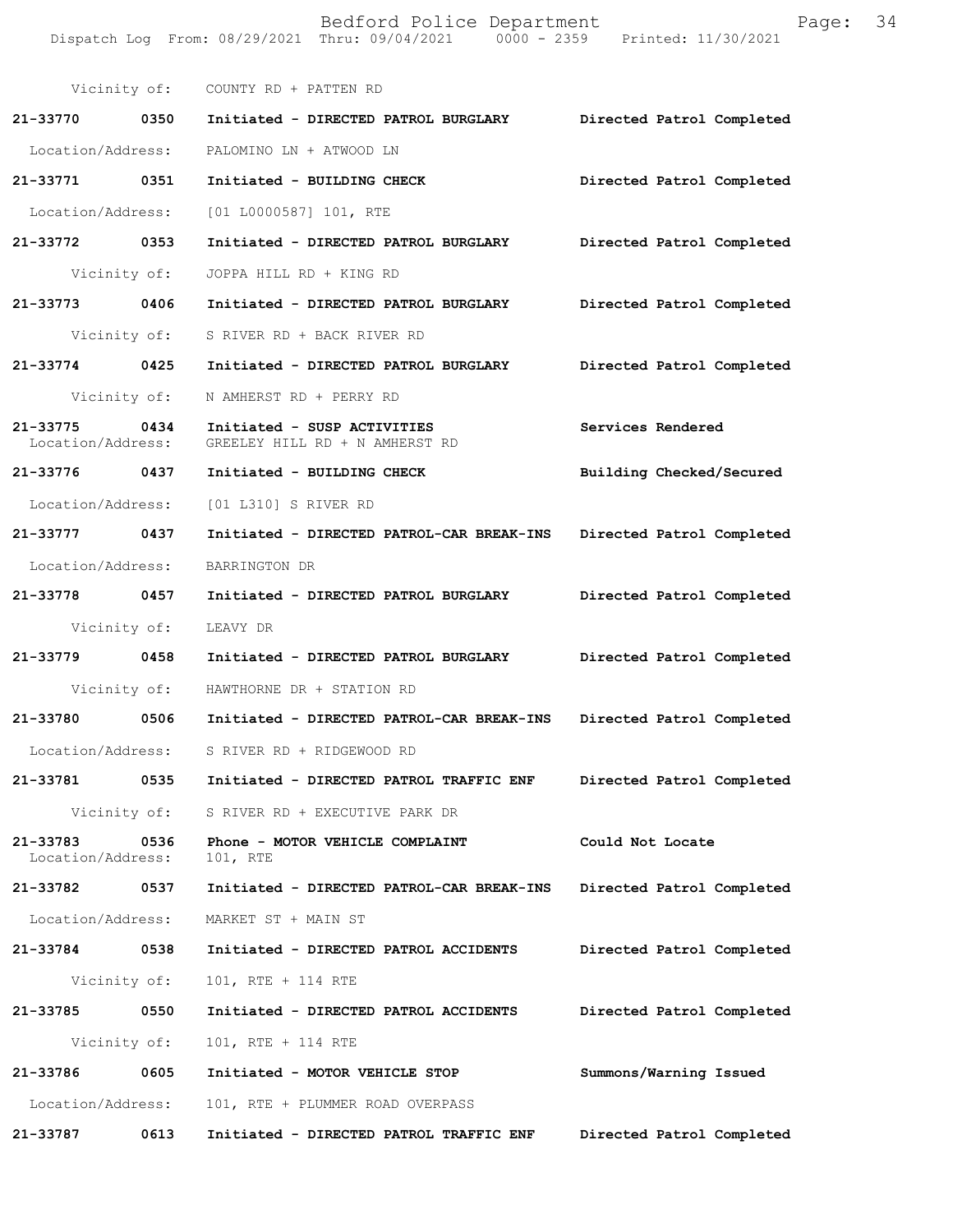|                               |              | Bedford Police Department<br>Dispatch Log From: 08/29/2021 Thru: 09/04/2021 0000 - 2359 Printed: 11/30/2021 | 35<br>Page:                 |
|-------------------------------|--------------|-------------------------------------------------------------------------------------------------------------|-----------------------------|
| Location/Address:             |              | 101, RTE + MEETINGHOUSE RD                                                                                  |                             |
| 21-33788                      | 0618         | Initiated - DIRECTED PATROL TRAFFIC ENF                                                                     | Directed Patrol Completed   |
|                               | Vicinity of: | NEW BOSTON RD + WALLACE RD                                                                                  |                             |
| 21-33789                      | 0734         | Initiated - DIRECTED PATROL TRAFFIC ENF                                                                     | Directed Patrol Completed   |
| Location/Address:             |              | BACK RIVER RD + COUNTY RD                                                                                   |                             |
| 21-33790 0734                 |              | Initiated - DIRECTED PATROL TRAFFIC ENF                                                                     | Directed Patrol Completed   |
| Location/Address:             |              | S RIVER RD + KILTON RD                                                                                      |                             |
| 21-33791 0739                 |              | Initiated - DIRECTED PATROL TRAFFIC ENF                                                                     | Directed Patrol Completed   |
| Location/Address:             |              | NASHUA RD + COUNTY RD                                                                                       |                             |
| 21-33792                      | 0743         | Initiated - DIRECTED PATROL TRAFFIC ENF                                                                     | Directed Patrol Completed   |
| Location/Address:             |              | [01 231] OLD BEDFORD RD                                                                                     |                             |
| 21-33793                      | 0747         | Initiated - MOTOR VEHICLE STOP                                                                              | Summons/Warning Issued      |
| Location/Address:             |              | S RIVER RD + RIDGEWOOD RD                                                                                   |                             |
| 21-33794<br>Location/Address: | 0752         | Phone - MOTOR VEHICLE ACCIDENT<br>101, RTE + PLUMMER ROAD OVERPASS                                          | Services Rendered           |
| 21-33795                      | 0756         | Initiated - MOTOR VEHICLE STOP                                                                              | Summons/Warning Issued      |
| Location/Address:             |              | NASHUA RD + COUNTY RD                                                                                       |                             |
| 21-33796                      | 0805         | Initiated - MOTOR VEHICLE STOP                                                                              | Summons/Warning Issued      |
| Location/Address:             |              | 101, RTE + F.E. EVERETT SOUTH TPKE                                                                          |                             |
| 21-33797 0807                 |              | Initiated - DIRECTED PATROL TRAFFIC ENF                                                                     | Directed Patrol Completed   |
| Location/Address:             |              | DONALD ST + 114 RTE                                                                                         |                             |
| 21-33798                      | 0810         | Initiated - DIRECTED PATROL TRAFFIC ENF                                                                     | Directed Patrol Completed   |
| Location/Address:             |              | 101, RTE + KAHLIKO LN                                                                                       |                             |
| 21-33799                      | 0822         | Initiated - MOTOR VEHICLE STOP                                                                              | Summons/Warning Issued      |
| Location/Address:             |              | S RIVER RD + KILTON RD                                                                                      |                             |
| 21-33800                      | 0831         | Initiated - MOTOR VEHICLE STOP                                                                              | Summons/Warning Issued      |
| Location/Address:             |              | 101, RTE + HITCHING POST LN                                                                                 |                             |
| 21-33802<br>Location/Address: | 0833         | Phone - FRAUD<br>[01 L0000816] IRON HORSE DR                                                                | Investigated                |
| 21-33801                      | 0834         | Initiated - MOTOR VEHICLE STOP                                                                              | Summons/Warning Issued      |
| Location/Address:             |              | 101, RTE                                                                                                    |                             |
| 21-33803                      | 0839         | Initiated - DIRECTED PATROL TRAFFIC ENF                                                                     | Directed Patrol Completed   |
| Location/Address:             |              | S RIVER RD + PALOMINO LN                                                                                    |                             |
| 21-33804                      | 0854         | 911 - S-EMERGENCY MEDICAL CALL-CHARL                                                                        | TRANSPORTED TO CMC HOSPITAL |
| Location/Address:             |              | [01 749] WASHINGTON PL                                                                                      |                             |
| 21-33805                      | 0858         | 911 - 911 Abandoned                                                                                         | Services Rendered           |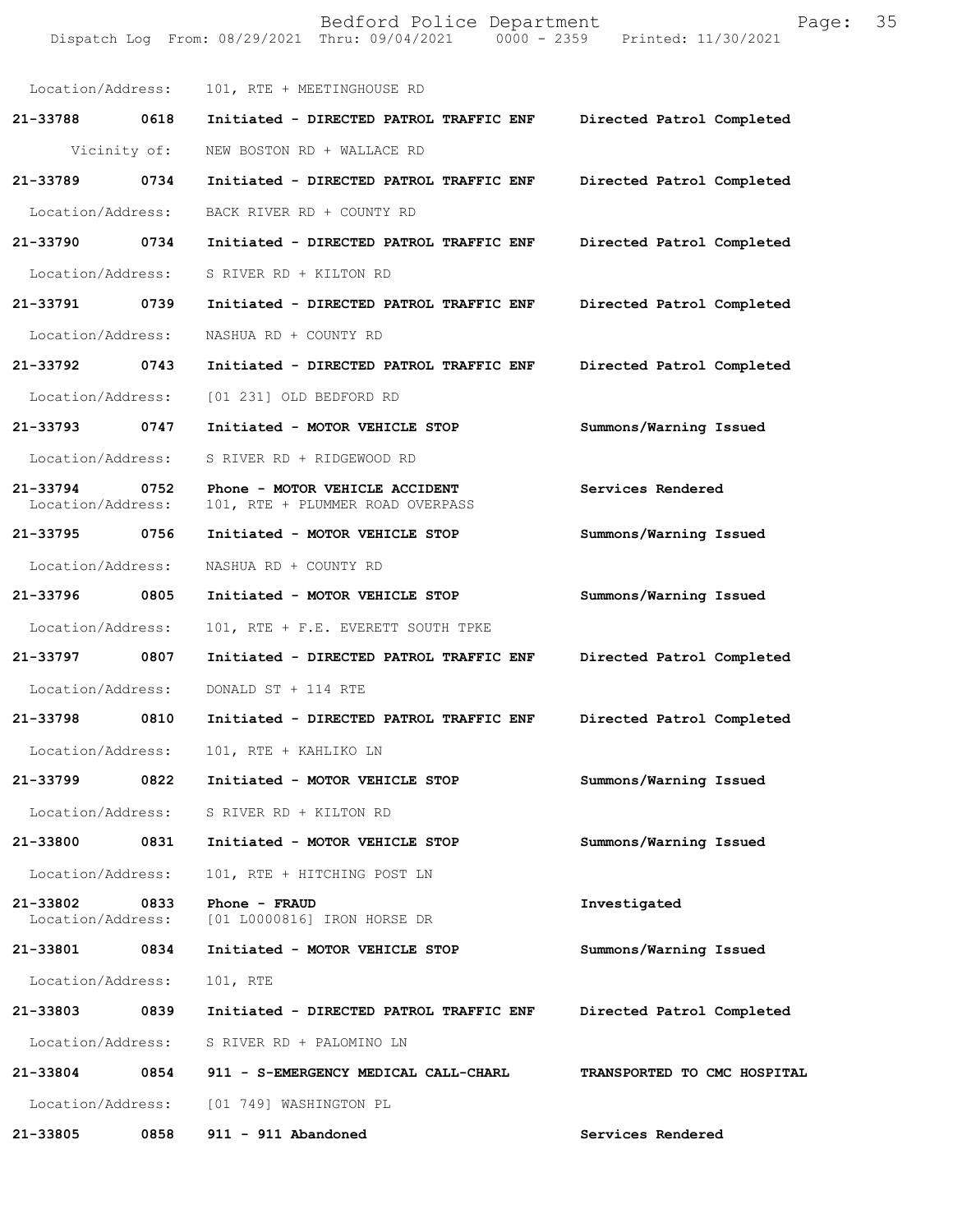|                                    |                    | Bedford Police Department<br>Dispatch Log From: 08/29/2021 Thru: 09/04/2021 0000 - 2359 | Page:<br>Printed: 11/30/2021   | 36 |
|------------------------------------|--------------------|-----------------------------------------------------------------------------------------|--------------------------------|----|
| Location/Address:                  |                    | S RIVER RD                                                                              |                                |    |
| 21-33806                           | 0900               | Initiated - MOTOR VEHICLE STOP                                                          | Summons/Warning Issued         |    |
| Location/Address:                  |                    | S RIVER RD + RIDGEWOOD RD                                                               |                                |    |
| 21-33807<br>Location/Address:      | 0941               | Phone - ALARM, BURGLAR<br>[01 L2504] PROCTOR RD                                         | Alarm - False                  |    |
| 21-33808 0943<br>Location/Address: |                    | Phone - FOUND PROPERTY<br>COUNTY RD                                                     | Services Rendered              |    |
| 21-33809                           | 0956               | Initiated - DIRECTED PATROL TRAFFIC ENF                                                 | Directed Patrol Completed      |    |
| Location/Address:                  |                    | 114 RTE + WHITE AVE                                                                     |                                |    |
| 21-33810                           | 1017               | Initiated - DIRECTED PATROL TRAFFIC ENF                                                 | Directed Patrol Completed      |    |
| Location/Address:                  |                    | S RIVER RD + MOORES CROSSING RD                                                         |                                |    |
| 21-33811                           | 1033               | Initiated - VACANT PROPERTY CHECK                                                       | Building Checked/Secured       |    |
| Location/Address:                  |                    | PERRY RD                                                                                |                                |    |
| 21-33812<br>Location/Address:      | 1033               | Phone - SOLICITING<br>[01 2072] SEBBINS POND DR                                         | Services Rendered              |    |
| 21-33814 1041<br>Location/Address: | Refer To Incident: | Phone - BURGLARY<br>[01 L2200] RIVERWAY PL<br>$21 - 857 - OF$                           | Investigated                   |    |
| 21-33813                           | 1044               | 911 - S-EMERGENCY MEDICAL CALL-CHARL                                                    | TRANSPORTED TO CMC HOSPITAL    |    |
| Location/Address:                  |                    | $[01 1544] 101$ , RTE                                                                   |                                |    |
| 21-33815                           | 1058               | Initiated - DIRECTED PATROL TRAFFIC ENF                                                 | Directed Patrol Completed      |    |
| Location/Address:                  |                    | OLD BEDFORD RD + RUNDLETT HILL RD                                                       |                                |    |
| 21-33816                           | 1107               | Initiated - DIRECTED PATROL-CAR BREAK-INS                                               | Directed Patrol Completed      |    |
| Location/Address:                  |                    | [01 L2252] JENKINS RD                                                                   |                                |    |
| 21-33817<br>Location/Address:      | 1111               | 911 - 911 Abandoned<br>101, RTE                                                         | Services Rendered              |    |
| 21-33818<br>Location/Address:      | 1144               | Initiated - HIGHWAY CONDITIONS<br>101, RTE                                              | Removed Hazard                 |    |
| 21-33819                           | 1152               | Initiated - MOTOR VEHICLE STOP                                                          | Summons/Warning Issued         |    |
| Location/Address:                  |                    | 101, RTE                                                                                |                                |    |
| 21-33820                           | 1155               | Phone - POLICE INFORMATION                                                              | No Action Required             |    |
| Location/Address:                  |                    | [01 L0000792] S RIVER RD                                                                |                                |    |
| 21-33821                           | 1205               | Phone - S-EMERGENCY MEDICAL CALL                                                        | Transported to Elliot Hospital |    |
| Location/Address:                  |                    | [01 1387] TECHNOLOGY DR                                                                 |                                |    |
| 21-33822                           | 1208               | Initiated - MOTOR VEHICLE STOP                                                          | Summons/Warning Issued         |    |
| Location/Address:                  |                    | WALLACE RD + BRIAR RD                                                                   |                                |    |
| 21-33823<br>Location/Address:      | 1220               | Phone - SCAMS (PHONE, EMAIL ETC)<br>BEAVER LN                                           | Services Rendered              |    |
| 21-33824                           | 1235               | Initiated - DIRECTED PATROL-CAR BREAK-INS                                               | Directed Patrol Completed      |    |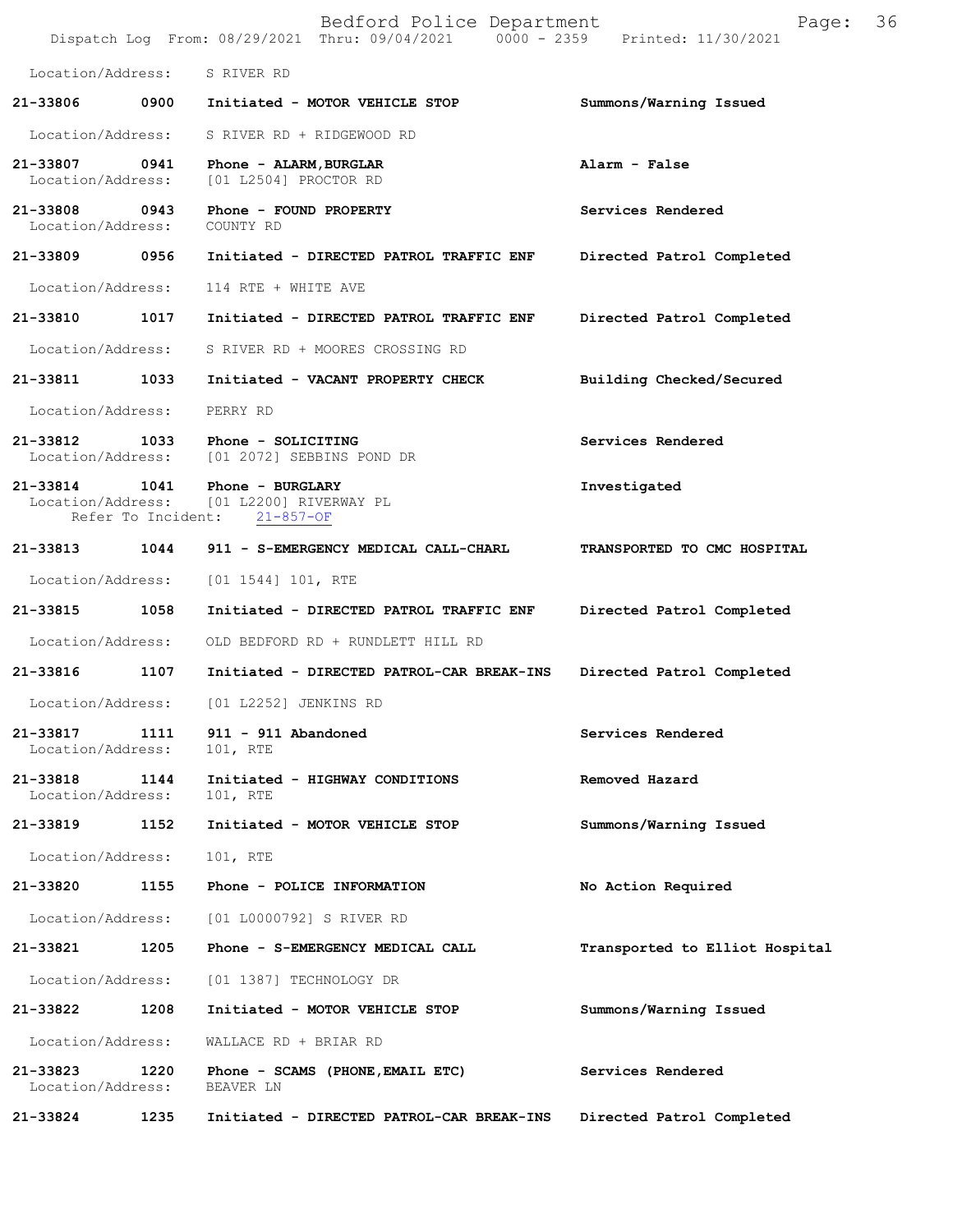|                               |      | Bedford Police Department<br>Dispatch Log From: 08/29/2021 Thru: 09/04/2021 0000 - 2359 Printed: 11/30/2021 | Page:                          | 37 |
|-------------------------------|------|-------------------------------------------------------------------------------------------------------------|--------------------------------|----|
| Location/Address:             |      | [01 1050] DONALD ST                                                                                         |                                |    |
| 21-33825                      | 1240 | Initiated - DIRECTED PATROL-CAR BREAK-INS                                                                   | Directed Patrol Completed      |    |
| Location/Address:             |      | [01 1235] S RIVER RD                                                                                        |                                |    |
| 21-33826<br>Location/Address: | 1241 | Phone - CRIMINAL THREATENING<br>[01 L169] CANARY LN                                                         | Services Rendered              |    |
| 21-33827                      | 1303 | Initiated - DIRECTED PATROL-CAR BREAK-INS                                                                   | Directed Patrol Completed      |    |
| Location/Address:             |      | $[01 L0000553] 101$ , RTE                                                                                   |                                |    |
| 21-33828<br>Location/Address: | 1305 | 911 - DOG COMPLAINT<br>[01 748] S RIVER RD                                                                  | Services Rendered              |    |
| 21-33829<br>Location/Address: | 1347 | Walk-In - ASSIST CITIZEN<br>[01 474] CONSTITUTION DR                                                        | Services Rendered              |    |
| 21-33830                      | 1358 | Initiated - MOTOR VEHICLE STOP                                                                              | Summons/Warning Issued         |    |
| Location/Address:             |      | [01 L360] 101, RTE                                                                                          |                                |    |
| 21-33831                      | 1404 | Initiated - DIRECTED PATROL TRAFFIC ENF                                                                     | Directed Patrol Completed      |    |
| Location/Address:             |      | OLD BEDFORD RD + DONALD ST                                                                                  |                                |    |
| 21-33832<br>Location/Address: | 1442 | Phone - SOLICITING<br>BACK RIVER RD                                                                         | Services Rendered              |    |
| 21-33833<br>Location/Address: | 1449 | Phone - MOTOR VEHICLE ACCIDENT<br>114 RTE + DONALD ST                                                       | Services Rendered              |    |
| 21-33834                      | 1501 | 911 - S-EMERGENCY MEDICAL CALL-ALPHA                                                                        | Transported to Elliot Hospital |    |
| Location/Address:             |      | [01 2198] OLD BEDFORD RD                                                                                    |                                |    |
| 21-33835                      | 1516 | Initiated - DIRECTED PATROL TRAFFIC ENF                                                                     | Directed Patrol Completed      |    |
| Location/Address:             |      | 101, RTE + WALLACE RD                                                                                       |                                |    |
| 21-33836                      | 1523 | Initiated - DIRECTED PATROL TRAFFIC ENF                                                                     | Directed Patrol Completed      |    |
| Location/Address:             |      | NEW BOSTON RD + WALLACE RD                                                                                  |                                |    |
| 21-33837                      | 1523 | Initiated - MOTOR VEHICLE STOP                                                                              | Summons/Warning Issued         |    |
| Location/Address:             |      | [01 L1469] S RIVER RD                                                                                       |                                |    |
| 21-33838                      | 1524 | Initiated - MOTOR VEHICLE STOP                                                                              | Summons/Warning Issued         |    |
| Location/Address:             |      | WALLACE RD + BRIAR RD                                                                                       |                                |    |
| 21-33839                      | 1551 | Initiated - DIRECTED PATROL TRAFFIC ENF                                                                     | Directed Patrol Completed      |    |
| Location/Address:             |      | DONALD ST + COTE LN                                                                                         |                                |    |
| 21-33840                      | 1557 | Initiated - MOTOR VEHICLE STOP                                                                              | Summons/Warning Issued         |    |
| Location/Address:             |      | S RIVER RD + CLUB ACRE LN                                                                                   |                                |    |
| 21-33841                      | 1601 | Initiated - MOTOR VEHICLE STOP                                                                              | Summons/Warning Issued         |    |
| Location/Address:             |      | 101, RTE + COVENANT WAY                                                                                     |                                |    |
| 21-33842                      | 1609 | Initiated - MOTOR VEHICLE STOP                                                                              | Summons/Warning Issued         |    |
| Location/Address:             |      | DONALD ST + WOODLAWN AVE                                                                                    |                                |    |
| 21-33843                      | 1614 | Initiated - MOTOR VEHICLE STOP                                                                              | Summons/Warning Issued         |    |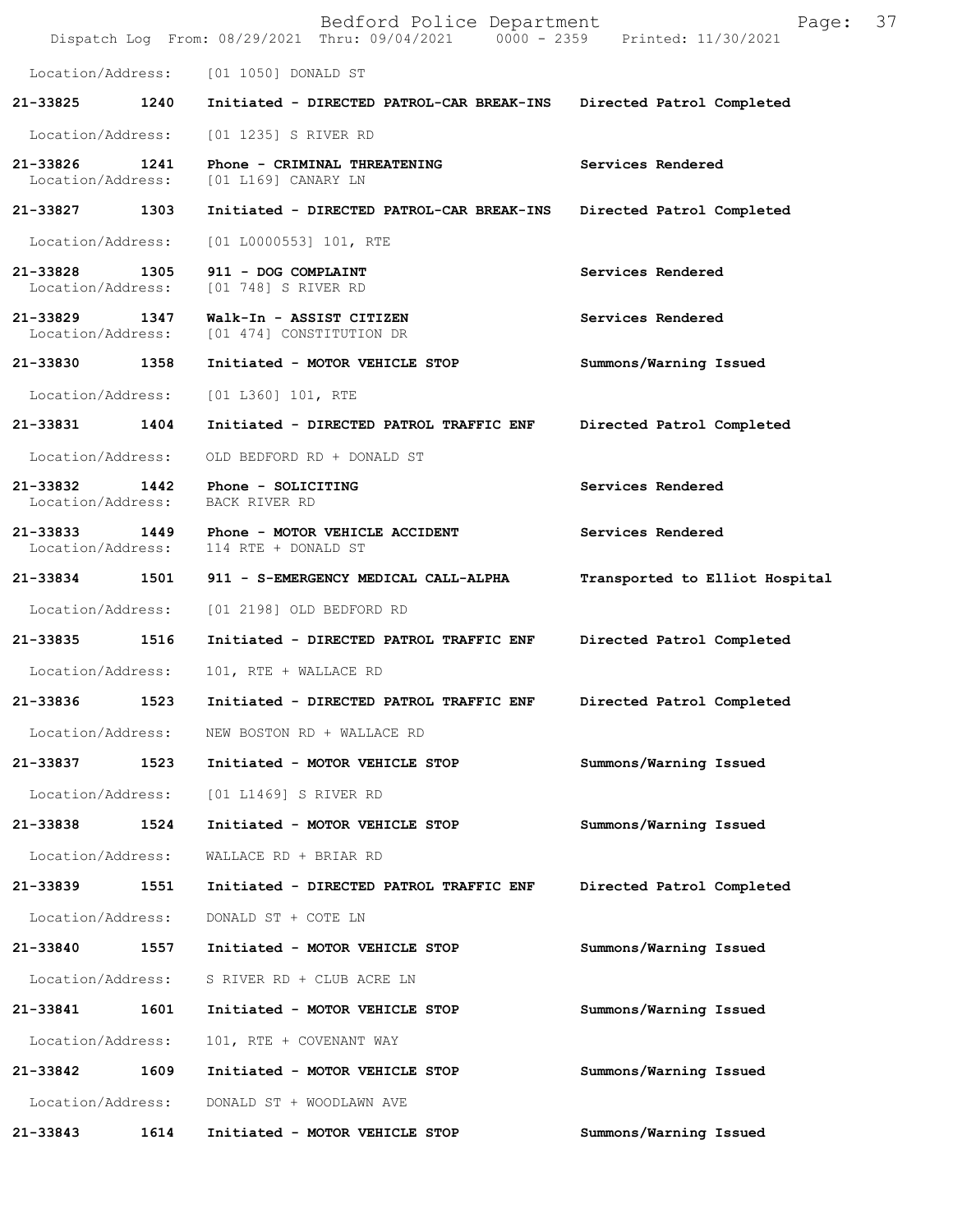|                                    |      | Bedford Police Department<br>Dispatch Log From: 08/29/2021 Thru: 09/04/2021 0000 - 2359 Printed: 11/30/2021 | Page:                     | 38 |
|------------------------------------|------|-------------------------------------------------------------------------------------------------------------|---------------------------|----|
|                                    |      | Location/Address: S RIVER RD + WASHINGTON PL                                                                |                           |    |
| 21-33844 1615                      |      | Initiated - MOTOR VEHICLE STOP                                                                              | Summons/Warning Issued    |    |
| Location/Address:                  |      | S RIVER RD + WASHINGTON PL                                                                                  |                           |    |
| 21-33845                           | 1625 | Initiated - MOTOR VEHICLE STOP                                                                              | Summons/Warning Issued    |    |
| Location/Address:                  |      | ATWOOD LN + RIDGEWOOD RD                                                                                    |                           |    |
| 21-33846<br>Location/Address:      | 1629 | Initiated - SUSP ACTIVITIES<br>COLBY CT                                                                     | Services Rendered         |    |
| 21-33847 1629                      |      | Initiated - DIRECTED PATROL TRAFFIC ENF                                                                     | Directed Patrol Completed |    |
| Location/Address:                  |      | 114 RTE + WHITE AVE                                                                                         |                           |    |
| 21-33848                           | 1638 | Initiated - MOTOR VEHICLE STOP                                                                              | Summons/Warning Issued    |    |
| Location/Address:                  |      | N AMHERST RD + WHEELER FARM RD                                                                              |                           |    |
| 21-33849 1648                      |      | Initiated - DIRECTED PATROL TRAFFIC ENF                                                                     | Directed Patrol Completed |    |
| Location/Address:                  |      | S RIVER RD + MEETINGHOUSE RD                                                                                |                           |    |
| 21-33850<br>Location/Address:      | 1650 | Initiated - MOTOR VEHICLE STOP<br>CAMPBELL RD                                                               | Alarm - False             |    |
| 21-33851 1652<br>Location/Address: |      | Initiated - DISABLED MOTOR VEHICLE<br>MEETINGHOUSE RD + LIBERTY HILL RD                                     | Services Rendered         |    |
| 21-33852<br>Location/Address:      | 1654 | Initiated - ASSIST CITIZEN<br>BELLEMORE DR                                                                  | Services Rendered         |    |
| 21-33853                           | 1702 | Initiated - DIRECTED PATROL TRAFFIC ENF                                                                     | Directed Patrol Completed |    |
| Location/Address:                  |      | WALLACE RD + BEALS RD                                                                                       |                           |    |
| 21-33854                           | 1721 | Initiated - MOTOR VEHICLE STOP                                                                              | Summons/Warning Issued    |    |
| Location/Address:                  |      | S RIVER RD + WASHINGTON PL                                                                                  |                           |    |
| 21-33855                           | 1734 | Initiated - MOTOR VEHICLE STOP                                                                              | Summons/Warning Issued    |    |
| Location/Address:                  |      | 101, RTE + PINECREST DR                                                                                     |                           |    |
| 21-33856                           | 1736 | Initiated - DIRECTED PATROL TRAFFIC ENF                                                                     | Directed Patrol Completed |    |
| Location/Address:                  |      | HULL RD + S RIVER RD                                                                                        |                           |    |
| 21-33857                           | 1751 | Initiated - MOTOR VEHICLE STOP                                                                              | Summons/Warning Issued    |    |
| Location/Address:                  |      | S RIVER RD + SUNSET LN                                                                                      |                           |    |
| 21-33858                           | 1752 | Initiated - MOTOR VEHICLE STOP                                                                              | Summons/Warning Issued    |    |
| Location/Address:                  |      | [01 L357] WHITE AVE                                                                                         |                           |    |
| 21-33860                           | 1805 | Initiated - DIRECTED PATROL-CAR BREAK-INS                                                                   | Directed Patrol Completed |    |
| Location/Address:                  |      | [01 L2252] JENKINS RD                                                                                       |                           |    |
| 21-33859                           | 1811 | Initiated - DIRECTED PATROL-CAR BREAK-INS                                                                   | Directed Patrol Completed |    |
| Location/Address:                  |      | [01 1235] S RIVER RD                                                                                        |                           |    |
| 21-33861<br>Location/Address:      | 1815 | Phone - ASSIST CITIZEN<br>BOYNTON ST                                                                        | Investigated              |    |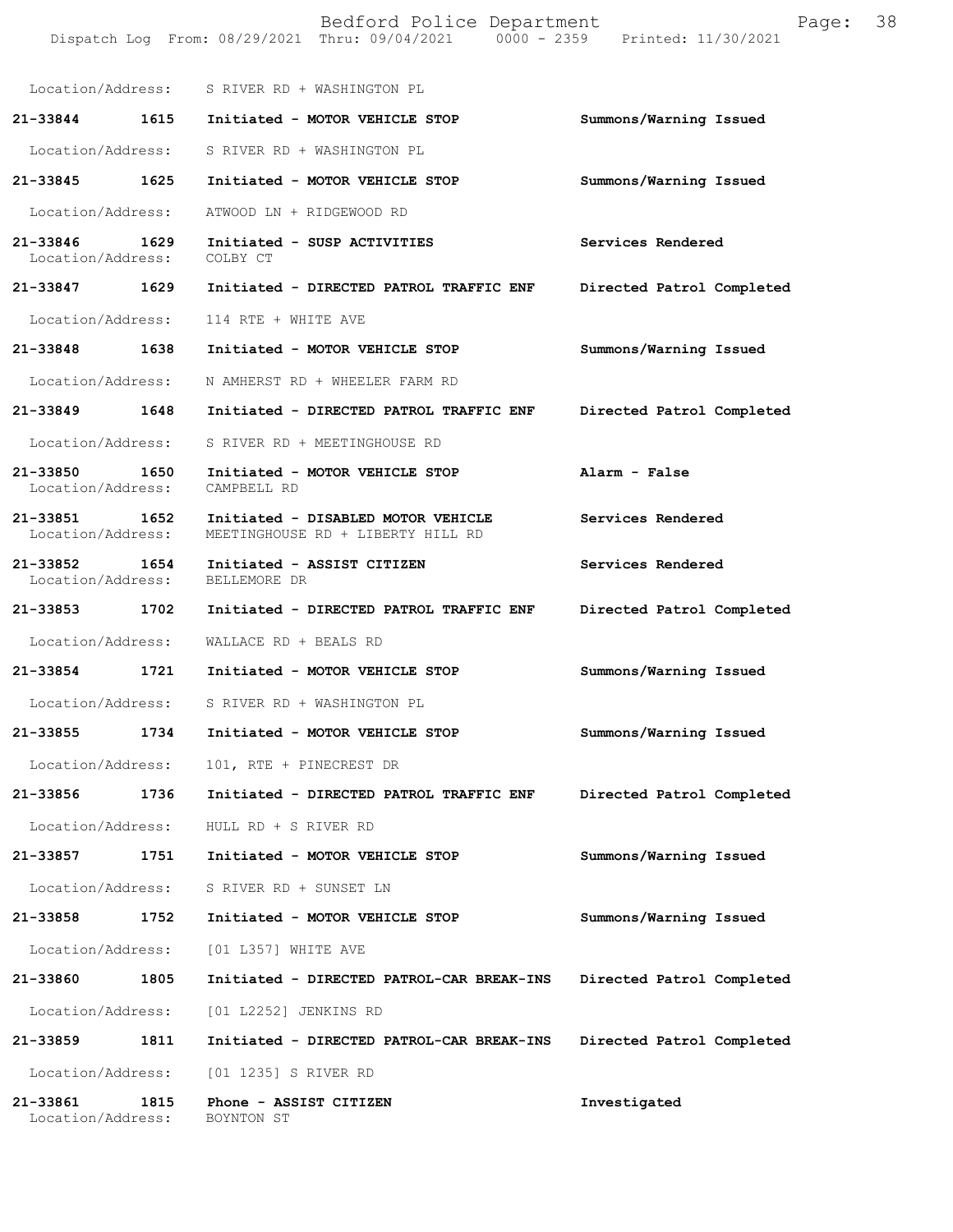|                                    |      | Bedford Police Department<br>Dispatch Log From: 08/29/2021 Thru: 09/04/2021 0000 - 2359 Printed: 11/30/2021 | Page:                          | 39 |
|------------------------------------|------|-------------------------------------------------------------------------------------------------------------|--------------------------------|----|
| 21-33862                           | 1815 | Initiated - MOTOR VEHICLE STOP                                                                              | Summons/Warning Issued         |    |
| Location/Address:                  |      | 101, RTE + LIBERTY HILL RD                                                                                  |                                |    |
| 21-33863 1818                      |      | Initiated - DIRECTED PATROL-CAR BREAK-INS                                                                   | Directed Patrol Completed      |    |
| Location/Address:                  |      | [01 1050] DONALD ST                                                                                         |                                |    |
| 21-33864 1845<br>Location/Address: |      | Initiated - ASSIST CITIZEN<br>114 RTE + WHITE AVE                                                           | Services Rendered              |    |
| 21-33865 1911                      |      | Initiated - MOTOR VEHICLE STOP                                                                              | Summons/Warning Issued         |    |
| Location/Address:                  |      | 101, RTE                                                                                                    |                                |    |
| 21-33866 1918                      |      | Initiated - MOTOR VEHICLE STOP                                                                              | Summons/Warning Issued         |    |
| Location/Address:                  |      | 114 RTE + WHITE AVE                                                                                         |                                |    |
| 21-33867 1921                      |      | Initiated - DIRECTED PATROL-CAR BREAK-INS Directed Patrol Completed                                         |                                |    |
| Location/Address:                  |      | [01 L0000816] IRON HORSE DR                                                                                 |                                |    |
| 21-33868                           | 1937 | Initiated - MOTOR VEHICLE STOP                                                                              | Summons/Warning Issued         |    |
| Location/Address:                  |      | 101, RTE                                                                                                    |                                |    |
| 21-33869 1945                      |      | Initiated - DIRECTED PATROL DWI                                                                             | Directed Patrol Completed      |    |
| Location/Address:                  |      | 101, RTE + JENKINS RD                                                                                       |                                |    |
| 21-33870                           | 2004 | Initiated - DIRECTED PATROL TRAFFIC ENF                                                                     | Directed Patrol Completed      |    |
| Location/Address:                  |      | EAST POINT DR + S RIVER RD                                                                                  |                                |    |
| 21-33871                           | 2011 | Initiated - DIRECTED PATROL-CAR BREAK-INS Directed Patrol Completed                                         |                                |    |
| Location/Address:                  |      | $[01 L241] 101$ , RTE                                                                                       |                                |    |
| 21-33872 2028                      |      | Initiated - MOTOR VEHICLE STOP                                                                              | Summons/Warning Issued         |    |
| Location/Address:                  |      | S RIVER RD + MEETINGHOUSE RD                                                                                |                                |    |
| 21-33873<br>Location/Address:      | 2029 | Phone - ALARM, BURGLAR<br>[01 L900] SUNSET LN                                                               | Alarm - False                  |    |
| 21-33874                           | 2034 | Phone - DOG COMPLAINT                                                                                       | No Action Required             |    |
| Location/Address:                  |      | GRAPEVINE RD                                                                                                |                                |    |
| 21-33875<br>Location/Address:      | 2045 | 911 - MOTOR VEHICLE COMPLAINT<br>114 RTE + 101, RTE                                                         | Could Not Locate               |    |
| 21-33876 2101                      |      | 911 - S-EMERGENCY MEDICAL CALL                                                                              | Transported to Elliot Hospital |    |
| Location/Address:                  |      | [01 919] CORPORATE DR                                                                                       |                                |    |
| 21-33877                           | 2109 | Initiated - DIRECTED PATROL DWI                                                                             | Directed Patrol Completed      |    |
| Location/Address:                  |      | 101, RTE + WALLACE RD                                                                                       |                                |    |
| 21-33878                           | 2113 | Phone - S-MUTUAL AID-MEDICAL                                                                                | No Action Required             |    |
| Location/Address:                  |      | $[07]$ S MAIN ST                                                                                            |                                |    |
| 21-33879                           | 2118 | Initiated - MOTOR VEHICLE STOP                                                                              | Summons/Warning Issued         |    |
| Location/Address:                  |      | 101, RTE                                                                                                    |                                |    |
| 21-33880                           | 2218 | Initiated - DIRECTED PATROL DWI                                                                             | Directed Patrol Completed      |    |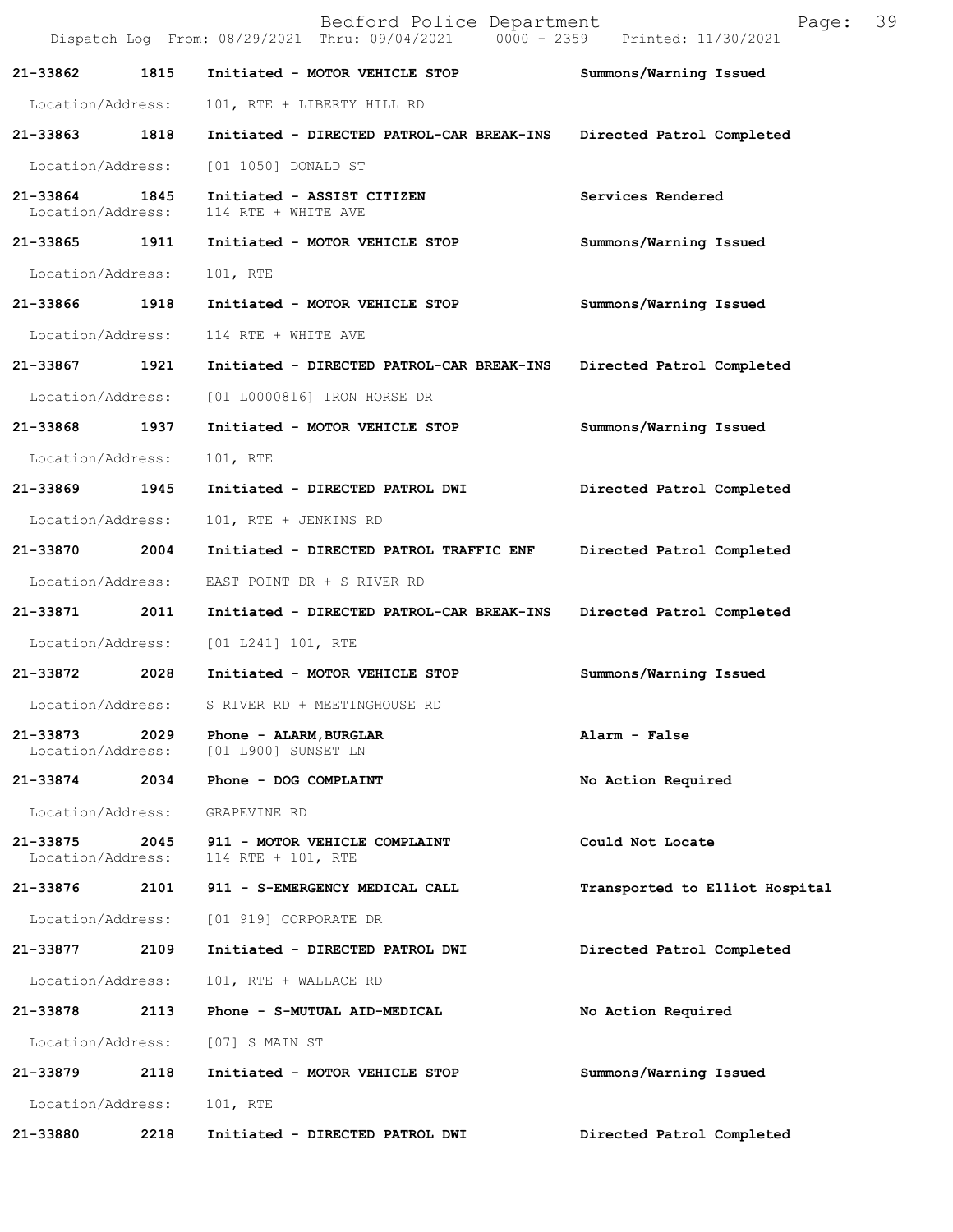|                                                | Bedford Police Department       | Page: 40 |
|------------------------------------------------|---------------------------------|----------|
| Dispatch Log From: 08/29/2021 Thru: 09/04/2021 | 0000 - 2359 Printed: 11/30/2021 |          |

| Location/Address: |              | LIBERTY HILL RD                      |                                |
|-------------------|--------------|--------------------------------------|--------------------------------|
| 21-33881 2219     |              | 911 - S-EMERGENCY MEDICAL CALL-ALPHA | Transported to Elliot Hospital |
| Location/Address: |              | [01 919] CORPORATE DR                |                                |
| 21-33882          | 2219         | Initiated - DIRECTED PATROL DWI      | Directed Patrol Completed      |
| Location/Address: |              | OLD BEDFORD RD + RUNDLETT HILL RD    |                                |
| 21-33883 2327     |              | Initiated - DIRECTED PATROL DWI      | Directed Patrol Completed      |
| Location/Address: |              | 101, RTE + MEETINGHOUSE RD           |                                |
| 21-33884 2335     |              | Initiated - DIRECTED PATROL DWI      | Directed Patrol Completed      |
|                   | Vicinity of: | S RIVER RD + RIDGEWOOD RD            |                                |
| 21-33885 2337     |              | Initiated - DIRECTED PATROL DWI      | Directed Patrol Completed      |
|                   | Vicinity of: | 101, RTE + NASHUA RD                 |                                |
| 21-33886 2344     |              | Initiated - DIRECTED PATROL DWI      | Directed Patrol Completed      |
| Location/Address: |              | AUTUMN LN + S RIVER RD               |                                |
| 21-33887 2347     |              | Initiated - MOTOR VEHICLE STOP       | Summons/Warning Issued         |
| Location/Address: |              | 101, RTE + GREY ROCK RD              |                                |
| 21-33888          | 2348         | Initiated - DIRECTED PATROL DWI      | Directed Patrol Completed      |
| Location/Address: |              | 114 RTE + 101, RTE                   |                                |
| 21-33889 2357     |              | Initiated - DIRECTED PATROL DWI      | Directed Patrol Completed      |
|                   | Vicinity of: | 101, RTE + HARDY RD                  |                                |
| 21-33890 2358     |              | Initiated - MOTOR VEHICLE STOP       | Summons/Warning Issued         |
| Location/Address: |              | MEETINGHOUSE RD + S RIVER RD         |                                |

## **For Date: 09/03/2021 - Friday**

| 21-33891          | 0008<br>Refer To Arrest:<br>Aqe:<br>Charges: | 911 - S-EMERGENCY MEDICAL CALL<br>Location/Address: LANCASTER LN<br>$21 - 487 - AR$<br>Arrest: MOLINO, FRANCIS ANTHONY<br>Address: SANDOWN, NH<br>43<br>Simple Assault - BI<br>Criminal Mischief | Arrest(s) Made            |
|-------------------|----------------------------------------------|--------------------------------------------------------------------------------------------------------------------------------------------------------------------------------------------------|---------------------------|
| 21-33892          | 0014                                         | Initiated - DIRECTED PATROL DWI                                                                                                                                                                  | Directed Patrol Completed |
| Location/Address: |                                              | S RIVER RD + MEETINGHOUSE RD                                                                                                                                                                     |                           |
| 21-33893          | 0025                                         | Initiated - DIRECTED PATROL DWI                                                                                                                                                                  | Directed Patrol Completed |
| Vicinity of:      |                                              | S RIVER RD + MAIN ST                                                                                                                                                                             |                           |
| 21-33894          | 0037                                         | Initiated - DIRECTED PATROL DWI                                                                                                                                                                  | Directed Patrol Completed |
| Location/Address: |                                              | S RIVER RD + BACK RIVER RD                                                                                                                                                                       |                           |
| 21-33895          | 0046                                         | Initiated - DIRECTED PATROL DWI                                                                                                                                                                  | Directed Patrol Completed |
|                   | Vicinity of:                                 | 101, RTE + WALLACE RD                                                                                                                                                                            |                           |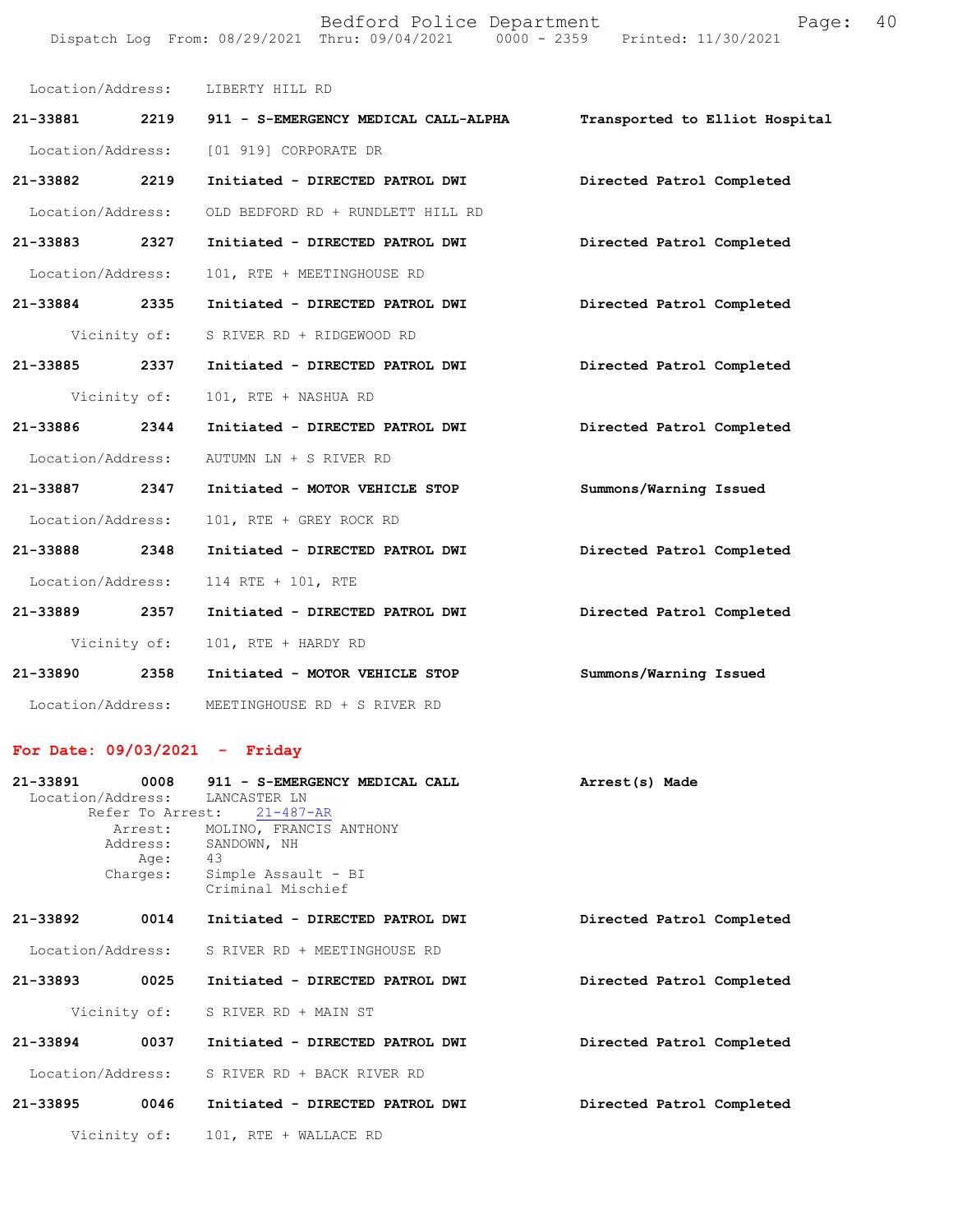|                               |              | Bedford Police Department<br>Dispatch Log From: 08/29/2021 Thru: 09/04/2021 0000 - 2359 Printed: 11/30/2021 | 41<br>Page:               |
|-------------------------------|--------------|-------------------------------------------------------------------------------------------------------------|---------------------------|
|                               |              | 21-33896 0103 Initiated - DIRECTED PATROL DWI                                                               | Directed Patrol Completed |
|                               |              | Location/Address: AUTUMN LN + S RIVER RD                                                                    |                           |
|                               |              | 21-33897 0111 Initiated - DIRECTED PATROL DWI                                                               | Directed Patrol Completed |
|                               | Vicinity of: | 101, RTE + MEETINGHOUSE RD                                                                                  |                           |
| 21-33898 0124                 |              | Initiated - DIRECTED PATROL DWI                                                                             | Directed Patrol Completed |
|                               | Vicinity of: | 101, RTE + JENKINS RD                                                                                       |                           |
| 21-33899 0129                 |              | Initiated - DIRECTED PATROL DWI                                                                             | Directed Patrol Completed |
|                               |              | Location/Address: S RIVER RD + SOMERVILLE DR                                                                |                           |
|                               |              | 21-33900 0138 Initiated - DIRECTED PATROL DWI                                                               | Directed Patrol Completed |
|                               |              | Vicinity of: NEW BOSTON RD + 114 RTE                                                                        |                           |
| Location/Address:             |              | 21-33901 0144 Initiated - MOTOR VEHICLE STOP<br>114 RTE + WHITE AVE                                         | <b>NO PAPERWORK</b>       |
|                               |              |                                                                                                             | Summons/Warning Issued    |
| Location/Address: S RIVER RD  |              |                                                                                                             |                           |
|                               |              | 21-33903 0149 Initiated - MOTOR VEHICLE STOP                                                                | Summons/Warning Issued    |
|                               |              | Location/Address: 114 RTE + WHITE AVE                                                                       |                           |
| 21-33904 0157                 |              | Initiated - DIRECTED PATROL DWI                                                                             | Directed Patrol Completed |
|                               | Vicinity of: | WALLACE RD + BEALS RD                                                                                       |                           |
| 21-33905 0221                 |              | Initiated - BUILDING CHECK                                                                                  | Building Checked/Secured  |
|                               |              | Location/Address: [01 284] N AMHERST RD                                                                     |                           |
| 21-33906 0225                 |              | Initiated - BUILDING CHECK                                                                                  | Building Checked/Secured  |
| Location/Address:             |              | [01 64] S RIVER RD                                                                                          |                           |
| 21-33907                      | 0231         | Initiated - DIRECTED PATROL-CAR BREAK-INS                                                                   | Directed Patrol Completed |
|                               | Vicinity of: | QUINCY DR + WEYMOUTH DR                                                                                     |                           |
| 21-33908                      | 0236         | Initiated - MOTOR VEHICLE STOP                                                                              | Summons/Warning Issued    |
| Location/Address:             |              | S RIVER RD + MAIN ST                                                                                        |                           |
| 21-33909                      | 0244         | Initiated - DIRECTED PATROL-CAR BREAK-INS                                                                   | Directed Patrol Completed |
| Location/Address:             |              | [01 1870] S RIVER RD                                                                                        |                           |
| 21-33910                      | 0245         | Initiated - BUILDING CHECK                                                                                  | Building Checked/Secured  |
| Location/Address:             |              | [01 L357] WHITE AVE                                                                                         |                           |
| 21-33911                      | 0308         | Initiated - BUILDING CHECK                                                                                  | Building Checked/Secured  |
| Location/Address:             |              | [01 L2447] 101, RTE                                                                                         |                           |
| 21-33912                      | 0312         | Initiated - DIRECTED PATROL BURGLARY                                                                        | Directed Patrol Completed |
| Location/Address:             |              | DEVONSHIRE WAY                                                                                              |                           |
| 21-33913<br>Location/Address: | 0328         | Initiated - BUILDING CHECK<br>CHESTNUT DR                                                                   | Could Not Locate          |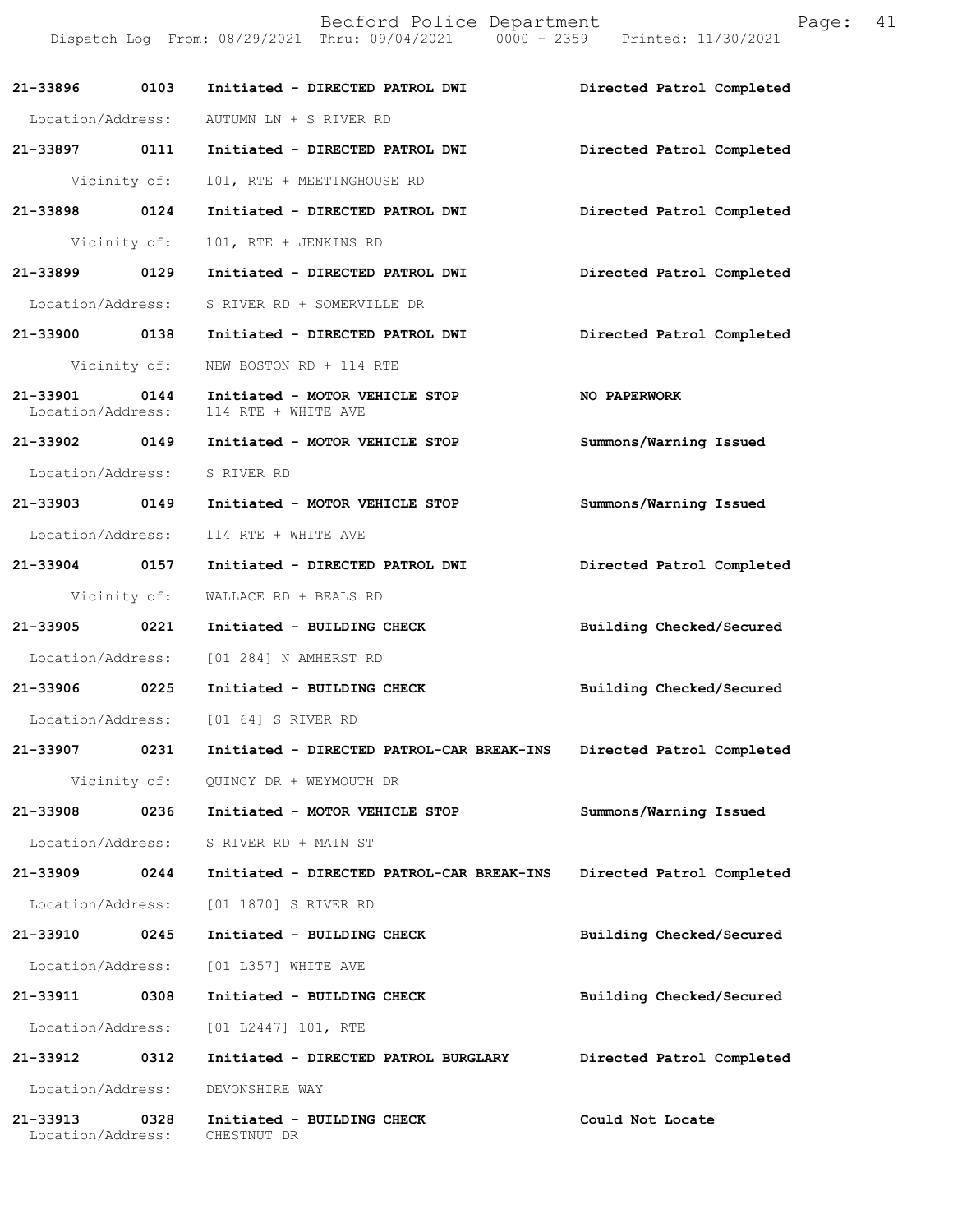|                               |              | Bedford Police Department<br>Dispatch Log From: 08/29/2021 Thru: 09/04/2021 0000 - 2359 | 42<br>Page:<br>Printed: 11/30/2021 |
|-------------------------------|--------------|-----------------------------------------------------------------------------------------|------------------------------------|
| 21-33914                      | 0331         | Initiated - DIRECTED PATROL-CAR BREAK-INS                                               | Directed Patrol Completed          |
| Location/Address:             |              | [01 1312] S RIVER RD                                                                    |                                    |
| 21-33915 0342                 |              | Initiated - DIRECTED PATROL BURGLARY                                                    | Building Checked/Secured           |
| Location/Address:             |              | S RIVER RD                                                                              |                                    |
| 21-33916                      | 0352         | Initiated - DIRECTED PATROL BURGLARY                                                    | Directed Patrol Completed          |
| Location/Address:             |              | MEETINGHOUSE RD + OAK DR                                                                |                                    |
| 21-33917                      | 0400         | Initiated - DIRECTED PATROL BURGLARY                                                    | Directed Patrol Completed          |
|                               | Vicinity of: | COUNTY RD + NASHUA RD                                                                   |                                    |
| 21-33918                      | 0411         | Initiated - DIRECTED PATROL BURGLARY                                                    | Directed Patrol Completed          |
|                               | Vicinity of: | RIVERWAY PL                                                                             |                                    |
| 21-33919<br>Location/Address: | 0449         | Phone - ALARM, BURGLAR<br>[01 L900] SUNSET LN                                           | Alarm - False                      |
| 21-33920                      | 0452         | Initiated - BUILDING CHECK                                                              | Building Checked/Secured           |
| Location/Address:             |              | [01 231] OLD BEDFORD RD                                                                 |                                    |
| 21-33921 0459                 |              | Initiated - BUILDING CHECK                                                              | Building Checked/Secured           |
| Location/Address:             |              | [01 L653] OLD BEDFORD RD                                                                |                                    |
| 21-33922                      | 0502         | Initiated - DIRECTED PATROL-CAR BREAK-INS                                               | Directed Patrol Completed          |
|                               | Vicinity of: | ELK DR + BEAVER LN                                                                      |                                    |
| 21-33923                      | 0519         | Initiated - MOTOR VEHICLE STOP                                                          | Summons/Warning Issued             |
| Location/Address:             |              | 101, RTE + PINECREST DR                                                                 |                                    |
| $21 - 33924$                  | 0527         | Initiated - DIRECTED PATROL TRAFFIC ENF                                                 | Directed Patrol Completed          |
|                               | Vicinity of: | S RIVER RD + KILTON RD                                                                  |                                    |
| 21-33925                      | 0531         | Initiated - DIRECTED PATROL TRAFFIC ENF                                                 | Directed Patrol Completed          |
| Location/Address:             |              | 101, RTE + CONSTITUTION DR                                                              |                                    |
| 21-33926                      | 0536         | Initiated - DIRECTED PATROL DWI                                                         | Directed Patrol Completed          |
| Location/Address:             |              | S RIVER RD + BACK RIVER RD                                                              |                                    |
| 21-33927                      | 0543         | Initiated - DIRECTED PATROL TRAFFIC ENF                                                 | Directed Patrol Completed          |
|                               | Vicinity of: | 101, RTE + JOPPA HILL RD                                                                |                                    |
| 21-33928                      | 0554         | Initiated - DIRECTED PATROL TRAFFIC ENF                                                 | Directed Patrol Completed          |
| Location/Address:             |              | 114 RTE + DONALD ST                                                                     |                                    |
| 21-33929                      | 0603         | Initiated - DIRECTED PATROL TRAFFIC ENF                                                 | Directed Patrol Completed          |
| Location/Address:             |              | S RIVER RD + SOMERVILLE DR                                                              |                                    |
| 21-33930                      | 0609         | Initiated - MOTOR VEHICLE STOP                                                          | Summons/Warning Issued             |
| Location/Address:             |              | S RIVER RD                                                                              |                                    |
| 21-33931                      | 0615         | Initiated - MOTOR VEHICLE STOP                                                          | Summons/Warning Issued             |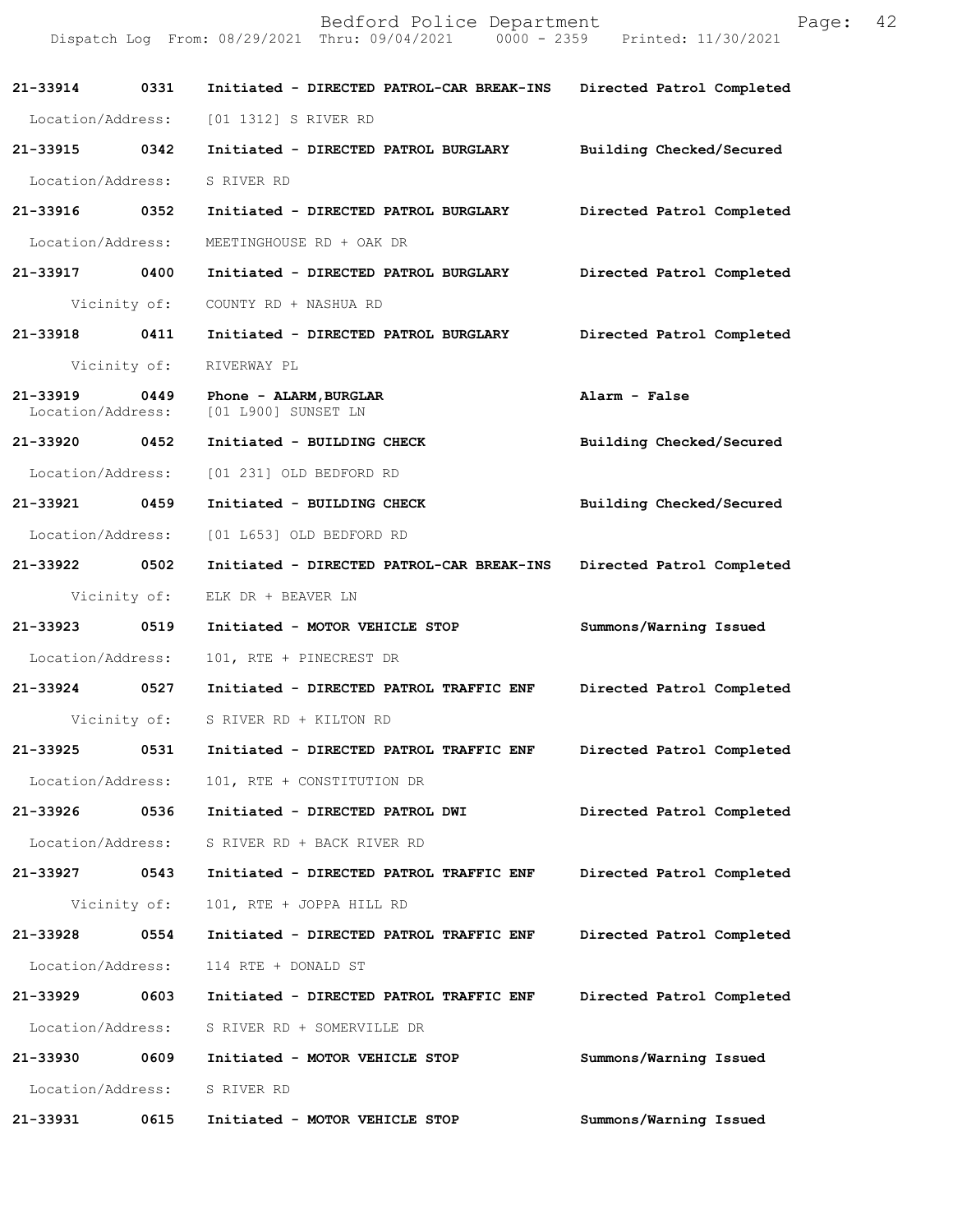|                               |                                                                                            | Bedford Police Department<br>Dispatch Log From: 08/29/2021 Thru: 09/04/2021 0000 - 2359 Printed: 11/30/2021                                                                                                      | Page:                          | 43 |
|-------------------------------|--------------------------------------------------------------------------------------------|------------------------------------------------------------------------------------------------------------------------------------------------------------------------------------------------------------------|--------------------------------|----|
|                               | Location/Address:                                                                          | 101, RTE + KAHLIKO LN                                                                                                                                                                                            |                                |    |
| 21-33932                      | 0720                                                                                       | Initiated - DIRECTED PATROL TRAFFIC ENF                                                                                                                                                                          | Directed Patrol Completed      |    |
|                               | Location/Address:                                                                          | 101, RTE + 114 RTE                                                                                                                                                                                               |                                |    |
| 21-33933                      | 0725                                                                                       | Initiated - DIRECTED PATROL TRAFFIC ENF                                                                                                                                                                          | Directed Patrol Completed      |    |
|                               | Location/Address:                                                                          | NASHUA RD                                                                                                                                                                                                        |                                |    |
| 21-33934                      | 0727                                                                                       | 911 - S-EMERGENCY MEDICAL CALL-BRAVO                                                                                                                                                                             | Transported to Elliot Hospital |    |
|                               | Location/Address:                                                                          | WHIPPOORWILL LN                                                                                                                                                                                                  |                                |    |
| 21-33935                      | 0731                                                                                       | Initiated - DIRECTED PATROL TRAFFIC ENF                                                                                                                                                                          | Directed Patrol Completed      |    |
|                               | Location/Address:                                                                          | [01 192] NEW BOSTON RD                                                                                                                                                                                           |                                |    |
| 21-33936                      | 0733                                                                                       | Initiated - DIRECTED PATROL TRAFFIC ENF                                                                                                                                                                          | Directed Patrol Completed      |    |
|                               | Location/Address:                                                                          | OLD BEDFORD RD + HOLBROOK RD                                                                                                                                                                                     |                                |    |
| 21-33937 0733                 |                                                                                            | Initiated - DIRECTED PATROL TRAFFIC ENF                                                                                                                                                                          | Directed Patrol Completed      |    |
|                               | Location/Address:                                                                          | S RIVER RD + UPJOHN ST                                                                                                                                                                                           |                                |    |
| 21-33938                      | 0739<br>Location/Address:                                                                  | Phone - MOTOR VEHICLE COMPLAINT<br>BARNSIDE DR                                                                                                                                                                   | Services Rendered              |    |
| 21-33939<br>Location/Address: | 0747                                                                                       | Phone - MOTOR VEHICLE COMP-IN PROGRESS<br>101, RTE + JENKINS RD                                                                                                                                                  | Could Not Locate               |    |
| 21-33940 0748                 |                                                                                            | Initiated - MOTOR VEHICLE STOP                                                                                                                                                                                   | Summons/Warning Issued         |    |
|                               | Location/Address:                                                                          | S RIVER RD                                                                                                                                                                                                       |                                |    |
| 21-33941                      | 0751<br>Location/Address:<br>Refer To Summons:<br>Summons:<br>Address:<br>Aqe:<br>Charges: | Initiated - MOTOR VEHICLE STOP<br>101, RTE + MEETINGHOUSE RD OFF RAMP<br>$21 - 488 - AR$<br>TWAROG MAIMONE, LEIGH ALLYN<br>BEDFORD, NH<br>47<br>Drive after Rev/Suspension<br>Suspension of Vehicle Registration | Arrest(s) Made                 |    |
| 21-33942                      | 0759                                                                                       | Initiated - MOTOR VEHICLE STOP                                                                                                                                                                                   | Summons/Warning Issued         |    |
|                               | Location/Address:                                                                          | S RIVER RD + UPJOHN ST                                                                                                                                                                                           |                                |    |
| 21-33943                      | 0800                                                                                       | Initiated - DIRECTED PATROL TRAFFIC ENF                                                                                                                                                                          | Directed Patrol Completed      |    |
|                               | Location/Address:                                                                          | 101, RTE + CONSTITUTION DR                                                                                                                                                                                       |                                |    |
| 21-33944                      | 0806                                                                                       | Initiated - DIRECTED PATROL TRAFFIC ENF                                                                                                                                                                          | Directed Patrol Completed      |    |
|                               | Location/Address:                                                                          | 101, RTE + WALLACE RD                                                                                                                                                                                            |                                |    |
| 21-33945                      | 0813<br>Location/Address:<br>Refer To Summons:<br>Summons:<br>Address:<br>Age:<br>Charges: | Initiated - MOTOR VEHICLE STOP<br>101, RTE + CONSTITUTION DR<br>$21 - 489 - AR$<br>SANBORN, ZACHARY HAYDEN<br>BOSCAWEN, NH<br>29<br>Drive after Rev/Suspension<br>License Reqd; Op w/Expired License <12 mos     | Arrest(s) Made                 |    |
| 21-33946                      | 0819                                                                                       | Initiated - MOTOR VEHICLE STOP                                                                                                                                                                                   | Summons/Warning Issued         |    |
|                               | Location/Address:                                                                          | 101, RTE + WALLACE RD                                                                                                                                                                                            |                                |    |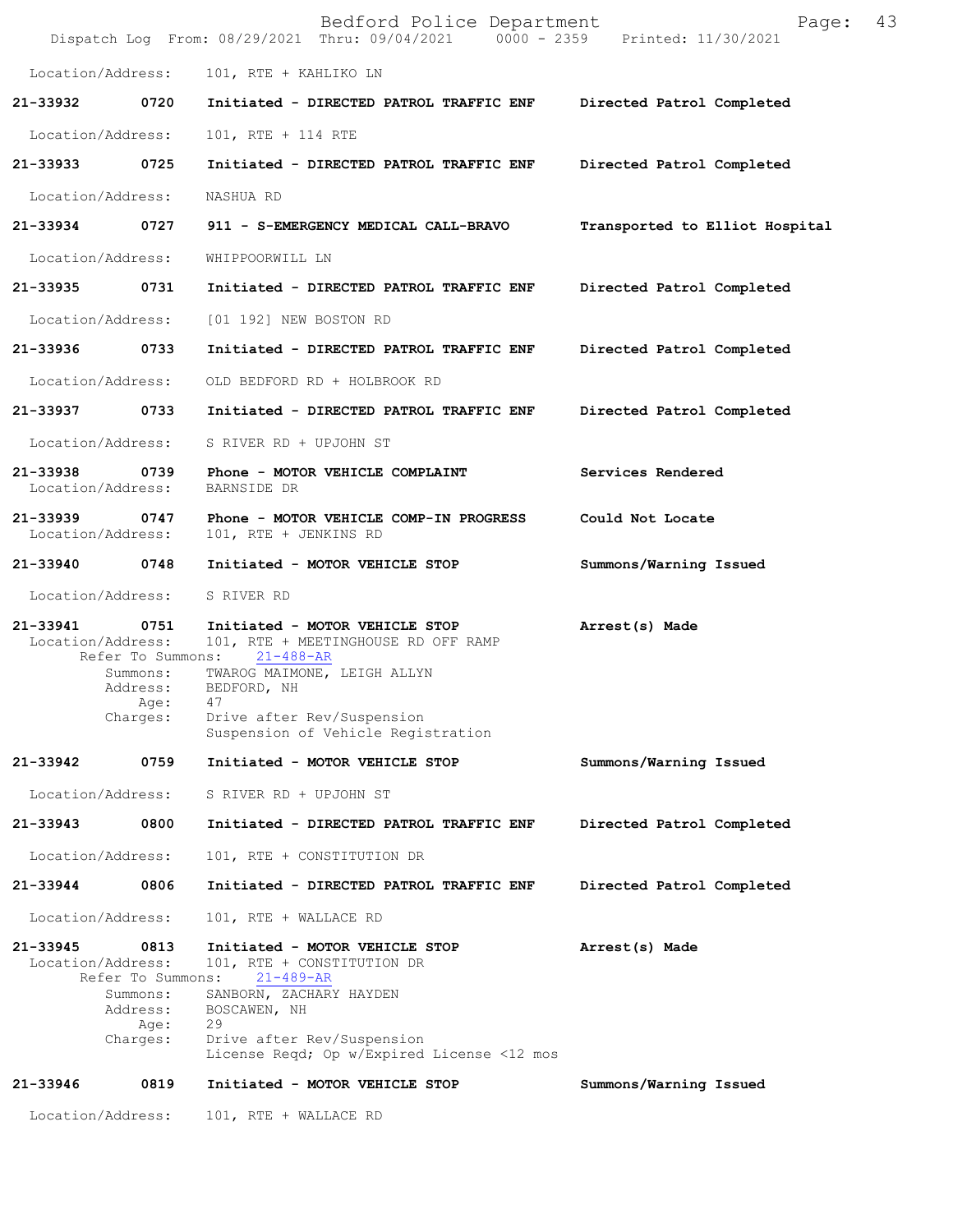| $21 - 33957$<br>0937<br>Location/Address: | Initiated - COMMUNITY POLICING/SAFE SCHOOL<br>[01 L2079] NASHUA RD | Services Rendered         |
|-------------------------------------------|--------------------------------------------------------------------|---------------------------|
| 0939<br>$21 - 33958$                      | Initiated - DIRECTED PATROL TRAFFIC ENF                            | Directed Patrol Completed |
| Location/Address:                         | OLD BEDFORD RD + RUNDLETT HILL RD                                  |                           |
| 21-33959<br>0946<br>Location/Address:     | 911 - S-MOTOR VEHICLE ACCIDENT INJ<br>I-293 SOUTH                  | Could Not Locate          |
| 1000<br>$21 - 33960$                      | Initiated - DIRECTED PATROL TRAFFIC ENF                            | Directed Patrol Completed |
| Location/Address:                         | BOYNTON ST + DAVIES ST                                             |                           |
| 21-33961<br>1004<br>Location/Address:     | Initiated - COMMUNITY POLICING<br>[01 1033] COUNTY RD              | Services Rendered         |
| $21 - 33962$<br>1026<br>Location/Address: | 911 - S-FIRE ALARM<br>[01 498] CONSTITUTION DR                     | Services Rendered         |
| $21 - 33963$<br>1044                      | Initiated - DIRECTED PATROL-CAR BREAK-INS                          | Directed Patrol Completed |
| Location/Address:                         | [01 1108] LEAVY DR                                                 |                           |
| 1047<br>21-33964                          | Initiated - DIRECTED PATROL-CAR BREAK-INS                          | Directed Patrol Completed |
| Location/Address:                         | [01 1312] S RIVER RD                                               |                           |
| 21-33965<br>1116                          | Initiated - DIRECTED PATROL BURGLARY                               | Directed Patrol Completed |

Refer To Summons: 21-490-AR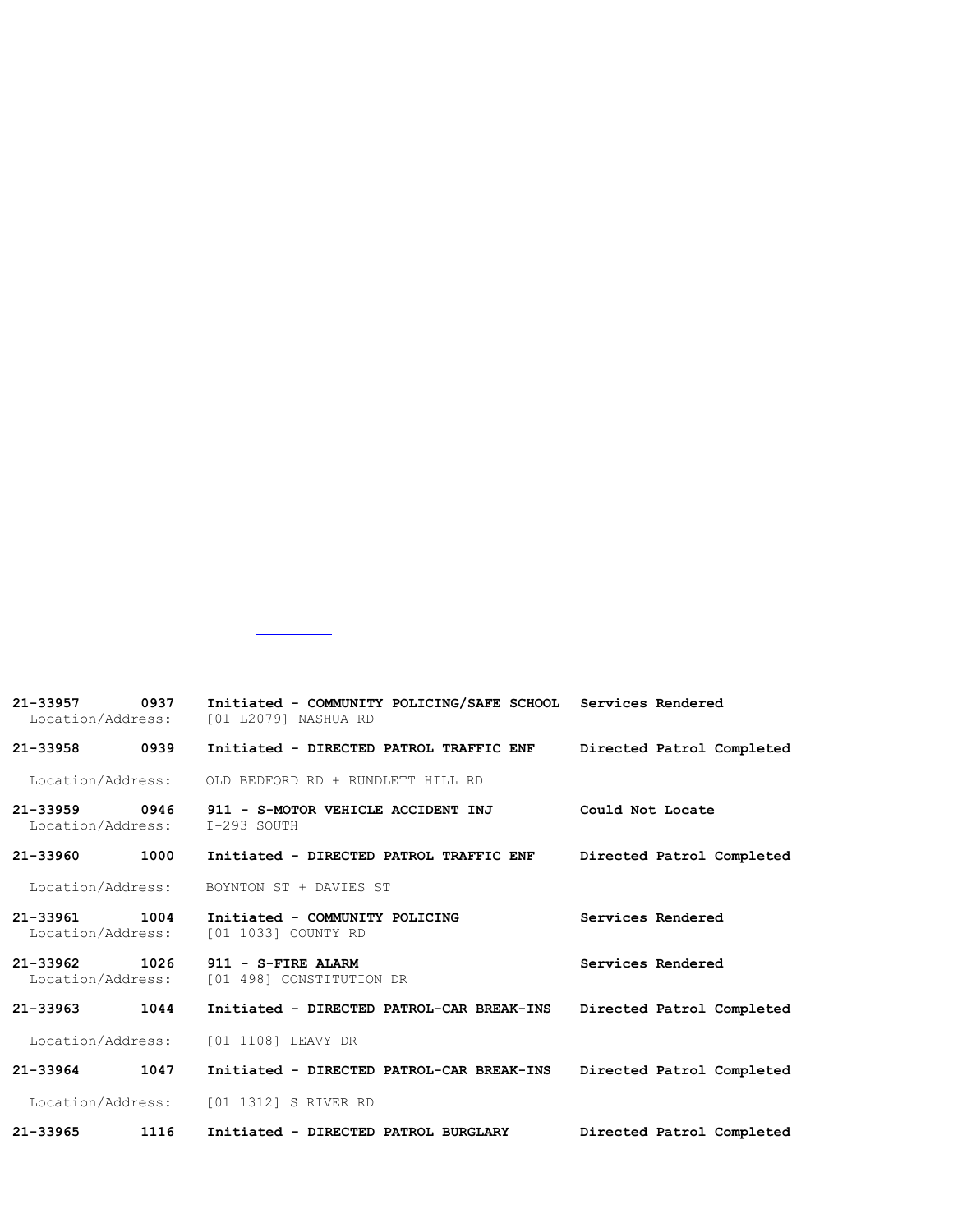|                                    |                                              | Bedford Police Department<br>Dispatch Log From: 08/29/2021 Thru: 09/04/2021 0000 - 2359 Printed: 11/30/2021                                                                                          | Page:                     | 45 |
|------------------------------------|----------------------------------------------|------------------------------------------------------------------------------------------------------------------------------------------------------------------------------------------------------|---------------------------|----|
|                                    |                                              | Location/Address: WALLACE RD + N AMHERST RD                                                                                                                                                          |                           |    |
|                                    |                                              | 21-33966 1117 Initiated - DIRECTED PATROL BURGLARY                                                                                                                                                   | Directed Patrol Completed |    |
| Location/Address:                  |                                              | OAK DR + BLUEBERRY LN                                                                                                                                                                                |                           |    |
| 21-33967<br>Location/Address:      | 1122                                         | Phone - SUSP ACTIVITIES-IN PROGRESS<br>[01 748] S RIVER RD                                                                                                                                           | Could Not Locate          |    |
| 21-33968 1141                      |                                              | Initiated - DIRECTED PATROL TRAFFIC ENF                                                                                                                                                              | Directed Patrol Completed |    |
| Location/Address:                  |                                              | 114 RTE + WHITE AVE                                                                                                                                                                                  |                           |    |
| 21-33969                           | 1145                                         | Initiated - DIRECTED PATROL-CAR BREAK-INS                                                                                                                                                            | Directed Patrol Completed |    |
| Location/Address:                  |                                              | COLBY CT + S RIVER RD                                                                                                                                                                                |                           |    |
| 21-33970 1147                      |                                              | 911 - DISABLED MOTOR VEHICLE                                                                                                                                                                         | No Action Required        |    |
| Location/Address:                  |                                              | MEETINGHOUSE RD + 101, RTE                                                                                                                                                                           |                           |    |
| 21-33971<br>Location/Address:      | 1150                                         | Phone - ALARM, BURGLAR<br>[01 1336] STRAFFORD LN                                                                                                                                                     | Alarm - False             |    |
| 21-33972 1159                      |                                              | Initiated - DIRECTED PATROL TRAFFIC ENF                                                                                                                                                              | Directed Patrol Completed |    |
| Location/Address:                  |                                              | 101, RTE + JENKINS RD                                                                                                                                                                                |                           |    |
| 21-33973 1205                      |                                              | Initiated - MOTOR VEHICLE STOP                                                                                                                                                                       | Summons/Warning Issued    |    |
| Location/Address:                  |                                              | 101, RTE + COVENANT WAY                                                                                                                                                                              |                           |    |
| 21-33974 1229                      |                                              | Initiated - DIRECTED PATROL ACCIDENTS                                                                                                                                                                | Directed Patrol Completed |    |
| Location/Address:                  |                                              | 101, RTE + COVENANT WAY                                                                                                                                                                              |                           |    |
| 21-33975<br>Location/Address:      | 1238<br>Refer To Arrest:<br>Age:<br>Charges: | Initiated - MOTOR VEHICLE STOP<br>101, RTE<br>$21 - 491 - AR$<br>Arrest: NIETO, NATHANYEL JOSEPH<br>Address: GOFFSTOWN, NH<br>20<br>Suspension of Vehicle Registration<br>Drive after Rev/Suspension | Arrest(s) Made            |    |
| 21-33976<br>Location/Address:      | 1252                                         | Phone - ASSIST CITIZEN<br>[01 335] COLBY CT                                                                                                                                                          | Services Rendered         |    |
| 21-33977<br>Location/Address:      | 1307                                         | Initiated - SUSP ACTIVITIES<br>[01 L1864] S RIVER RD                                                                                                                                                 | Services Rendered         |    |
| 21-33978                           | 1353                                         | Initiated - MOTOR VEHICLE STOP                                                                                                                                                                       | Summons/Warning Issued    |    |
| Location/Address:                  |                                              | 101, RTE + PLUMMER ROAD OVERPASS                                                                                                                                                                     |                           |    |
| 21-33979<br>Location/Address:      | 1355                                         | Phone - DISORDERLY CONDUCT-IN PROGRESS<br>[01 763] LEAVY DR                                                                                                                                          | Services Rendered         |    |
| 21-33980<br>Location/Address:      | 1408                                         | 911 - MOTOR VEHICLE COMPLAINT<br>WALLACE RD + $101$ , RTE                                                                                                                                            | Could Not Locate          |    |
| 21-33981<br>Location/Address:      | 1416                                         | Phone - HIGHWAY CONDITIONS<br>STRAFFORD LN + CATESBY LN                                                                                                                                              | Removed Hazard            |    |
| 21-33982 1431<br>Location/Address: |                                              | Phone - ASSIST OTHER AGENCY<br>[01 515] S RIVER RD                                                                                                                                                   | Services Rendered         |    |
| 21-33983<br>Location/Address:      | 1500                                         | 911 - DISORDERLY CONDUCT<br>LIBERTY HILL RD                                                                                                                                                          | Services Rendered         |    |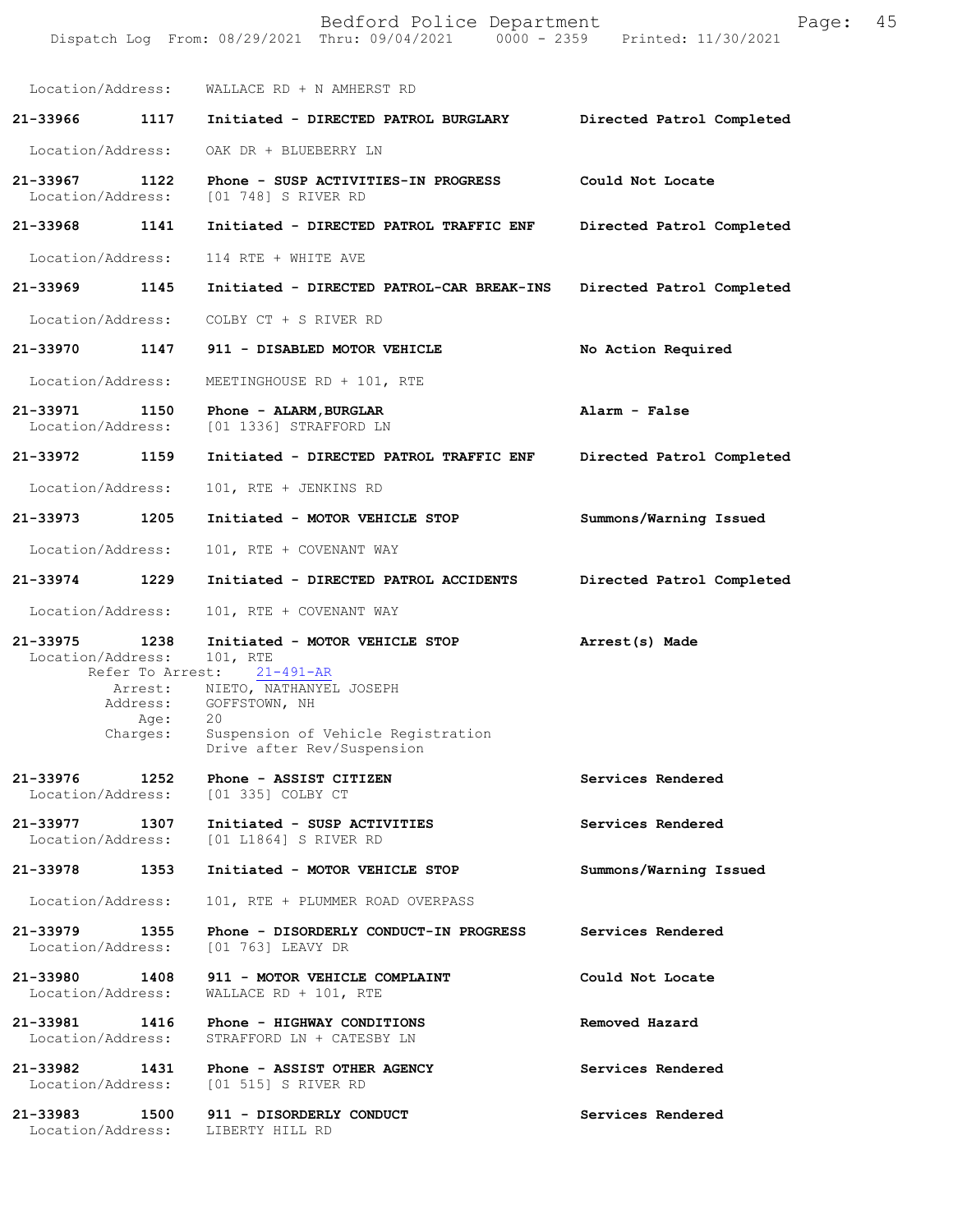|                               |      | Bedford Police Department<br>Dispatch Log From: 08/29/2021 Thru: 09/04/2021 0000 - 2359 Printed: 11/30/2021 | 46<br>Page:               |
|-------------------------------|------|-------------------------------------------------------------------------------------------------------------|---------------------------|
| 21-33984                      | 1521 | Initiated - DIRECTED PATROL ACCIDENTS                                                                       | Directed Patrol Completed |
| Location/Address:             |      | 101, RTE + OLD BEDFORD RD                                                                                   |                           |
| 21-33985<br>Location/Address: | 1524 | Phone - MOTOR VEHICLE ACCIDENT<br>[01 919] CORPORATE DR                                                     | Services Rendered         |
| 21-33986                      | 1527 | Initiated - DIRECTED PATROL TRAFFIC ENF                                                                     | Directed Patrol Completed |
| Location/Address:             |      | S RIVER RD + BACK RIVER RD                                                                                  |                           |
| 21-33411                      | 1530 | Phone - POLICE INFORMATION                                                                                  | No Action Required        |
| Location/Address:             |      | [01 L0000696] BACK RIVER RD                                                                                 |                           |
| 21-33987<br>Location/Address: | 1532 | Phone - DISABLED MOTOR VEHICLE<br>101, RTE + LIBERTY HILL RD                                                | Services Rendered         |
| 21-33988<br>Location/Address: | 1540 | Phone - SUSP ACTIVITIES-IN PROGRESS<br>$[01 L2369]$ LIBERTY HILL RD + 101, RTE                              | Services Rendered         |
| 21-33989<br>Location/Address: | 1549 | Phone - DOG COMPLAINT<br>BLANFORD PL                                                                        | Services Rendered         |
| 21-33990 1553                 |      | Initiated - DIRECTED PATROL TRAFFIC ENF                                                                     | Directed Patrol Completed |
| Location/Address:             |      | S RIVER RD + UPJOHN ST                                                                                      |                           |
| 21-33991                      | 1602 | Initiated - DIRECTED PATROL ACCIDENTS                                                                       | Directed Patrol Completed |
| Location/Address:             |      | MEETINGHOUSE RD + 101, RTE                                                                                  |                           |
| 21-33992<br>Location/Address: | 1602 | Initiated - SUSP ACTIVITIES<br>S RIVER RD + PARK DR                                                         | Services Rendered         |
| 21-33993<br>Location/Address: | 1606 | Phone - CIVIL STANDBY<br>DONALD ST                                                                          | Services Rendered         |
| 21-33994                      | 1610 | Phone - ALARM, BURGLAR                                                                                      | Alarm- correct code/reset |
| Location/Address:             |      | [01 L600] FOX RUN                                                                                           |                           |
| 21-33995<br>Location/Address: | 1612 | Phone - Parking Complaint<br>[01 1050] DONALD ST                                                            | Could Not Locate          |
| 21-33996<br>Location/Address: | 1613 | Initiated - MOTOR VEHICLE STOP<br>S RIVER RD + COLBY CT                                                     | NO PAPERWORK              |
| 21-33997                      | 1615 | Initiated - MOTOR VEHICLE STOP                                                                              | Summons/Warning Issued    |
| Location/Address:             |      | BACK RIVER RD                                                                                               |                           |
| 21-33998                      | 1623 | Initiated - DIRECTED PATROL TRAFFIC ENF                                                                     | Directed Patrol Completed |
| Location/Address:             |      | S RIVER RD + COLBY CT                                                                                       |                           |
| 21-33999<br>Location/Address: | 1624 | 911 - S-EMERGENCY MEDICAL CALL-ALPHA<br>[01 919] CORPORATE DR                                               | <b>NO TRANSPORT</b>       |
| 21-34000                      | 1645 | Initiated - DIRECTED PATROL TRAFFIC ENF                                                                     | Directed Patrol Completed |
| Location/Address:             |      | S RIVER RD + MOORES CROSSING RD                                                                             |                           |
| 21-34001                      | 1647 | Initiated - MOTOR VEHICLE STOP                                                                              | Summons/Warning Issued    |
| Location/Address:             |      | 101, RTE + HITCHING POST LN                                                                                 |                           |
| 21-34002                      | 1649 | Initiated - MOTOR VEHICLE STOP                                                                              | Summons/Warning Issued    |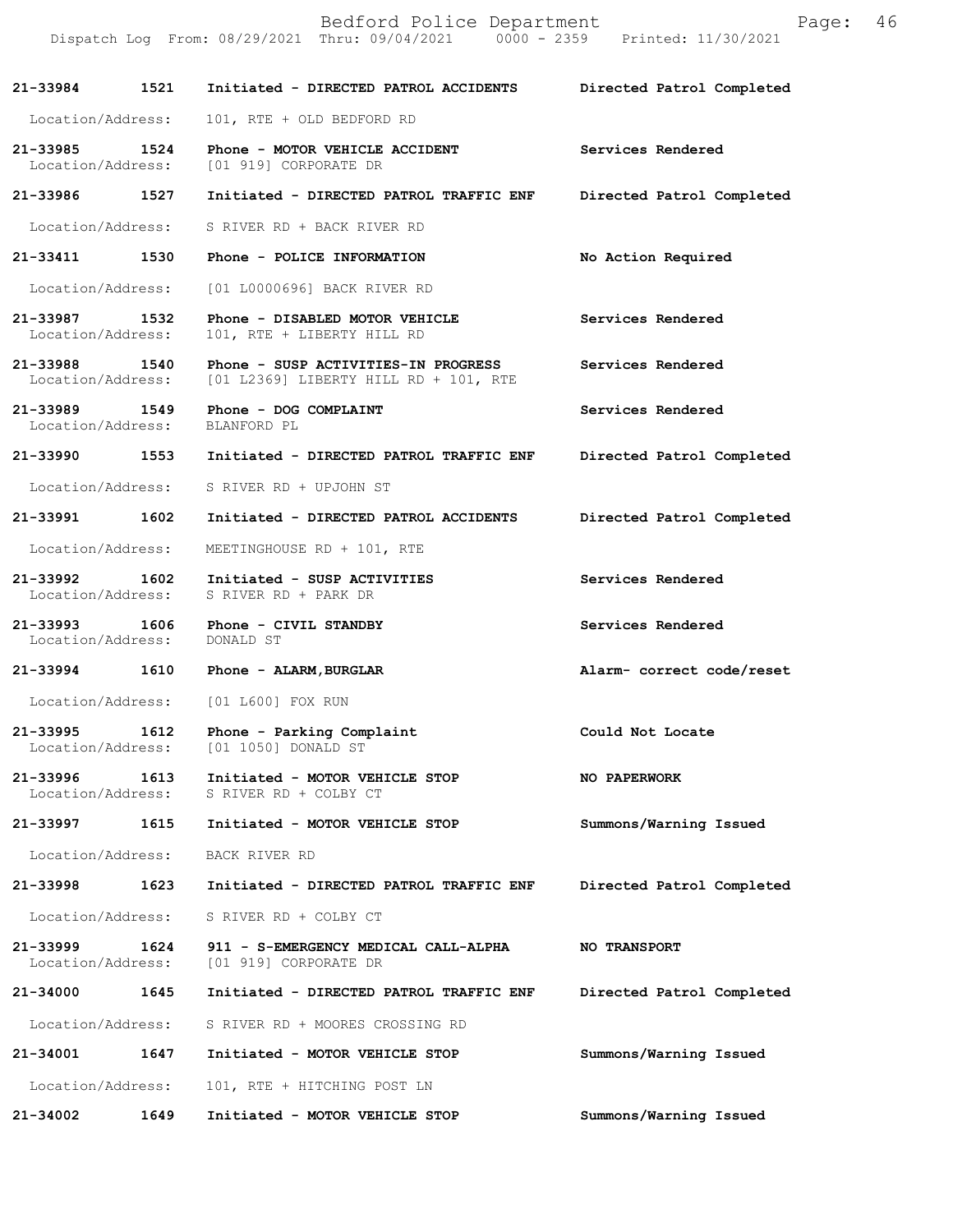|                                    |      | Bedford Police Department<br>Dispatch Log From: 08/29/2021 Thru: 09/04/2021   0000 - 2359   Printed: 11/30/2021 | 47<br>Page:               |
|------------------------------------|------|-----------------------------------------------------------------------------------------------------------------|---------------------------|
|                                    |      | Location/Address: S RIVER RD + HARVEY RD                                                                        |                           |
|                                    |      | 21-34003 1653 Initiated - MOTOR VEHICLE STOP                                                                    | Summons/Warning Issued    |
| Location/Address:                  |      | S RIVER RD                                                                                                      |                           |
| 21-34004 1709                      |      | Initiated - DIRECTED PATROL TRAFFIC ENF                                                                         | Directed Patrol Completed |
| Location/Address:                  |      | WALLACE RD + GREENFIELD PKWY                                                                                    |                           |
| 21-34005                           | 1710 | Phone - ANIMAL COMPLAINT                                                                                        | Directed Patrol Completed |
| Location/Address:                  |      | [02] HORECE GREELEY RD                                                                                          |                           |
| 21-34006<br>Location/Address:      | 1718 | 911 - S-MOTOR VEHICLE ACCIDENT INJ<br>I-293 NORTH                                                               | NO TRANSPORT              |
| 21-34007 1723                      |      | Initiated - DIRECTED PATROL-CAR BREAK-INS                                                                       | Directed Patrol Completed |
| Location/Address:                  |      | [01 1312] S RIVER RD                                                                                            |                           |
| 21-34008 1749                      |      | Initiated - DIRECTED PATROL TRAFFIC ENF                                                                         | Directed Patrol Completed |
| Location/Address:                  |      | S RIVER RD + CLUB ACRE LN                                                                                       |                           |
| 21-34009                           | 1750 | Initiated - DIRECTED PATROL TRAFFIC ENF                                                                         | Directed Patrol Completed |
| Location/Address:                  |      | NASHUA RD + COUNTY RD                                                                                           |                           |
| 21-34010 1750                      |      | Initiated - DIRECTED PATROL-CAR BREAK-INS                                                                       | Directed Patrol Completed |
| Location/Address:                  |      | JOPPA HILL RD + N AMHERST RD                                                                                    |                           |
| 21-34011 1806                      |      | Initiated - DIRECTED PATROL TRAFFIC ENF                                                                         | Directed Patrol Completed |
| Location/Address:                  |      | S RIVER RD + KILTON ROAD RAMP                                                                                   |                           |
| 21-34012                           | 1807 | Initiated - MOTOR VEHICLE STOP                                                                                  | Summons/Warning Issued    |
|                                    |      | Location/Address: S RIVER RD + HAWTHORNE DR                                                                     |                           |
|                                    |      | 21-34013 1812 Initiated - DIRECTED PATROL TRAFFIC ENF Directed Patrol Completed                                 |                           |
|                                    |      | Location/Address: JOPPA HILL RD + PERRY RD                                                                      |                           |
|                                    |      | 21-34014 1814 Initiated - MOTOR VEHICLE STOP                                                                    | Summons/Warning Issued    |
| Location/Address:                  |      | 101, RTE + WALLACE RD                                                                                           |                           |
|                                    |      | 21-34015 1840 Initiated - MOTOR VEHICLE STOP                                                                    | Summons/Warning Issued    |
| Location/Address:                  |      | LIBERTY HILL RD + EDINBURGH DR                                                                                  |                           |
| 21-34016 1841                      |      | Phone - ALARM, BURGLAR<br>Location/Address: [01 376] KILTON RD                                                  | Alarm - False             |
| 21-34017 1843                      |      | Initiated - DIRECTED PATROL-CAR BREAK-INS                                                                       | Directed Patrol Completed |
| Location/Address:                  |      | N AMHERST RD + WALLACE RD                                                                                       |                           |
| 21-34018 1900<br>Location/Address: |      | Phone - DOG COMPLAINT<br>OAK DR                                                                                 | Services Rendered         |
| 21-34019 1924<br>Location/Address: |      | Initiated - DISABLED MOTOR VEHICLE<br>BOYNTON ST + 101, RTE                                                     | Services Rendered         |
| 21-34020 1928<br>Location/Address: |      | Phone - ASSIST CITIZEN<br>[01 L1100] POWDER HILL RD                                                             | Investigated              |
| 21-34021                           | 1931 | Phone - ALARM, BURGLAR                                                                                          | Alarm - False             |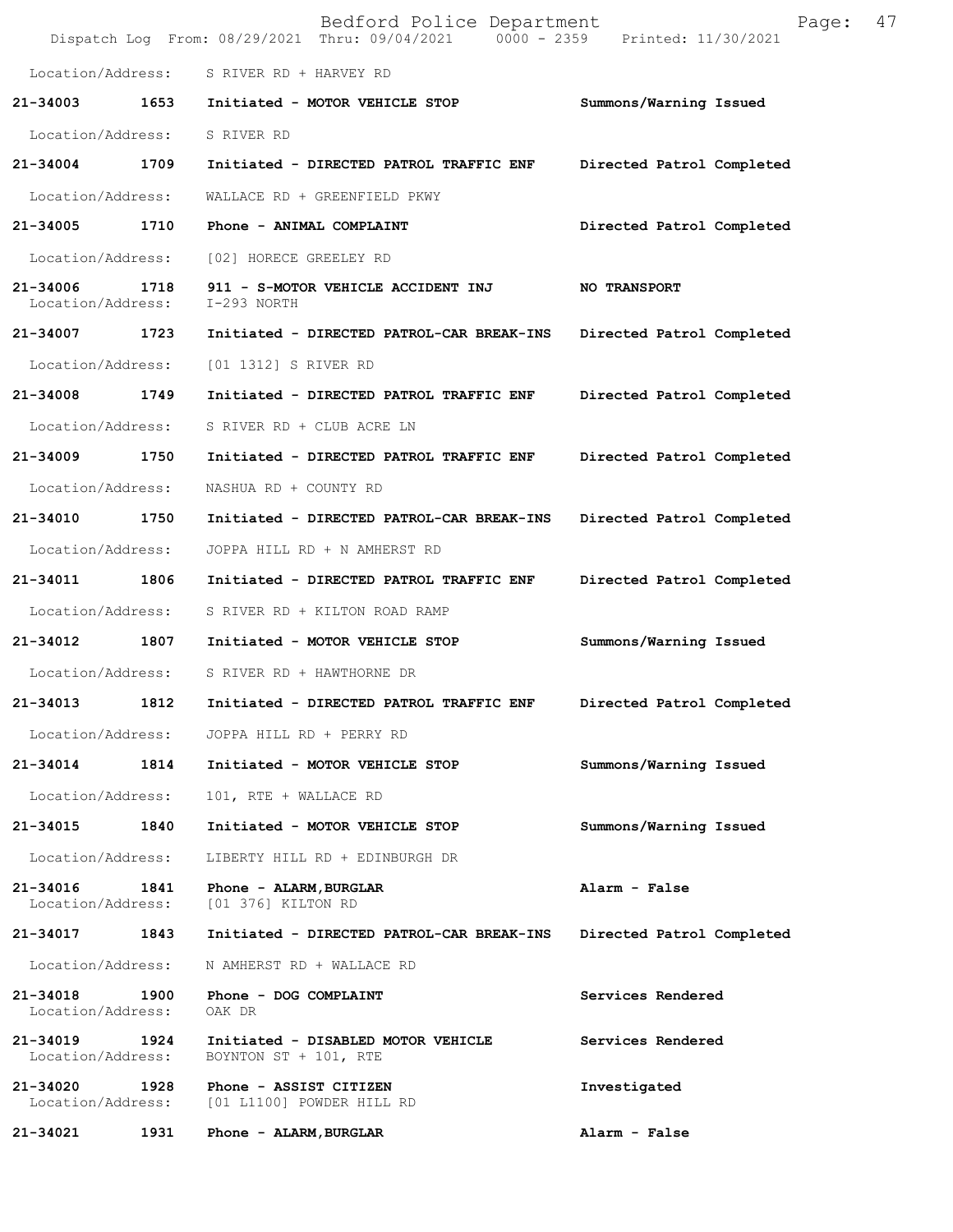|                               |      | Bedford Police Department<br>Dispatch Log From: 08/29/2021 Thru: 09/04/2021 0000 - 2359 Printed: 11/30/2021 | Page:                     | 48 |
|-------------------------------|------|-------------------------------------------------------------------------------------------------------------|---------------------------|----|
| Location/Address:             |      | [01 L900] SUNSET LN                                                                                         |                           |    |
| 21-34022                      | 1942 | Initiated - DIRECTED PATROL-CAR BREAK-INS                                                                   | Directed Patrol Completed |    |
| Location/Address:             |      | [01 1870] S RIVER RD                                                                                        |                           |    |
| 21-34023                      | 1946 | Initiated - DIRECTED PATROL-CAR BREAK-INS                                                                   | Directed Patrol Completed |    |
| Location/Address:             |      | [01 L1804] S RIVER RD                                                                                       |                           |    |
| 21-34024 1953                 |      | Initiated - DIRECTED PATROL-CAR BREAK-INS                                                                   | Directed Patrol Completed |    |
| Location/Address:             |      | $[01 L0000553] 101$ , RTE                                                                                   |                           |    |
| 21-34025<br>Location/Address: | 2004 | Phone - ASSIST CITIZEN<br>[01 474] CONSTITUTION DR                                                          | Services Rendered         |    |
| 21-34026 2005                 |      | Initiated - DIRECTED PATROL-CAR BREAK-INS                                                                   | Directed Patrol Completed |    |
| Location/Address:             |      | [01 324] HAWTHORNE DR                                                                                       |                           |    |
| 21-34027<br>Location/Address: | 2012 | Phone - CIVIL<br>[01 L848] TECHNOLOGY DR                                                                    | Services Rendered         |    |
| 21-34028 2013                 |      | Initiated - DIRECTED PATROL-CAR BREAK-INS                                                                   | Directed Patrol Completed |    |
| Location/Address:             |      | [01 463] NASHUA RD                                                                                          |                           |    |
| 21-34029 2037                 |      | Initiated - DIRECTED PATROL DWI                                                                             | Directed Patrol Completed |    |
| Location/Address:             |      | S RIVER RD + BACK RIVER RD                                                                                  |                           |    |
| 21-34030<br>Location/Address: | 2041 | Phone - ASSIST CITIZEN<br>[01 474] CONSTITUTION DR                                                          | Services Rendered         |    |
| 21-34031 2041                 |      | Initiated - DIRECTED PATROL-CAR BREAK-INS                                                                   | Directed Patrol Completed |    |
| Location/Address:             |      | [01 L1562] KILTON RD                                                                                        |                           |    |
| 21-34032<br>Location/Address: | 2046 | Phone - FIREWORKS<br>GREELEY HILL RD                                                                        | Could Not Locate          |    |
| 21-34033                      | 2105 | Initiated - DIRECTED PATROL DWI                                                                             | Directed Patrol Completed |    |
| Location/Address:             |      | 101, RTE + JENKINS RD                                                                                       |                           |    |
| 21-34034                      | 2110 | Initiated - MOTOR VEHICLE STOP                                                                              | Summons/Warning Issued    |    |
| Location/Address:             |      | 101, RTE + KAHLIKO LN                                                                                       |                           |    |
| 21-34035                      | 2112 | Initiated - DIRECTED PATROL TRAFFIC ENF                                                                     | Directed Patrol Completed |    |
| Location/Address:             |      | S RIVER RD + MEETINGHOUSE RD                                                                                |                           |    |
| 21-34036<br>Location/Address: | 2202 | Phone - NUISANCE/NOISE COMPLIANT<br>$[01 L241] 101$ , RTE                                                   | Services Rendered         |    |
| 21-34037                      | 2301 | 911 - MOTOR VEHICLE COMPLAINT                                                                               | No Action Required        |    |
| Location/Address:             |      | S RIVER RD + TECHNOLOGY DR                                                                                  |                           |    |
| 21-34038                      | 2321 | Initiated - DIRECTED PATROL DWI                                                                             | Directed Patrol Completed |    |
| Vicinity of:                  |      | S RIVER RD + TECHNOLOGY DR                                                                                  |                           |    |
| 21-34039                      | 2325 | Initiated - DIRECTED PATROL DWI                                                                             | Directed Patrol Completed |    |
| Vicinity of:                  |      | 114 RTE + DONALD ST                                                                                         |                           |    |
| 21-34040                      | 2334 | Initiated - DIRECTED PATROL DWI                                                                             | Directed Patrol Completed |    |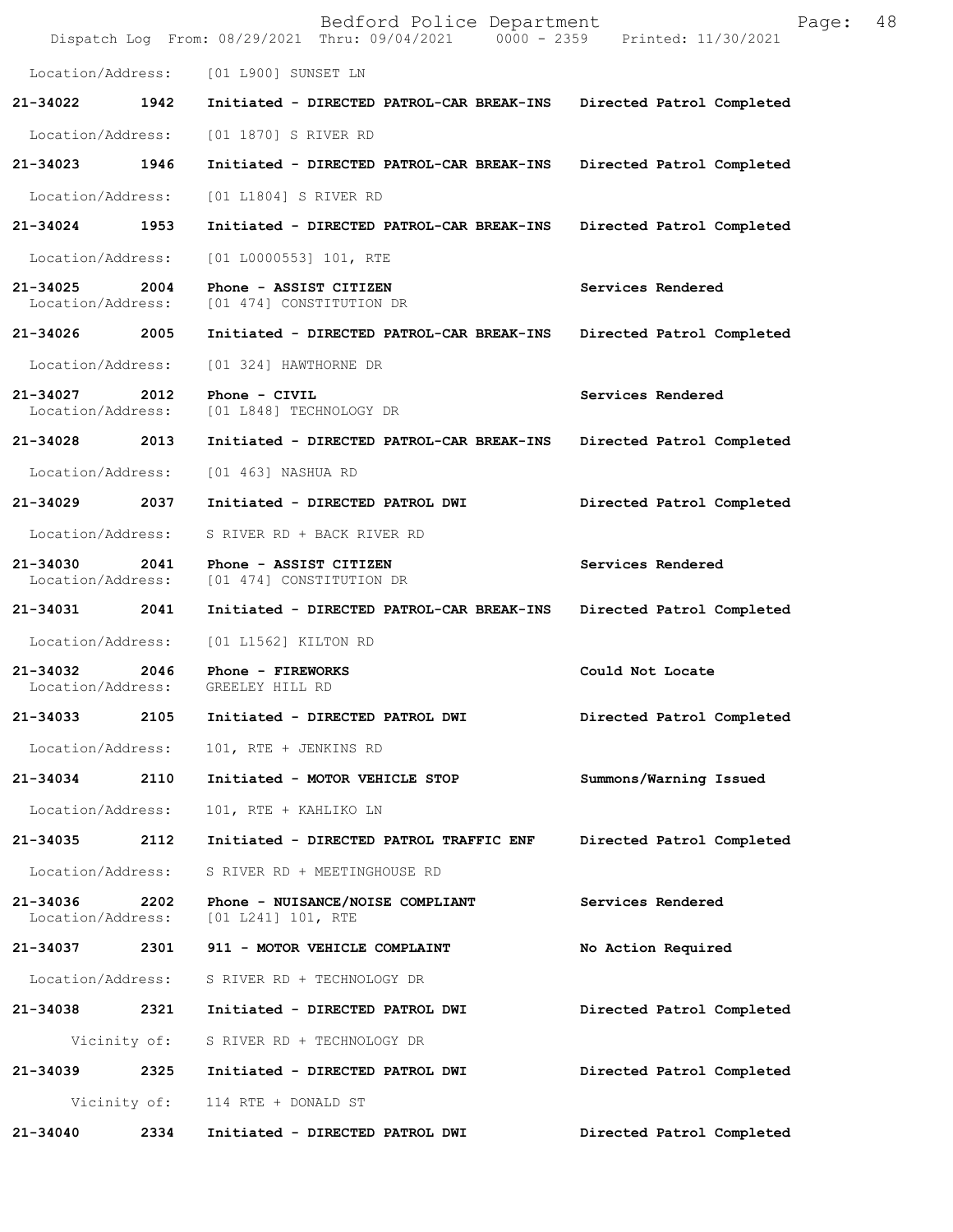Bedford Police Department Fage: 49 Dispatch Log From: 08/29/2021 Thru: 09/04/2021 0000 - 2359 Printed: 11/30/2021

| Location/Address: |              | 101, RTE + WALLACE RD           |                           |
|-------------------|--------------|---------------------------------|---------------------------|
| $21 - 34041$      | 2343         | Initiated - DIRECTED PATROL DWI | Directed Patrol Completed |
|                   | Vicinity of: | S RIVER RD + BACK RIVER RD      |                           |
| $21 - 34042$      | 2349         | Initiated - MOTOR VEHICLE STOP  | Summons/Warning Issued    |
| Location/Address: |              | S RIVER RD + WATHEN RD          |                           |
| $21 - 34043$      | 2349         | Initiated - MOTOR VEHICLE STOP  | Summons/Warning Issued    |
| Location/Address: |              | 101, RTE + NASHUA RD            |                           |
| $21 - 34044$      | 2351         | Initiated - DIRECTED PATROL DWI | Directed Patrol Completed |
| Location/Address: |              | S RIVER RD + COLBY CT           |                           |
| $21 - 34045$      | 2356         | Initiated - DIRECTED PATROL DWI | Directed Patrol Completed |
|                   | Vicinity of: | TECHNOLOGY DR + CHATHAM DR      |                           |
| $21 - 34046$      | 2358         | Initiated - MOTOR VEHICLE STOP  | Summons/Warning Issued    |
| Location/Address: |              | S RIVER RD + PALOMINO LN        |                           |

## **For Date: 09/04/2021 - Saturday**

| 21-34047 0002                      |              | Initiated - MOTOR VEHICLE STOP                   | Summons/Warning Issued    |
|------------------------------------|--------------|--------------------------------------------------|---------------------------|
| Location/Address:                  |              | S RIVER RD                                       |                           |
| 21-34048 0003                      |              | Initiated - MOTOR VEHICLE STOP                   | Summons/Warning Issued    |
| Location/Address:                  |              | NEW BOSTON RD + PASTURE LN                       |                           |
| 21-34049 0005                      |              | Initiated - MOTOR VEHICLE STOP                   | Summons/Warning Issued    |
| Location/Address:                  |              | 101, RTE + CHESTNUT DR                           |                           |
| 21-34050 0016                      |              | Initiated - DIRECTED PATROL DWI                  | Directed Patrol Completed |
| Location/Address:                  |              | 101, RTE + JENKINS RD                            |                           |
| 21-34051 0017<br>Location/Address: |              | Phone - SUSP ACTIVITIES<br>[01 1409] RIVERWAY PL | Services Rendered         |
| 21-34052 0019                      |              | Initiated - MOTOR VEHICLE STOP                   | Summons/Warning Issued    |
| Location/Address:                  |              | S RIVER RD + UPJOHN ST                           |                           |
| 21-34053 0024                      |              | Initiated - DIRECTED PATROL DWI                  | Directed Patrol Completed |
|                                    | Vicinity of: | 101, RTE + BEDFORD CENTER RD                     |                           |
| 21-34054 0027                      |              | Initiated - MOTOR VEHICLE STOP                   | Summons/Warning Issued    |
| Location/Address:                  |              | S RIVER RD + MEETINGHOUSE RD                     |                           |
| 21-34055 0037                      |              | Initiated - DIRECTED PATROL DWI                  | Directed Patrol Completed |
| Location/Address:                  |              | 101, RTE + GREY ROCK RD                          |                           |
| 21-34056 0040                      |              | Initiated - MOTOR VEHICLE STOP                   | Summons/Warning Issued    |
| Location/Address:                  |              | 101, RTE + STOWELL RD                            |                           |
| 21-34057                           | 0043         | Initiated - SUSP ACTIVITIES                      | Services Rendered         |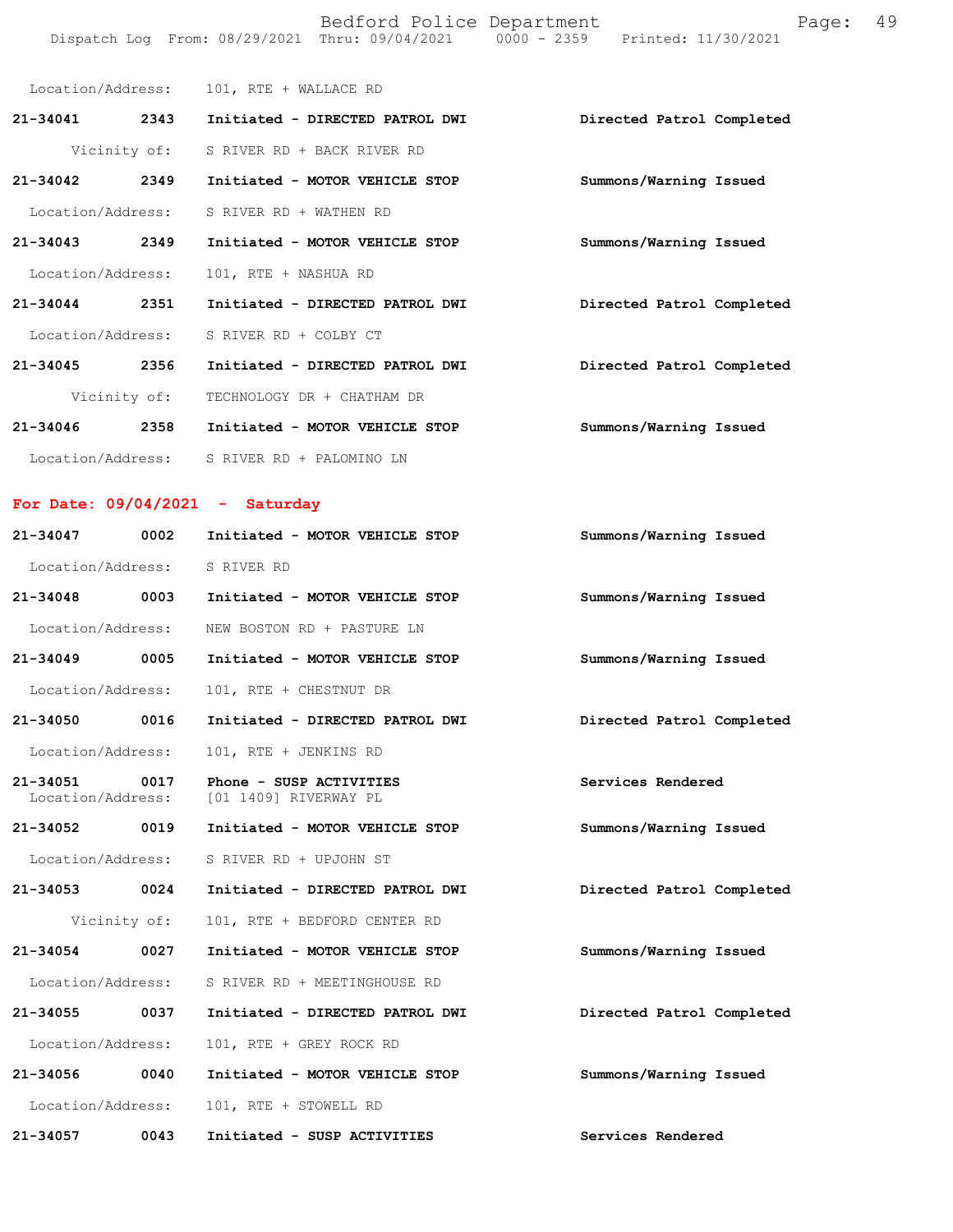|                                    |                                      | Bedford Police Department<br>Dispatch Log From: 08/29/2021 Thru: 09/04/2021   0000 - 2359   Printed: 11/30/2021                                                                             | 50<br>Page:               |
|------------------------------------|--------------------------------------|---------------------------------------------------------------------------------------------------------------------------------------------------------------------------------------------|---------------------------|
| Location/Address:                  |                                      | TECHNOLOGY DR                                                                                                                                                                               |                           |
|                                    |                                      | 21-34058 0048 Initiated - DIRECTED PATROL DWI                                                                                                                                               | Directed Patrol Completed |
|                                    | Vicinity of:                         | 101, RTE + 114 RTE                                                                                                                                                                          |                           |
| 21-34059 0054                      |                                      | Initiated - MOTOR VEHICLE STOP                                                                                                                                                              | Summons/Warning Issued    |
| Location/Address:                  |                                      | 101, RTE                                                                                                                                                                                    |                           |
| 21-34060 0113                      |                                      | Initiated - DIRECTED PATROL DWI                                                                                                                                                             | Directed Patrol Completed |
| Location/Address:                  |                                      | 101, RTE + PINECREST DR                                                                                                                                                                     |                           |
| 21-34061                           | 0116                                 | Initiated - MOTOR VEHICLE STOP                                                                                                                                                              | Summons/Warning Issued    |
| Location/Address:                  |                                      | 101, RTE                                                                                                                                                                                    |                           |
| 21-34062 0124                      |                                      | Initiated - DIRECTED PATROL DWI                                                                                                                                                             | Directed Patrol Completed |
|                                    | Vicinity of:                         | WALLACE RD + NEW BOSTON RD                                                                                                                                                                  |                           |
| 21-34063 0126                      |                                      | Initiated - DIRECTED PATROL DWI                                                                                                                                                             | Directed Patrol Completed |
|                                    |                                      | Vicinity of: S RIVER RD + AUTUMN LN                                                                                                                                                         |                           |
| 21-34064 0127                      |                                      | Initiated - DIRECTED PATROL DWI                                                                                                                                                             | Directed Patrol Completed |
| Location/Address:                  |                                      | 101, RTE + NASHUA RD                                                                                                                                                                        |                           |
| 21-34065 0137                      |                                      | Initiated - DIRECTED PATROL DWI                                                                                                                                                             | Directed Patrol Completed |
| Location/Address:                  |                                      | S RIVER RD + KILTON RD                                                                                                                                                                      |                           |
| 21-34066 0142<br>Location/Address: | Refer To Arrest:<br>Age:<br>Charges: | Initiated - MOTOR VEHICLE STOP<br>S RIVER RD + HAWTHORNE DR<br>$21 - 492 - AR$<br>Arrest: CRUZ SANTIAGO, EDDIE FELIX<br>Address: BOSTON, MA<br>42<br>Simple Assault; BI<br>DUI - impairment | Arrest(s) Made            |
| 21-34067<br>Location/Address:      | 0238                                 | Phone - S-FIRE ALARM<br>[01 1870] S RIVER RD                                                                                                                                                | Alarm - False             |
| 21-34068                           | 0406                                 | Initiated - BUILDING CHECK                                                                                                                                                                  | Building Checked/Secured  |
| Location/Address:                  |                                      | [01 463] NASHUA RD                                                                                                                                                                          |                           |
| 21-34069 0410<br>Location/Address: |                                      | Initiated - SUSP ACTIVITIES<br>[01 463] NASHUA RD                                                                                                                                           | Services Rendered         |
| 21-34070                           | 0415                                 | Initiated - DIRECTED PATROL BURGLARY                                                                                                                                                        | Directed Patrol Completed |
| Location/Address:                  |                                      | $[01 L2447] 101$ , RTE                                                                                                                                                                      |                           |
| 21-34071<br>Location/Address:      | 0602                                 | Initiated - CHECK THE WELFARE<br>[01 308] COLBY CT                                                                                                                                          | Services Rendered         |
| 21-34072 0733<br>Location/Address: | Refer To Incident:                   | Phone - THEFT<br>S RIVER RD<br>$21 - 859 - OF$                                                                                                                                              | Investigated              |
| 21–34073 0749                      |                                      | Initiated - DIRECTED PATROL TRAFFIC ENF                                                                                                                                                     | Directed Patrol Completed |
| Location/Address:                  |                                      | 101, RTE + COVENANT WAY                                                                                                                                                                     |                           |
| 21-34074                           | 0754                                 | 911 - 911 Abandoned<br>Location/Address: [01 1050] DONALD ST                                                                                                                                | Services Rendered         |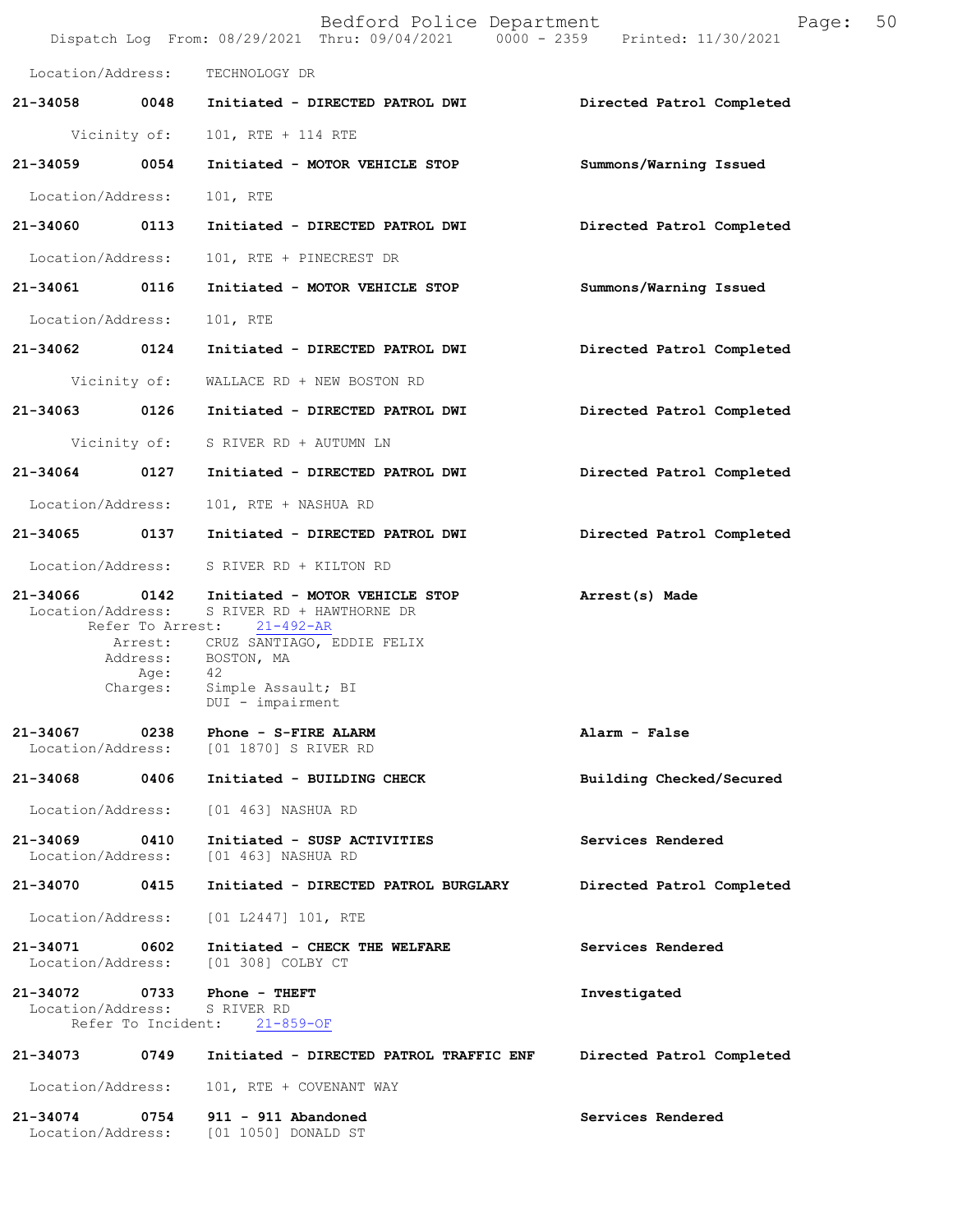|                                    |              | Bedford Police Department<br>Dispatch Log From: 08/29/2021 Thru: 09/04/2021 0000 - 2359 Printed: 11/30/2021 | 51<br>Page:                 |
|------------------------------------|--------------|-------------------------------------------------------------------------------------------------------------|-----------------------------|
| 21-34075                           | 0757         | Initiated - DIRECTED PATROL TRAFFIC ENF                                                                     | Directed Patrol Completed   |
|                                    | Vicinity of: | S RIVER RD + COLBY CT                                                                                       |                             |
| 21-34076<br>Location/Address:      | 0800         | Phone - ALARM, BURGLAR<br>[01 463] NASHUA RD                                                                | Alarm - False               |
| 21-34077 0804                      |              | Initiated - DIRECTED PATROL TRAFFIC ENF                                                                     | Directed Patrol Completed   |
| Location/Address:                  |              | S RIVER RD + MEETINGHOUSE RD                                                                                |                             |
| 21-34078                           | 0805         | Initiated - DIRECTED PATROL TRAFFIC ENF                                                                     | Directed Patrol Completed   |
| Location/Address:                  |              | 101, RTE + 114 RTE                                                                                          |                             |
| 21-34079 0814<br>Location/Address: |              | Phone - ALARM, BURGLAR<br>[01 L1196] TECHNOLOGY DR                                                          | Alarm - False               |
| 21-34080                           | 0821         | Initiated - DIRECTED PATROL TRAFFIC ENF                                                                     | Directed Patrol Completed   |
| Location/Address:                  |              | 101, RTE + WALLACE RD                                                                                       |                             |
| 21-34081                           | 0826         | Initiated - MOTOR VEHICLE STOP                                                                              | Summons/Warning Issued      |
| Location/Address:                  |              | 101, RTE + F.E. EVERETT SOUTH TPKE                                                                          |                             |
| 21-34082 0832                      |              | Initiated - MOTOR VEHICLE STOP                                                                              | Summons/Warning Issued      |
| Location/Address:                  |              | NASHUA RD                                                                                                   |                             |
| 21-34083 0833<br>Location/Address: |              | Walk-In - FINGERPRINTS<br>[01 474] CONSTITUTION DR                                                          | Services Rendered           |
| 21-34084 0839                      |              | Initiated - MOTOR VEHICLE STOP<br>Location/Address: [01 1235] S RIVER RD<br>Refer To Incident: 21-860-OF    | Investigated                |
|                                    |              | 21-34085 0851 Phone - DOG COMPLAINT                                                                         | No Action Required          |
| Location/Address:                  |              | 101, RTE + PLUMMER ROAD OVERPASS                                                                            |                             |
| 21-34086<br>Location/Address:      | 0912         | Phone - ASSIST CITIZEN<br>[01 1007] HAWTHORNE DR                                                            | Services Rendered           |
| 21-34087                           | 0920         | Initiated - DIRECTED PATROL TRAFFIC ENF                                                                     | Directed Patrol Completed   |
| Location/Address:                  |              | NEW BOSTON RD + WALLACE RD                                                                                  |                             |
| 21-34088<br>Location/Address:      | 0925         | Phone - ASSIST CITIZEN<br>[01 L1100] POWDER HILL RD                                                         | Services Rendered           |
| 21-34089 0927<br>Location/Address: |              | Phone - FINGERPRINTS<br>[01 474] CONSTITUTION DR                                                            | Services Rendered           |
| 21-34090<br>Location/Address:      | 0932         | Initiated - MOTOR VEHICLE STOP<br>S RIVER RD + SUNSET LN                                                    | Services Rendered           |
| 21-34091                           | 1006         | Initiated - DIRECTED PATROL TRAFFIC ENF                                                                     | Directed Patrol Completed   |
| Location/Address:                  |              | 101, RTE + PINECREST DR                                                                                     |                             |
| 21-34092                           | 1009         | Initiated - MOTOR VEHICLE STOP                                                                              | Summons/Warning Issued      |
| Location/Address:                  |              | S RIVER RD + BACK RIVER RD                                                                                  |                             |
| 21-34093                           | 1015         | 911 - S-EMERGENCY MEDICAL CALL-CHARL                                                                        | TRANSPORTED TO CMC HOSPITAL |
|                                    |              | Location/Address: [01 435] HAWTHORNE DR                                                                     |                             |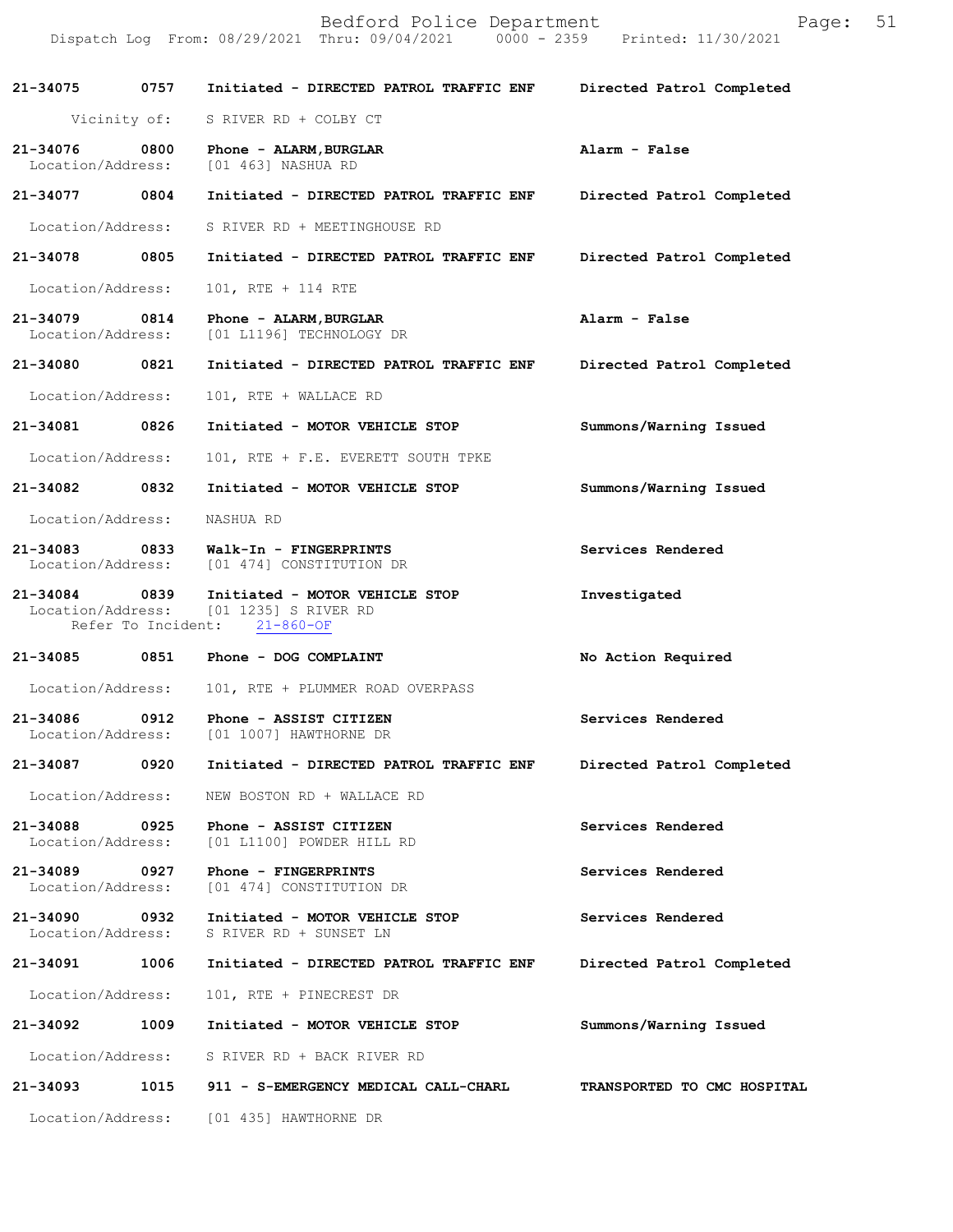|                                    |                   | Bedford Police Department<br>Dispatch Log From: 08/29/2021 Thru: 09/04/2021 | 52<br>Page:<br>0000 - 2359 Printed: 11/30/2021 |
|------------------------------------|-------------------|-----------------------------------------------------------------------------|------------------------------------------------|
| 21-34094<br>Location/Address:      | 1015              | Walk-In - FINGERPRINTS<br>[01 474] CONSTITUTION DR                          | Services Rendered                              |
| 21-34095                           | 1022              | Initiated - MOTOR VEHICLE STOP                                              | Summons/Warning Issued                         |
| Location/Address:                  |                   | [01 L1843] S RIVER RD                                                       |                                                |
| 21-34096<br>Location/Address:      | 1035              | Phone - ASSIST CITIZEN<br>[01 L1100] POWDER HILL RD                         | Services Rendered                              |
| 21-34097 1054<br>Location/Address: |                   | Phone - FINGERPRINTS<br>[01 474] CONSTITUTION DR                            | Services Rendered                              |
| 21-34098<br>Location/Address:      | 1115              | Walk-In - FINGERPRINTS<br>[01 474] CONSTITUTION DR                          | Services Rendered                              |
| 21-34101 1127<br>Location/Address: |                   | Walk-In - ASSIST CITIZEN<br>LANCASTER LN                                    | Services Rendered                              |
| 21-34099<br>Location/Address:      | 1128              | Initiated - INVESTIGATION-FOLLOW UP<br>MAPLE DR                             | Investigated                                   |
| 21-34100                           | 1128              | Initiated - DIRECTED PATROL TRAFFIC ENF                                     | Directed Patrol Completed                      |
| Location/Address:                  |                   | 101, RTE + JENKINS RD                                                       |                                                |
| 21-34102                           | 1143              | Initiated - MOTOR VEHICLE STOP                                              | Summons/Warning Issued                         |
| Location/Address:                  |                   | 101, RTE + KAHLIKO LN                                                       |                                                |
| 21-34103                           | 1217              | Initiated - DIRECTED PATROL-CAR BREAK-INS                                   | Directed Patrol Completed                      |
| Location/Address:                  |                   | $[01 1250] 101$ , RTE                                                       |                                                |
| 21-34104                           | 1222              | Initiated - DIRECTED PATROL-CAR BREAK-INS                                   | Directed Patrol Completed                      |
| Location/Address:                  |                   | [01 1050] DONALD ST                                                         |                                                |
| 21-34105                           | 1227              | Initiated - DIRECTED PATROL TRAFFIC ENF                                     | Directed Patrol Completed                      |
| Location/Address:                  |                   | S RIVER RD + CLUB ACRE LN                                                   |                                                |
| 21-34106<br>Location/Address:      | 1239              | Phone - ASSIST CITIZEN<br>[01 474] CONSTITUTION DR                          | Services Rendered                              |
| 21-34107<br>Location/Address:      | 1300              | Phone - S-FIRE ALARM<br>[01 L652] WEST WIND DR                              | Services Rendered                              |
| 21-34108                           | 1308              | Initiated - DIRECTED PATROL TRAFFIC ENF                                     | Directed Patrol Completed                      |
| Location/Address:                  |                   | WALLACE RD + JACKSON SQ                                                     |                                                |
| 21-34109                           | 1337              | Initiated - MOTOR VEHICLE STOP                                              | Summons/Warning Issued                         |
| Location/Address:                  |                   | 101, RTE + MEETINGHOUSE RD OFF RAMP                                         |                                                |
| 21-34110                           | 1400<br>Location: | Phone - G-MUTUAL AID - FIRE DEPT<br>[28] LITCHFIELD DEPARTMENT              | Services Rendered                              |
| 21-34111                           | 1400              | 911 - S-EMERGENCY MEDICAL CALL-ALPHA                                        | Transported to Elliot Hospital                 |
| Location/Address:                  |                   | $[01 17]$ DONALD ST                                                         |                                                |
| 21-34112<br>Location/Address:      | 1426              | Phone - ASSIST CITIZEN<br>CARON RD                                          | Services Rendered                              |
| 21-34113<br>Location/Address:      | 1429              | Initiated - COMMUNITY POLICING<br>CAMPBELL RD                               | Services Rendered                              |
| 21-34114                           | 1456              | Phone - SCAMS (PHONE, EMAIL ETC)                                            | No Action Required                             |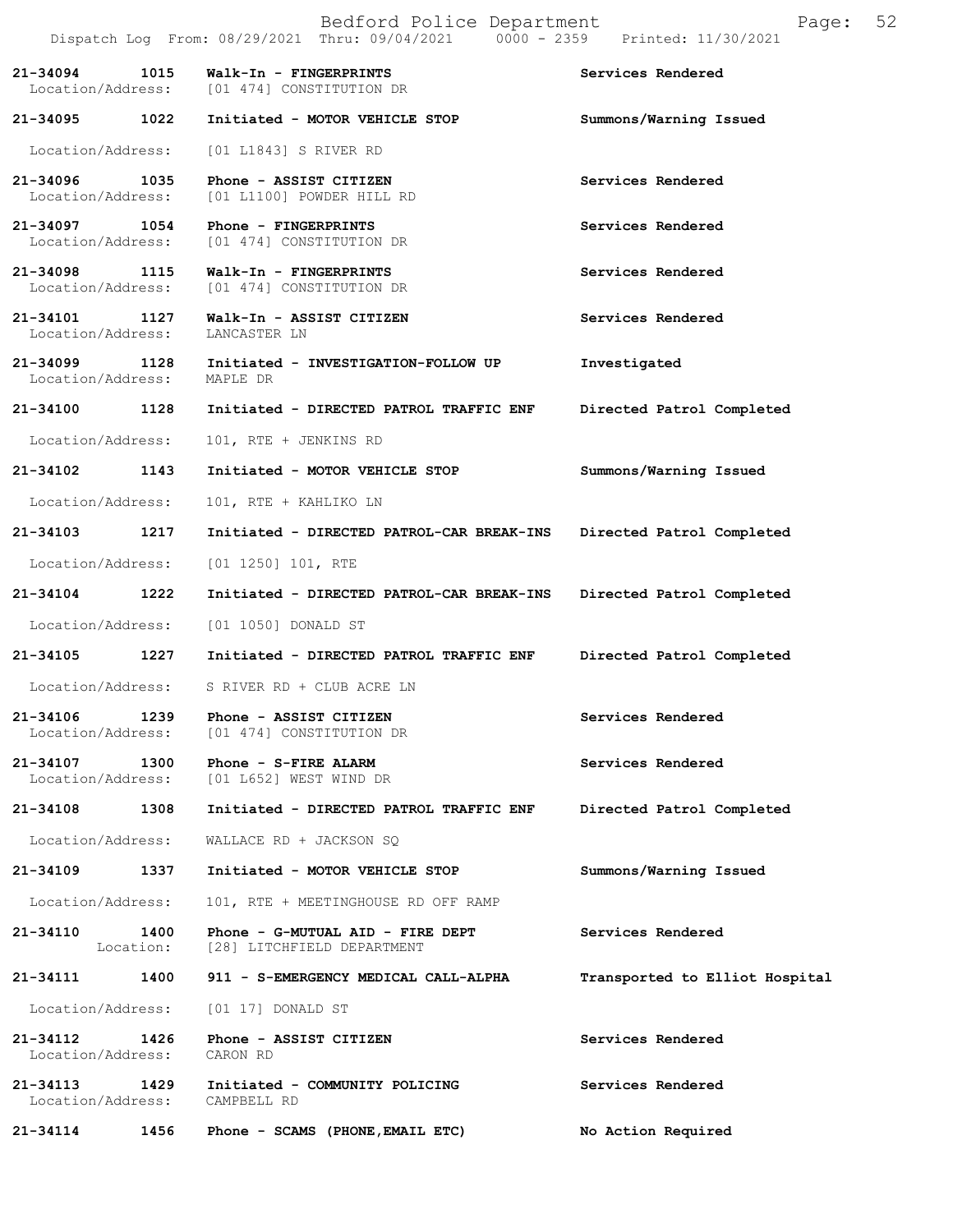Bedford Police Department Page: 53 Dispatch Log From: 08/29/2021 Thru: 09/04/2021 0000 - 2359 Printed: 11/30/2021 Location/Address: EDWARD CIR **21-34115 1549 Initiated - DIRECTED PATROL TRAFFIC ENF Directed Patrol Completed**  Location/Address: S RIVER RD + SOMERVILLE DR **21-34116 1550 Initiated - DIRECTED PATROL ACCIDENTS Directed Patrol Completed**  Location/Address: WALLACE RD + 101, RTE **21-34117 1550 Initiated - DIRECTED PATROL TRAFFIC ENF Directed Patrol Completed**  Location/Address: 101, RTE + OLD BEDFORD RD **21-34118 1551 Initiated - DIRECTED PATROL TRAFFIC ENF Directed Patrol Completed**  Location/Address: S RIVER RD + PALOMINO LN **21-34119 1551 Initiated - MOTOR VEHICLE STOP Summons/Warning Issued**  Location/Address: [01 L819] 101, RTE **21-34120 1602 Initiated - DIRECTED PATROL TRAFFIC ENF Directed Patrol Completed**  Location/Address: 101, RTE + KAHLIKO LN **21-34121 1608 Initiated - SUSP ACTIVITIES Investigated**  Location/Address: [01 L380] S RIVER RD **21-34122 1617 Phone - INVESTIGATION-FOLLOW UP Investigated**  Location/Address: [01 474] CONSTITUTION DR<br>Refer To Incident: 21-847-OF Refer To Incident: **21-34123 1622 Initiated - DIRECTED PATROL TRAFFIC ENF Directed Patrol Completed**  Location/Address: 114 RTE + BOYNTON ST **21-34124 1624 Initiated - DIRECTED PATROL TRAFFIC ENF Directed Patrol Completed**  Location/Address: S RIVER RD + MOORES CROSSING RD **21-34125 1629 911 - S-EMERGENCY MEDICAL CALL-ALPHA TRANSPORTED TO CMC HOSPITAL**  Location/Address: [01 335] COLBY CT **21-34126 1655 Initiated - DIRECTED PATROL-CAR BREAK-INS Directed Patrol Completed**  Location/Address: [01 L1804] S RIVER RD **21-34127 1706 Initiated - DIRECTED PATROL TRAFFIC ENF Directed Patrol Completed**  Location/Address: 114 RTE + DONALD ST **21-34128 1707 Initiated - DIRECTED PATROL TRAFFIC ENF Directed Patrol Completed**  Location/Address: 101, RTE + NASHUA RD **21-34130 1707 Initiated - DIRECTED PATROL TRAFFIC ENF Directed Patrol Completed**  Location/Address: S RIVER RD + COLBY CT 21-34129 1708 Radio - S-SERVICE CALL **Services Rendered**  Location/Address: LIBERTY HILL RD **21-34131 1710 Initiated - MOTOR VEHICLE STOP Summons/Warning Issued**  Location/Address: 101, RTE **21-34132 1712 Initiated - MOTOR VEHICLE STOP Summons/Warning Issued**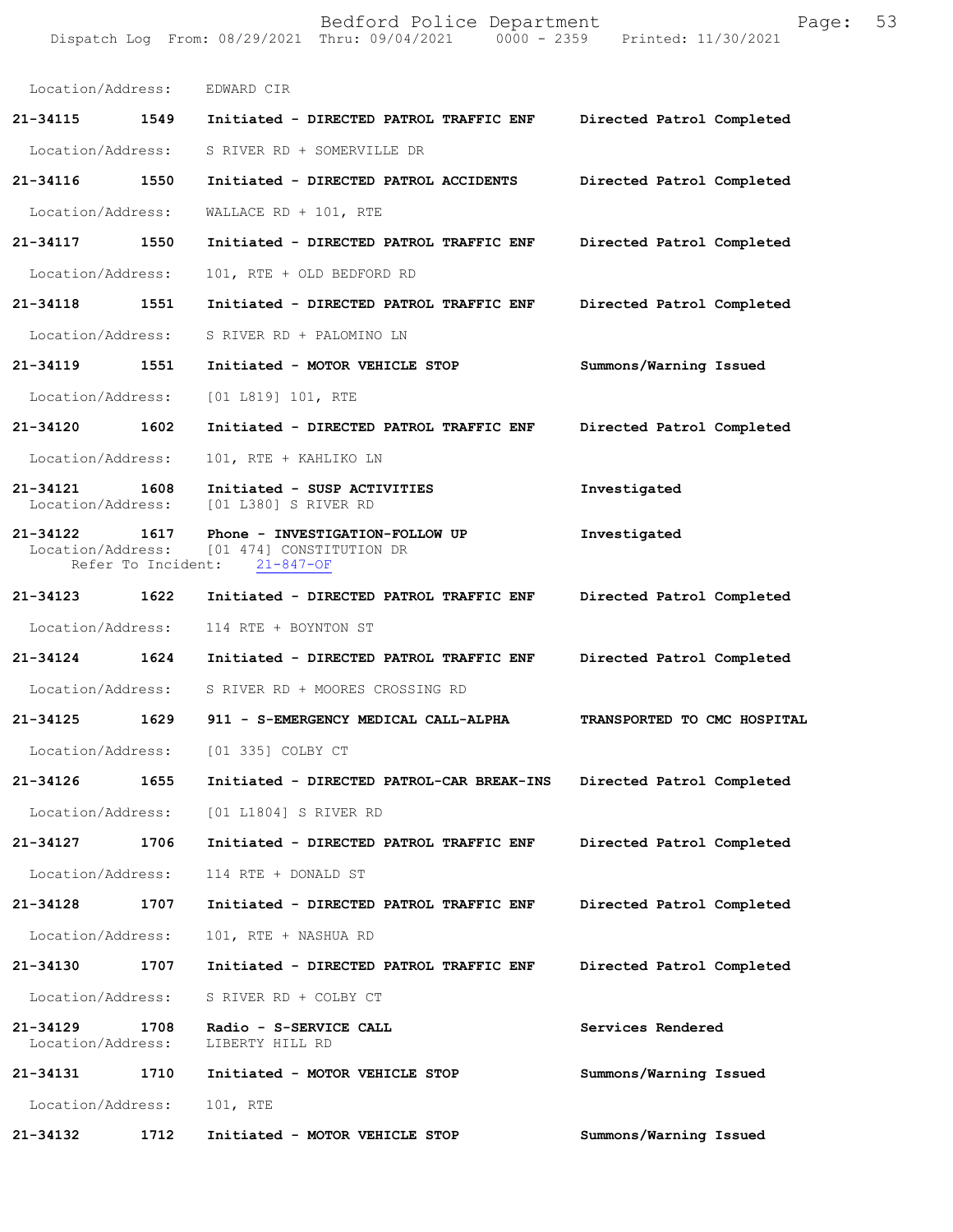|                              |      | Bedford Police Department<br>Dispatch Log From: 08/29/2021 Thru: 09/04/2021   0000 - 2359   Printed: 11/30/2021 | Page:                          | 54 |
|------------------------------|------|-----------------------------------------------------------------------------------------------------------------|--------------------------------|----|
| Location/Address: 114 RTE    |      |                                                                                                                 |                                |    |
| 21-34133                     |      | 1714 Phone - S-MUTUAL AID-MEDICAL<br>Location/Address: [07] CENTRAL ST                                          | Services Rendered              |    |
| 21-34134 1719                |      | Initiated - MOTOR VEHICLE STOP                                                                                  | Summons/Warning Issued         |    |
| Location/Address:            |      | 101, RTE + LIBERTY HILL RD                                                                                      |                                |    |
| 21-34135 1734                |      | Initiated - DIRECTED PATROL TRAFFIC ENF                                                                         | Directed Patrol Completed      |    |
|                              |      | Location/Address: S RIVER RD + BACK RIVER RD                                                                    |                                |    |
| 21-34136                     | 1744 | Initiated - MOTOR VEHICLE STOP                                                                                  | Summons/Warning Issued         |    |
| Location/Address:            |      | [01 1312] S RIVER RD                                                                                            |                                |    |
| 21-34137 1750                |      | Initiated - DIRECTED PATROL-CAR BREAK-INS                                                                       | Directed Patrol Completed      |    |
| Location/Address:            |      | N AMHERST RD + CAMPBELL RD                                                                                      |                                |    |
| 21-34138 1753                |      | Initiated - MOTOR VEHICLE STOP                                                                                  | Summons/Warning Issued         |    |
|                              |      | Location/Address: S RIVER RD + SUNSET LN                                                                        |                                |    |
| 21-34139 1753                |      | Initiated - DIRECTED PATROL MOUNTAIN BIKE Directed Patrol Completed                                             |                                |    |
| Location/Address:            |      | MAIN ST + S RIVER                                                                                               |                                |    |
| 21-34140 1803                |      | Initiated - MOTOR VEHICLE STOP                                                                                  | Summons/Warning Issued         |    |
| Location/Address:            |      | MEETINGHOUSE RD                                                                                                 |                                |    |
| 21-34141 1825                |      | Initiated - DIRECTED PATROL TRAFFIC ENF                                                                         | Directed Patrol Completed      |    |
|                              |      | Location/Address: S RIVER RD + UPJOHN ST                                                                        |                                |    |
| 21-34142                     |      | 1831 Phone - S-MUTUAL AID-MEDICAL<br>Location/Address: [07] GOLD ST                                             | Services Rendered              |    |
| 21-34143 1839                |      | Phone - S-MUTUAL AID-MEDICAL                                                                                    | TRANSPORTED TO CMC HOSPITAL    |    |
|                              |      | Location/Address: [07] PASTURE DR                                                                               |                                |    |
| Location/Address: STOWELL RD |      | 21-34144 1846 911 - DISORDERLY CONDUCT-IN PROGRESS<br>Refer To Incident: 21-861-OF                              | Investigated                   |    |
|                              |      | 21-34145 1852 911 - S-EMERGENCY MEDICAL CALL-ALPHA                                                              | Transported to Elliot Hospital |    |
|                              |      | Location/Address: [01 919] CORPORATE DR                                                                         |                                |    |
|                              |      | 21-34146 1856 911 - S-EMERGENCY MEDICAL CALL-ALPHA                                                              | Transported to Elliot Hospital |    |
|                              |      | Location/Address: [01 335] COLBY CT                                                                             |                                |    |
| 21-34147 1906                |      | 911 - CHECK THE WELFARE                                                                                         | No Action Required             |    |
|                              |      | Location/Address: [01 335] COLBY CT                                                                             |                                |    |
| 21-34148 1908                |      | Initiated - MOTOR VEHICLE STOP                                                                                  | Summons/Warning Issued         |    |
| Location/Address:            |      | 101, RTE + PLUMMER ROAD OVERPASS                                                                                |                                |    |
| 21-34149 1918                |      | Initiated - MOTOR VEHICLE STOP                                                                                  | Summons/Warning Issued         |    |
| Location/Address:            |      | 114 RTE + OLD BEDFORD ROAD OVERPASS                                                                             |                                |    |
| 21-34150 1933                |      | Initiated - MOTOR VEHICLE STOP                                                                                  | Summons/Warning Issued         |    |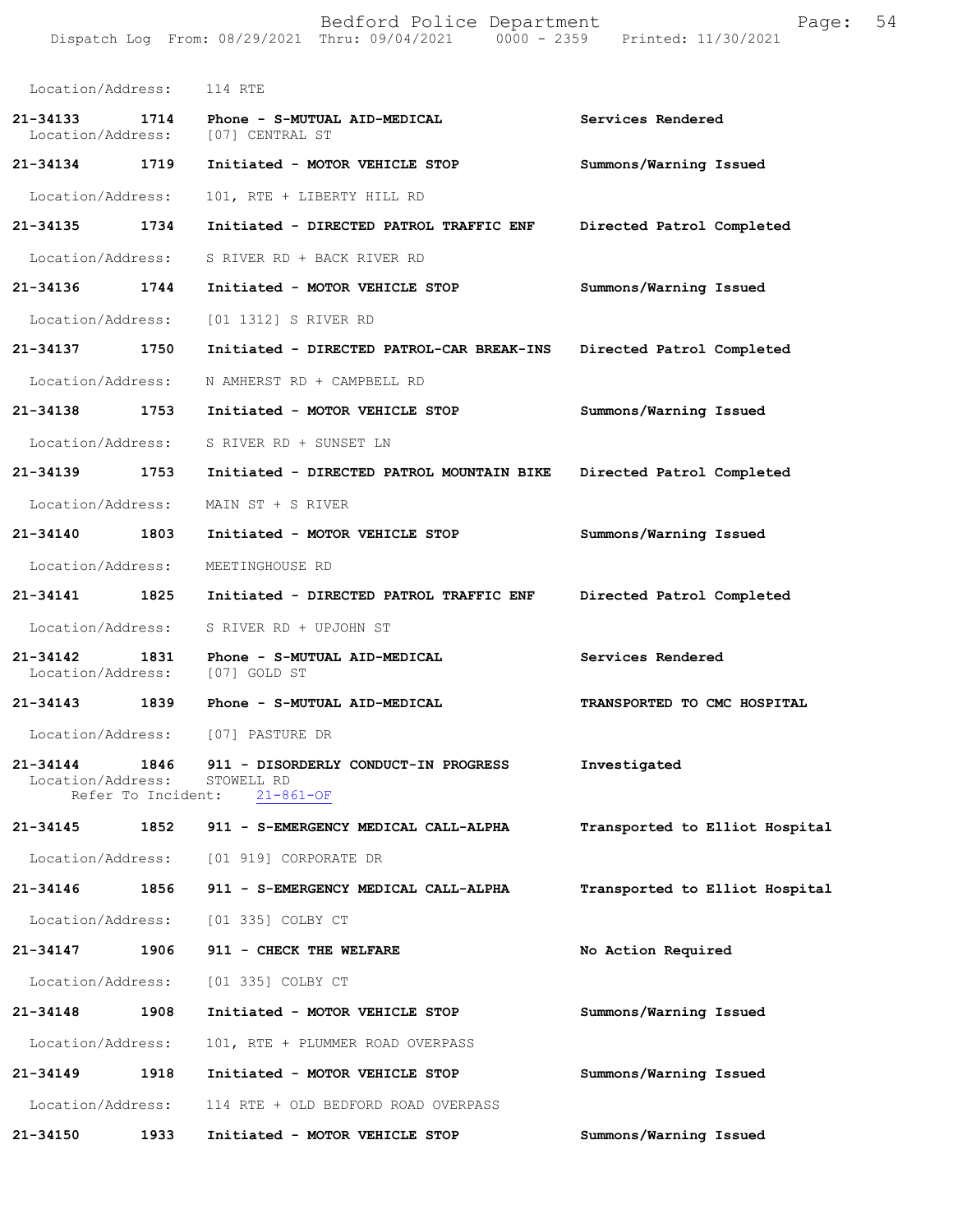|                                    |      | Bedford Police Department<br>Dispatch Log From: 08/29/2021 Thru: 09/04/2021 0000 - 2359 Printed: 11/30/2021 | 55<br>Page:               |
|------------------------------------|------|-------------------------------------------------------------------------------------------------------------|---------------------------|
| Location/Address:                  |      | 101, RTE + MEETINGHOUSE RD                                                                                  |                           |
| 21-34151                           | 1945 | Initiated - MOTOR VEHICLE STOP                                                                              | Summons/Warning Issued    |
| Location/Address:                  |      | [01 L2447] 101, RTE                                                                                         |                           |
| 21-34152                           | 1952 | Initiated - MOTOR VEHICLE STOP                                                                              | Summons/Warning Issued    |
| Location/Address:                  |      | 101, RTE + WALLACE RD                                                                                       |                           |
| $21 - 34153$<br>Location/Address:  | 1955 | Phone - ALARM, BURGLAR<br>[01 L900] SUNSET LN                                                               | Alarm - False             |
| 21-34154 1957<br>Location/Address: |      | Phone - S-MUTUAL AID-MEDICAL<br>[07] OAKRIDGE AVE                                                           | Services Rendered         |
| 21-34155 2012                      |      | Initiated - MOTOR VEHICLE STOP                                                                              | Summons/Warning Issued    |
| Location/Address:                  |      | 101, RTE + MEETINGHOUSE RD OFF RAMP                                                                         |                           |
| 21-34156                           | 2025 | Initiated - DIRECTED PATROL DWI                                                                             | Directed Patrol Completed |
| Location/Address:                  |      | S RIVER RD + KILTON RD                                                                                      |                           |
| 21-34157<br>Location/Address:      | 2030 | Phone - ALARM, BURGLAR<br>[01 L445] S RIVER RD                                                              | Alarm - False             |
| 21-34158 2031                      |      | Initiated - MOTOR VEHICLE STOP                                                                              | Summons/Warning Issued    |
| Location/Address:                  |      | 101, RTE                                                                                                    |                           |
| 21-34159                           | 2034 | Initiated - DIRECTED PATROL DWI                                                                             | Directed Patrol Completed |
| Location/Address:                  |      | 101, RTE + WALLACE RD                                                                                       |                           |
| 21-34160                           | 2037 | Initiated - MOTOR VEHICLE STOP                                                                              | Summons/Warning Issued    |
| Location/Address:                  |      | [01 L2447] 101, RTE                                                                                         |                           |
| 21-34161                           | 2045 | Initiated - MOTOR VEHICLE STOP                                                                              | Summons/Warning Issued    |
| Location/Address:                  |      | 101, RTE + NASHUA RD                                                                                        |                           |
| 21-34162                           | 2049 | Initiated - MOTOR VEHICLE STOP                                                                              | Summons/Warning Issued    |
| Location/Address:                  |      | 101, RTE + CHESTNUT DR                                                                                      |                           |
| 21-34163                           | 2049 | Initiated - MOTOR VEHICLE STOP                                                                              | Summons/Warning Issued    |
| Location/Address:                  |      | [01 1689] S RIVER RD                                                                                        |                           |
| 21-34164                           | 2055 | Initiated - MOTOR VEHICLE STOP                                                                              | Summons/Warning Issued    |
| Location/Address:                  |      | 101, RTE + MEETINGHOUSE RD OFF RAMP                                                                         |                           |
| 21-34165                           | 2101 | Initiated - MOTOR VEHICLE STOP                                                                              | Summons/Warning Issued    |
| Location/Address:                  |      | S RIVER RD + CLUB ACRE LN                                                                                   |                           |
| 21-34166                           | 2109 | Initiated - DIRECTED PATROL DWI                                                                             | Directed Patrol Completed |
| Location/Address:                  |      | 101, RTE + NASHUA RD                                                                                        |                           |
| 21-34167                           | 2117 | Initiated - MOTOR VEHICLE STOP                                                                              | Summons/Warning Issued    |
| Location/Address:                  |      | 101, RTE                                                                                                    |                           |
| 21-34168                           | 2121 | Initiated - MOTOR VEHICLE STOP                                                                              | Summons/Warning Issued    |